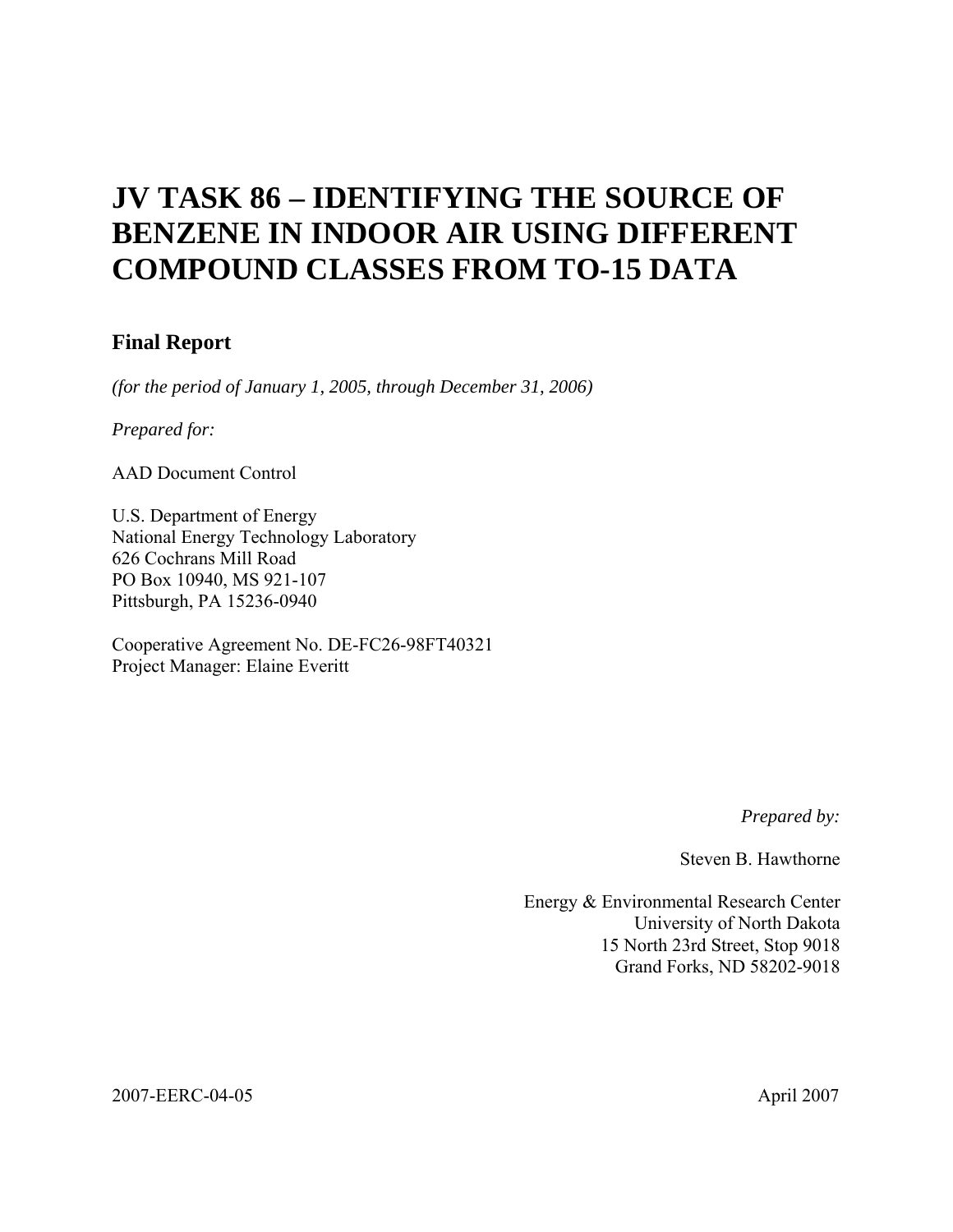### **DOE DISCLAIMER**

 This report was prepared as an account of work sponsored by an agency of the United States Government. Neither the United States Government, nor any agency thereof, nor any of their employees makes any warranty, express or implied, or assumes any legal liability or responsibility for the accuracy, completeness, or usefulness of any information, apparatus, product, or process disclosed or represents that its use would not infringe privately owned rights. Reference herein to any specific commercial product, process, or service by trade name, trademark, manufacturer, or otherwise does not necessarily constitute or imply its endorsement, recommendation, or favoring by the United States Government or any agency thereof. The views and opinions of authors expressed herein do not necessarily state or reflect those of the United States Government or any agency thereof.

 This report is available to the public from the National Technical Information Service, U.S. Department of Commerce, 5285 Port Royal Road, Springfield, VA 22161; phone orders accepted at (703) 487-4650.

#### **ACKNOWLEDGMENT**

 This report was prepared with the support of the U.S. Department of Energy (DOE) National Energy Technology Laboratory Cooperative Agreement No. DE-FC26-98FT40321. However, any opinions, findings, conclusions, or recommendations expressed herein are those of the authors(s) and do not necessarily reflect the views of DOE.

#### **EERC DISCLAIMER**

LEGAL NOTICE. This research report was prepared by the Energy & Environmental Research Center (EERC), an agency of the University of North Dakota, as an account of work sponsored by DOE. Because of the research nature of the work performed, neither the EERC nor any of its employees makes any warranty, express or implied, or assumes any legal liability or responsibility for the accuracy, completeness, or usefulness of any information, apparatus, product, or process disclosed, or represents that its use would not infringe privately owned rights. Reference herein to any specific commercial product, process, or service by trade name, trademark, manufacturer, or otherwise does not necessarily constitute or imply its endorsement or recommendation by the EERC.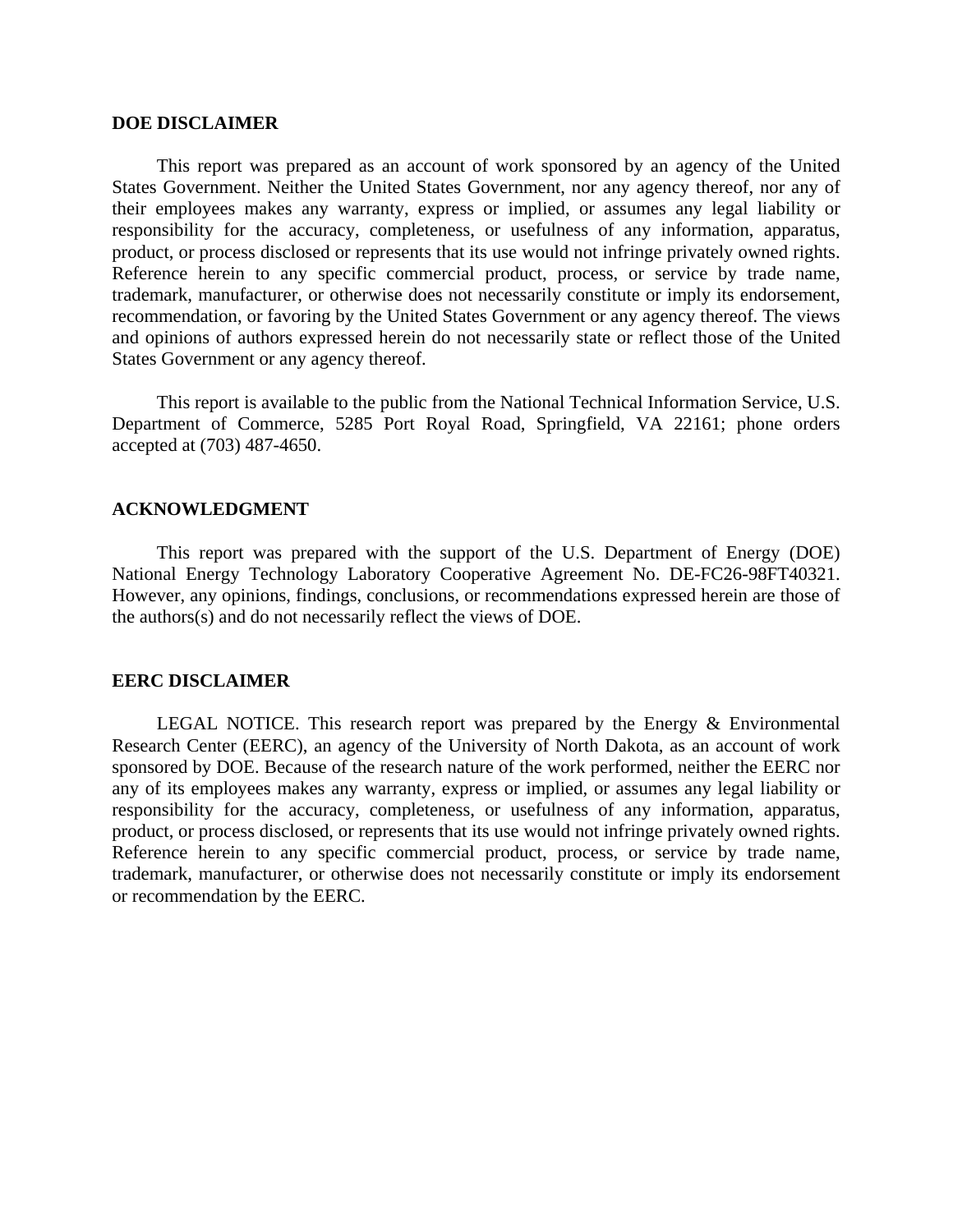## **JV TASK 86 – IDENTIFYING THE SOURCE OF BENZENE IN INDOOR AIR USING DIFFERENT COMPOUND CLASSES FROM TO-15 DATA**

## **ABSTRACT**

 **Volatile organic compound (VOC)** data that had already been collected using EPA method TO-15 at four different sites under regulatory scrutiny (a school, strip mall, apartment complex, and business/residential neighborhood) were evaluated to determine whether the source of indoor air benzene was outdoor air or vapor intrusion from contaminated soil. Both the use of tracer organics characteristic of different sources and principal component statistical analysis demonstrated that the source of indoor air at virtually all indoor sampling locations was a result of outdoor air, and not contaminated soil in and near the indoor air-sampling locations. These results show that proposed remediation activities to remove benzene-contaminated soil are highly unlikely to reduce indoor air benzene concentrations. A manuscript describing these results is presently being prepared for submission to a peer-reviewed journal.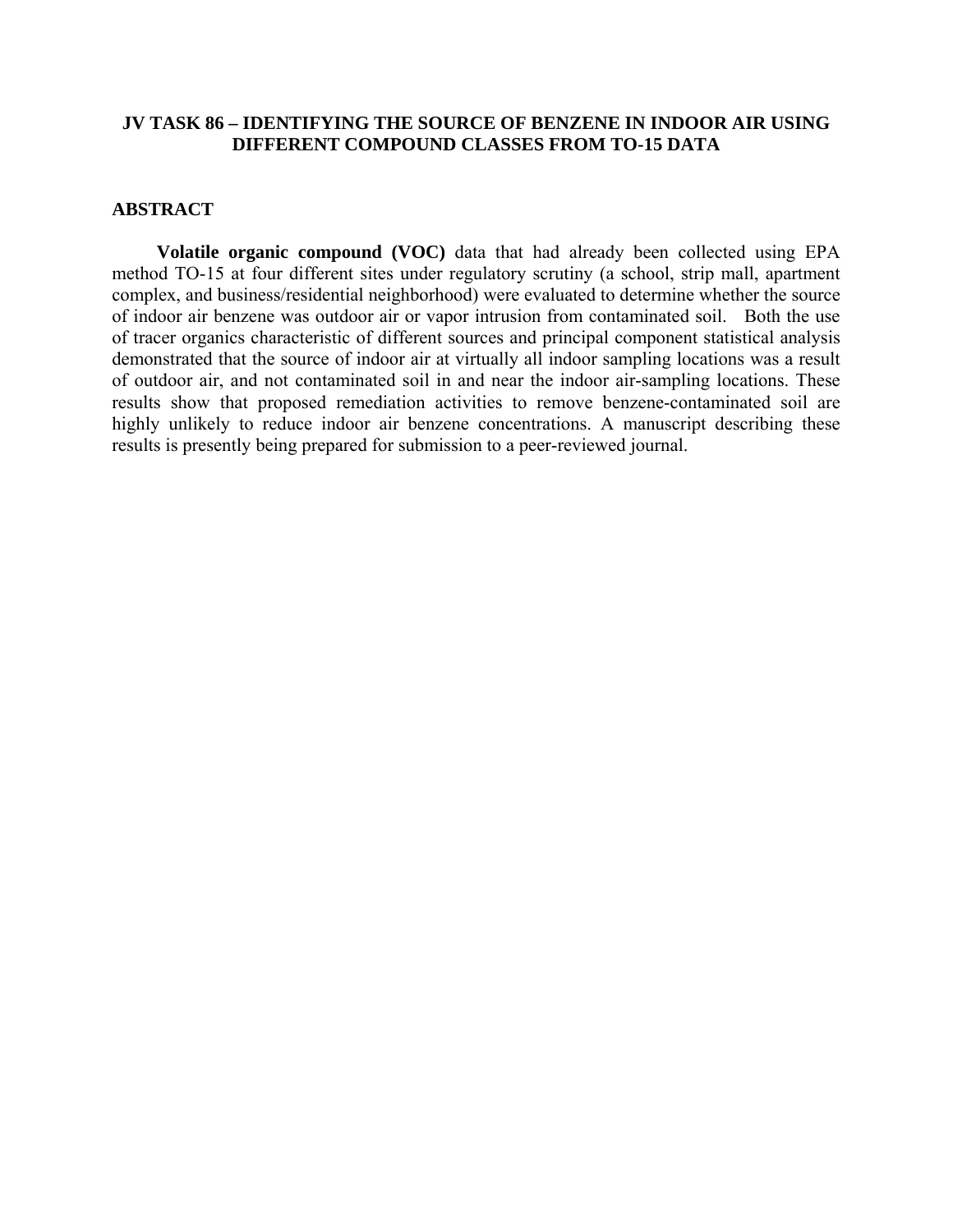## **TABLE OF CONTENTS**

## **LIST OF FIGURES**

| 1              |                                                                                 |  |
|----------------|---------------------------------------------------------------------------------|--|
| 2              | Single ratio plots (Freon 11/benzene) for indoor air, outdoor air, contaminated |  |
|                |                                                                                 |  |
| $\overline{4}$ |                                                                                 |  |

## **LIST OF TABLES**

|--|--|--|--|--|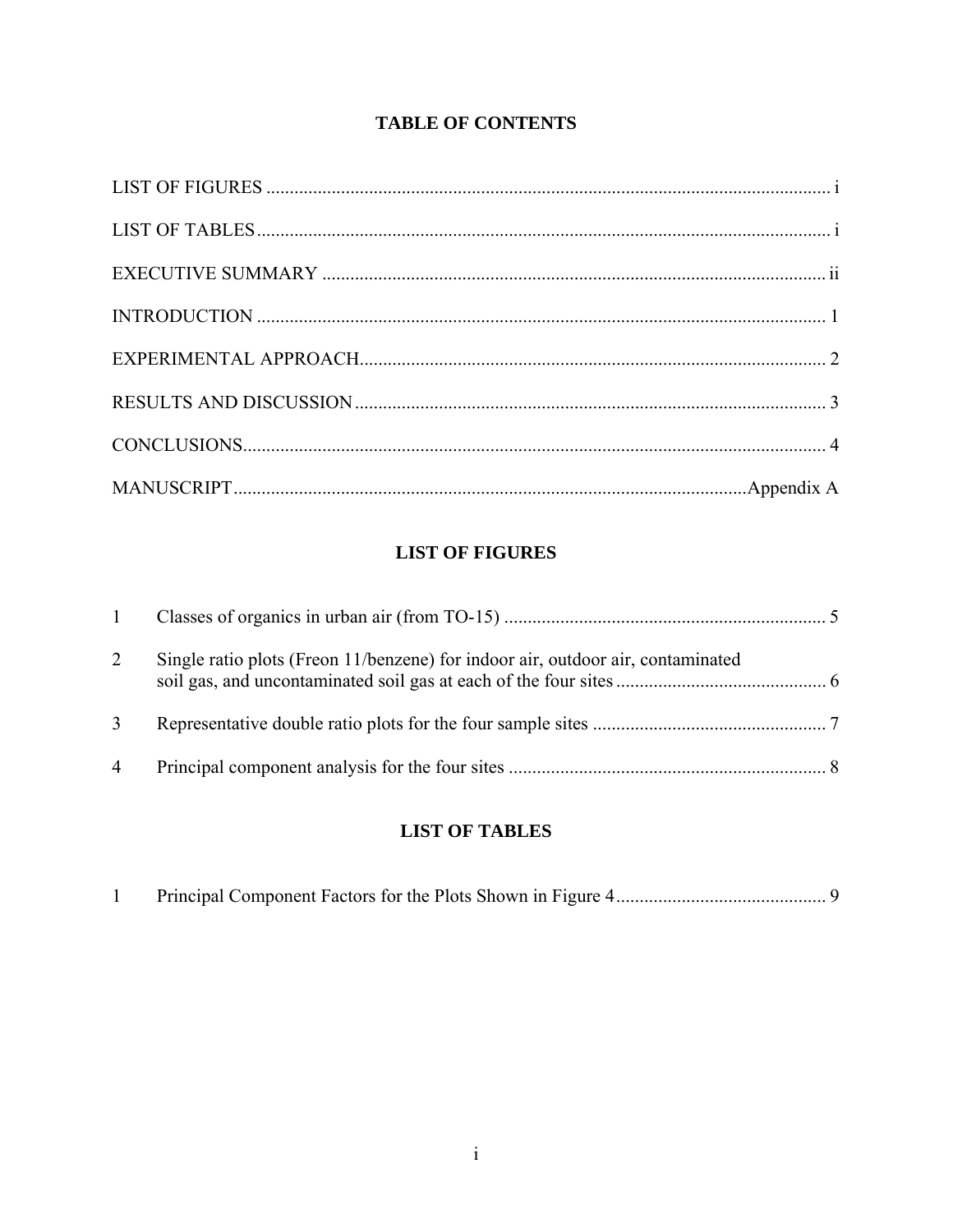## **JV TASK 86 – IDENTIFYING THE SOURCE OF BENZENE IN INDOOR AIR USING DIFFERENT COMPOUND CLASSES FROM TO-15 DATA**

## **EXECUTIVE SUMMARY**

 The contribution of petroleum- and manufactured gas plant (MGP)-contaminated soils to indoor air benzene concentrations is often studied by soil gas measurements and modeling. Unfortunately, this approach tends to ignore the contribution of outdoor ambient air to indoor benzene concentrations. In addition, the conventional approach ignores several organic compounds that represent different sources that are measured by the EPA analytical method TO-15 for determining volatile organic compounds (VOCs) in ambient air. Such compound classes (e.g., chlorinated hydrocarbons, alkanes, oxygenated organics) can be fingerprinted for different potential sources of benzene in indoor air and, therefore, have good potential to be used to determine the relative contributions of outdoor air and soils contaminated with petroleum or MGP materials to indoor air benzene. In this study, we used existing TO-15 data for indoor air, outdoor air, and soil gas that were collected at four sites (a school, strip mall, apartment complex, and business/residential neighborhood) that were under regulatory scrutiny based on suspected indoor air benzene resulting from vapor intrusion from soil contaminated by former MGP activities. Two approaches were used to investigate the source of indoor air benzene, whether it was most likely a result of outdoor air or soil vapor intrusion. First, organic compounds commonly found in air known to be from different sources were used to generate ratio plots with benzene. The ratio of tracers for other sources of air pollutants to benzene demonstrated that contaminated soil gas vapor was not related to indoor air benzene nearly as strongly as outdoor air to indoor air benzene. In fact, the results show that soil gas organics in uncontaminated soils (especially shallow soils) are likely from outdoor air, similar to the results for indoor air. While this approach was based on knowledge of air chemistry (or "chemical common sense"), an entirely independent approach based on principal component analysis (PCA) also demonstrated that outdoor air was the likely source of indoor air benzene rather than vapor intrusion from soil gas. These two independent approaches to forensic source apportionment both agreed that outdoor air was responsible for indoor air benzene, and not contaminated soil. Therefore, it is highly unlikely that proposed remediation activities to remove contaminated soil will result in lower indoor air concentrations at the four sites studied.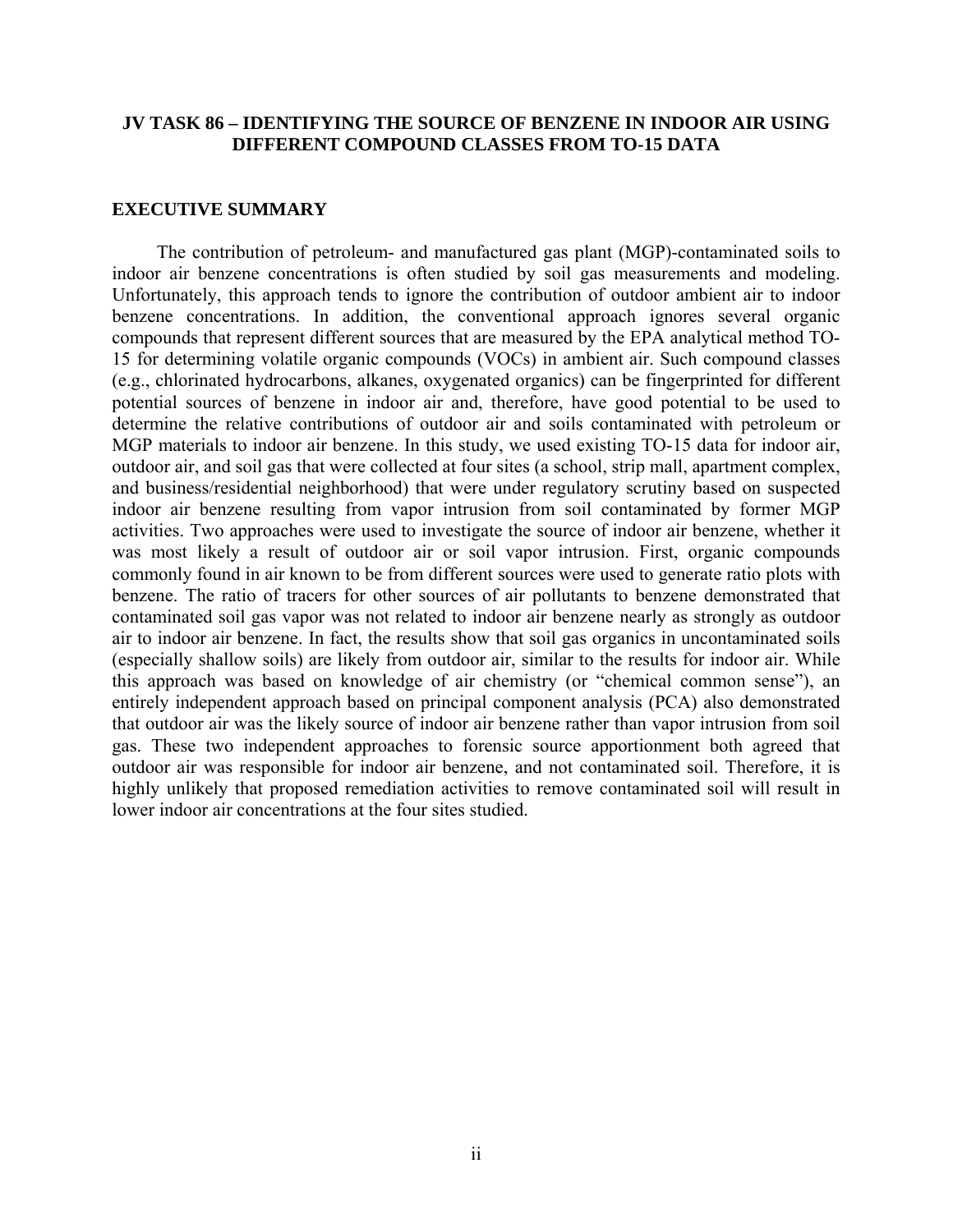## **JV TASK 86 – IDENTIFYING THE SOURCE OF BENZENE IN INDOOR AIR USING DIFFERENT COMPOUND CLASSES FROM TO-15 DATA**

## **INTRODUCTION**

 Benzene is commonly found in indoor air at a few micrograms per cubic meter. However, the source of benzene is often unclear. In buildings where the influence of petroleum or other sources of hydrocarbons (such as manufactured gas plant [MGP] sites) is suspected, the majority of sampling efforts have focused on comparing indoor air concentrations of benzene to soil gas benzene concentrations. Sophisticated modeling is also applied to determine the potential impact of subsurface benzene on shallow soil gas and indoor air benzene.

 These approaches tend to ignore both fundamental air chemistry and practical considerations related to source apportionment for indoor air benzene. These considerations include the following:

- 1. The rate of exchange of outdoor air with indoor air is normally much higher than the exchange of soil gas with indoor air.
- 2. Concentrations of benzene in indoor air are very often similar to those in outdoor air.
- 3. Soil breathes. The composition of soil gas collected just below or adjacent to the floor of a building often has a hydrocarbon distribution similar to ambient outdoor air. Thus benzene in soil gas samples may come from outdoor air.
- 4. Ambient air has several classes of organic compounds that are not related to petroleum or MGP materials. These compound classes can be used to investigate the source of benzene in indoor air.
- 5. Most studies use TO-15 (or similar) data, but only consider the benzene results. TO-15 can provide air concentrations of ca. 60 different organic compounds from several different compound classes that are indicative of different sources [1].

 The essential problem with determining the source of benzene in indoor air is the fact that there are many different potential sources of benzene. Our approach is based on the nonbenzene organic chemical compositions of various sources of benzene in indoor air. In essence, potential sources of benzene have different compound class signatures: either the *presence* of certain organic compounds or the *absence* of certain compounds. For example, both petroleum products and MGP tars can emit large amounts of benzene and alkylbenzenes into air. However, MGP materials emit little or no amounts of alkanes (compared to aromatics emitted), while petroleum products emit much higher relative amounts of alkanes (compared to aromatics emitted). Thus, relatively high amounts of alkanes (compared to benzene) in an air sample indicate a petroleum source, while the relative absence of alkanes (compared to benzene) indicates an MGP source.

 The chemical stew gets more complex for typical urban air. As shown in Figure 1, outdoor air typically contains hydrocarbons from petroleum fuels and vehicle exhaust, common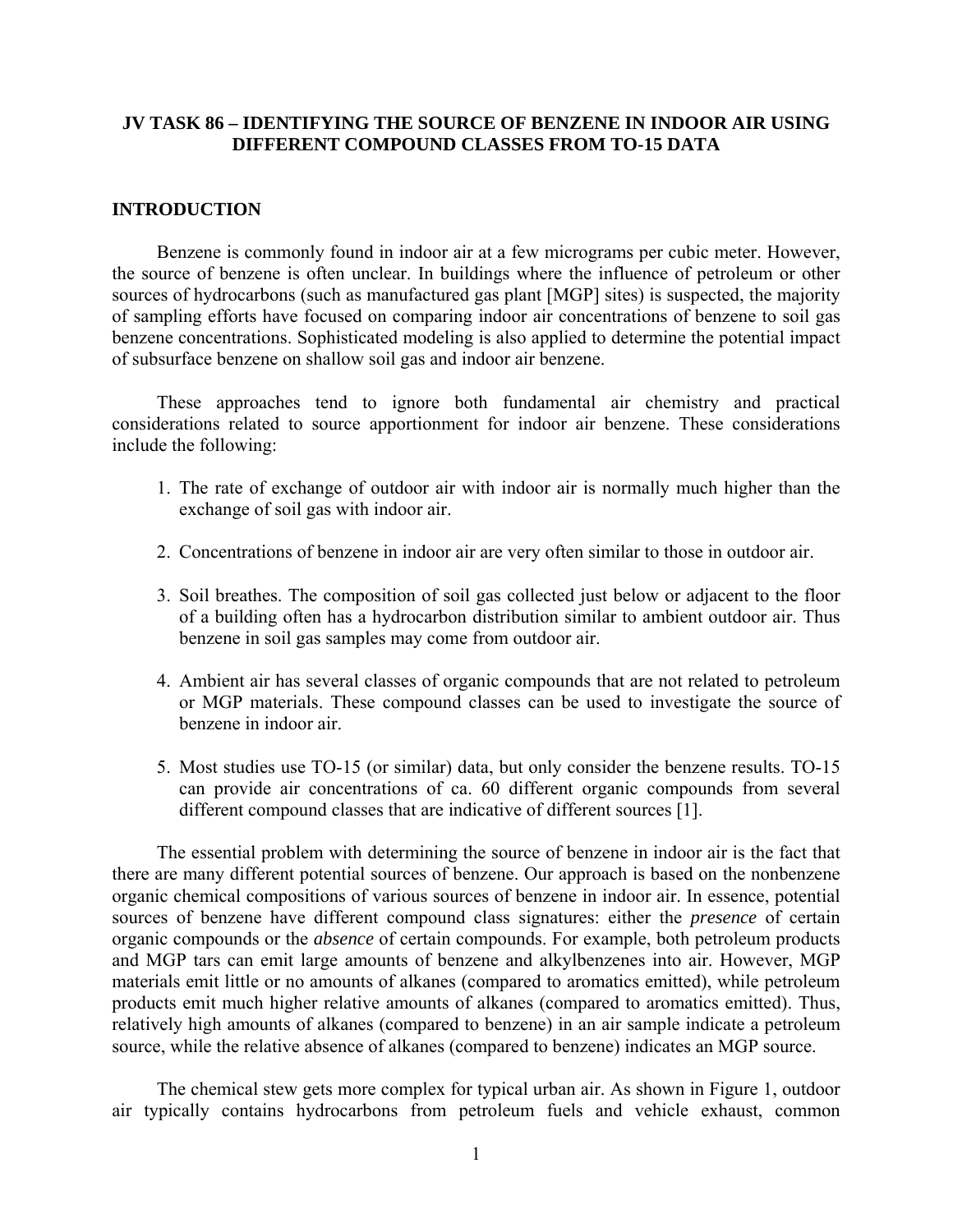halogenated solvents and freons, as well as other compounds that are not related to petroleum or MGP materials. Indoor air is even more complex since it typically includes all the organic compounds found in outdoor air, as well as "personal use" organics related to smoking (e.g., nicotine), beauty products (e.g., acetone), and food (e.g., ethanol), as well as construction material emissions (e.g., formaldehyde).

 While indoor air generally reflects outdoor air with the added personal use compounds just discussed, soil gas can range in composition from being essentially the same as outdoor air to being primarily influenced by soil (and groundwater sources) ranging from petroleum and MGP hydrocarbons to chlorinated solvents from a variety of sources such as dry cleaning stores. In essence, soil gas composition can range from being the same as outdoor air to being dominated by organics in contaminated soil or groundwater.

 In this study, we collected TO-15 data from four different sites where indoor air benzene was suspected to come from soil contaminated by former MGP activities. Approximately 20 different organic compounds were detected in the majority of samples from each site. These concentration data were evaluated using both "chemical common sense" regarding different sources indicated by different compound classes and based on principal component analysis (PCA) of the same data sets to determine the statistical relationship of the various outdoor air, indoor air, and soil gas samples.

#### **EXPERIMENTAL APPROACH**

 TO-15 data were obtained from four different sites where MGP hydrocarbons are suspected of being the source of benzene in indoor air. One site was a school in a residential area, the second was an apartment complex, the third was a mixed residential and commercial (small business) neighborhood, and the fourth was a strip mall. For the last two sites, samples were collected in a variety of different businesses representing a very broad range of activities including an auto body shop, post office, bakery, appliance dealer, beautician's shop, bar/grill, pizzeria, as well as other activities. Each site included representative indoor air, outdoor air, and soil gas samples. The volatile organic compounds (VOCs) that were detected in the majority of samples from all four sites were compared using single ratio plots (test VOC concentration divided by benzene concentration vs. benzene concentration) and double ratio plots (first test VOC divided by benzene vs. second test VOC vs. benzene). Test compounds for the plots were selected based on different compound class sources, as shown in Figure 1. This approach essentially relies on an understanding of basic VOC chemistry and source profiles.

 A second entirely different approach that is based solely on statistical analysis utilized PCA, a standard statistical technique that combines the various VOC concentrations with the goal of reducing the variance between all of the different air samples. PCA analysis does not "know" whether the sample is soil gas, indoor air, or outdoor air. Therefore, if the results of PCA analysis groups the soil gas and indoor air together, then indoor air is highly influenced by soil gas. Conversely, if the PCA analysis groups outdoor and indoor air together, then outdoor air is primarily responsible for the VOCs in indoor air. Data were analyzed using multivariate statistics in  $SAS^{\otimes}$  (SAS Institute, Cary, North Carolina). Analytes dominated by data below the reporting limit (nondetect) are removed from the data set prior to analysis. In addition, samples containing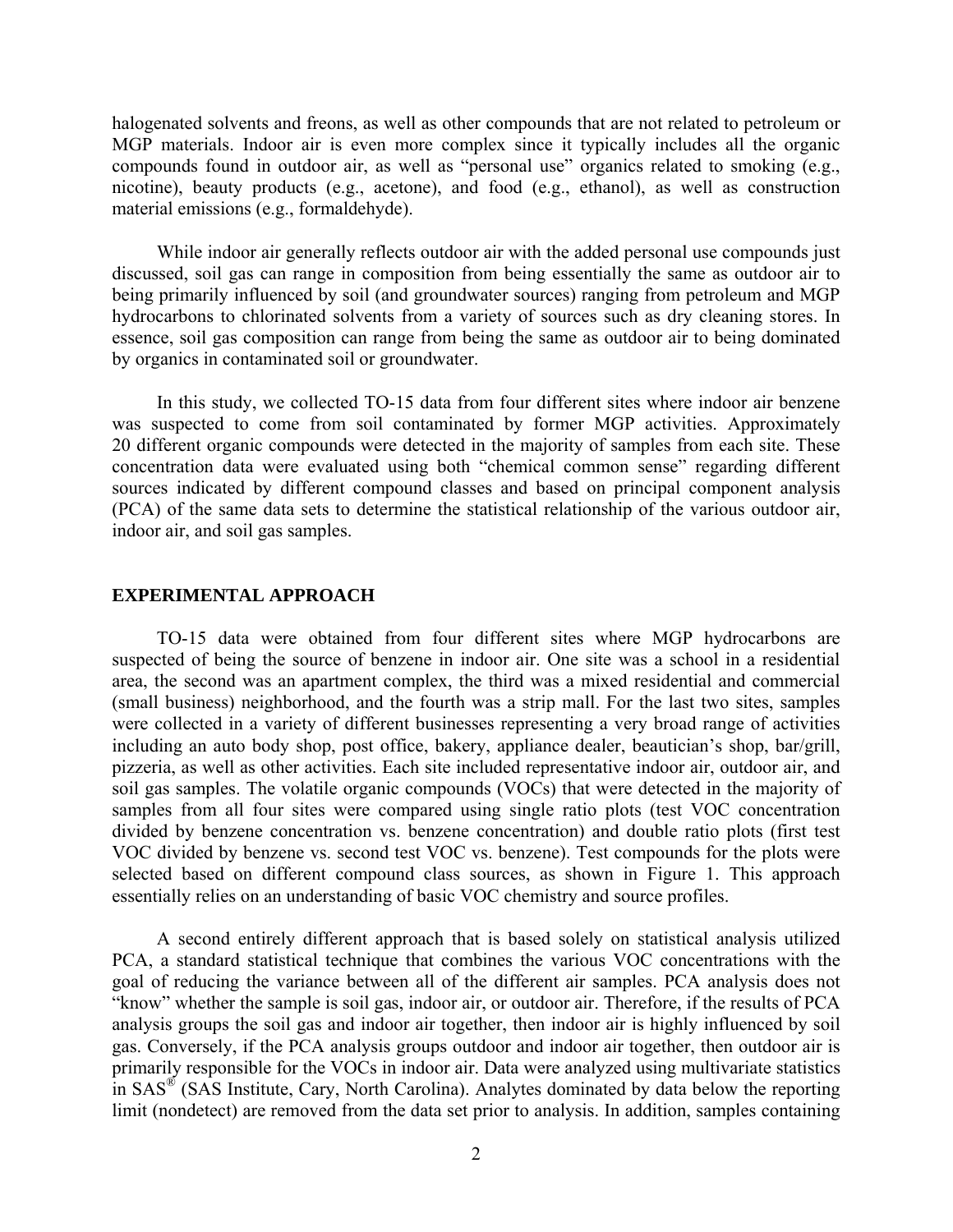nondetect values that exceeded the detected values are removed from the data set because the nondetect values contain no information about the analyte distribution in the air sample. Concentrations are transformed to rank values in SAS using mean values for ties. PCA is done on the correlation matrix of the ranked TO-15 data to determine whether the variability in the data set can be accounted for by a substantially smaller number of principal components. PCA results are evaluated graphically to determine whether PCA can adequately discriminate indoor, outdoor, and soil gas air samples.

## **RESULTS AND DISCUSSION**

 TO-15 data were obtained from four sites thought to be impacted by proximity to former MGP activities. At each site, parallel indoor, outdoor, and soil gas air samples were obtained, and the results for all organics reported by TO-15 were obtained. For the majority of organics, nondetects in most samples eliminated those compounds from the data set, resulting in ca. 15 to 20 organics being available for the source apportionment studies at each site.

 Examples of the compound classes which have the potential to differentiate various sources of air organics are shown in Figure 1. Generally speaking, urban air contains a mix of organics from all sources of human activity including petroleum products and their combustion residues, halogenated solvents and freon refrigerants and propellants, oxygenates from fuels, as well as some general oxygenated solvents. Indoor air typically contains the same organic mix as nearby outdoor air, with the addition of organics emitted by personal activities such as ethanol, isopropyl alcohol, and acetone. The presence (as well as absence) of different compound classes can be used to help determine the likelihood of different sources to benzene in an air sample. For example, if petroleum is the ultimate source of benzene in an air sample, the air sample should contain other major petroleum organics including some of the other volatile aromatic organics (e.g., alkyl benzenes) as well as petroleum alkanes such as isopentane. In contrast, if MGP products are responsible for benzene in an air sample, even though the distribution of benzene and other alkyl benzenes may look similar to a petroleum source, the *lack* of alkanes would indicate an MGP, and not a petroleum source. Halogenated organics such as freons are neither MGP nor petroleum hydrocarbons, but are ubiquitous in urban air. Therefore, the proportion of benzene to freons in indoor air should be similar to that in outdoor air, if outdoor air is the source of the indoor benzene. In contrast, if the indoor benzene is from soil gas (e.g., contaminated with petroleum or MGP products), then the relative proportion of benzene to freons should be much higher, since neither petroleum nor MGP contaminants should contribute freons to the air.

 The use of single ratio plots is shown in Figure 2 with Freon 11 being used as the tracer compound. Freon 11 is ubiquitous in urban air. For the school, strip mall, and business/residential neighborhood, the single ratio plots clearly demonstrate that all indoor air, outdoor air, and uncontaminated soil gas cluster together and, therefore, have a common source of benzene (e.g., vehicle exhaust in outdoor air). All elevated soil gas concentrations are clearly differentiated with the single ratio plots. Thus the single ratio plots demonstrate that the most likely source of indoor air benzene is outdoor air, and not contaminated soil gas. For the apartment complex, there were only slightly elevated benzene concentrations in indoor air and soil gas. Therefore, the indoor air, outdoor air, and soil gas samples also cluster fairly closely in the single ratio plot (note the expanded scales for this site).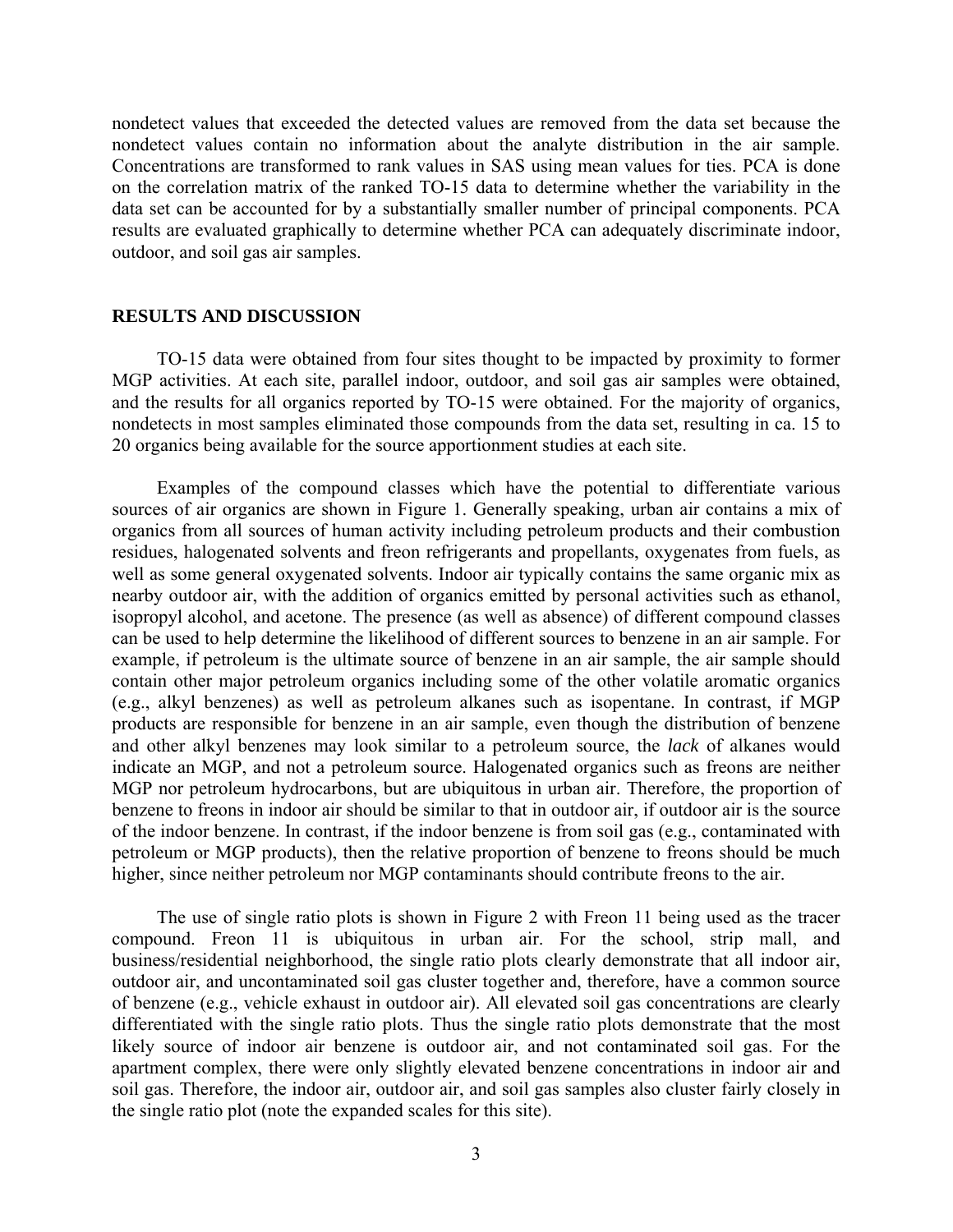The use of double ratio plots is shown in Figure 3 by incorporating ratios of benzene with the Freon 11 (ubiquitous in urban air) and the gasoline (and vehicle exhaust) tracer, isopentane. Similar to the single ratio plots in Figure 2, the double ratio plots in Figure 3 show that indoor air, outdoor air, and uncontaminated soil gas all have a similar source (outdoor air), while the contaminated soil gas are substantially different. Therefore, the best explanation for indoor air benzene is again outdoor air, not contaminated soil gas vapor intrusion. As before, since there is no elevated soil gas benzene for the apartment complex site, all indoor air, outdoor air, and soil gas data cluster together, indicating a common source (outdoor air).

 The approaches in Figures 2 and 3 rely on an in-depth knowledge of air chemistry and the source of various compound class sources of VOCs. In contrast, the PCA statistical analysis requires no chemical knowledge or "common sense" but, rather, relies on pure statistical analysis of the data. Since no information as to the type of air sample (whether indoor air, outdoor air, or soil gas) is used in the PCA, any resultant grouping of the results based on the type of air sample demonstrates a relationship between those particular air samples. As shown in Figure 4, virtually all soil gas samples group together apart from the indoor air and outdoor air samples, while the indoor and outdoor air samples overlap. Therefore PCA analysis demonstrates that there is a much stronger relationship between outdoor air and indoor air than there is between soil gas and indoor air.

## **CONCLUSIONS**

 The contribution of outdoor air to indoor air benzene is frequently ignored, even though indoor and outdoor benzene concentrations are often very similar, and even though buildings typically exchange their air with outdoor air at least one time per hour. Based on our studies to date, the use of organic compounds that are indicative of different sources of benzene should be useful for determining the relative contributions of outdoor air and soil gas to indoor air benzene.

 Given the facts that 1) indoor and outdoor air benzene concentrations were very similar, 2) the single and double ratio plots with the tracer organics clearly show that contaminated soil gas is not related to indoor air, and 3) the PCA statistical analysis shows that soil gas is substantially different than indoor or outdoor air, but that indoor air and outdoor air are quite similar, we conclude that the major source of benzene in indoor air is outdoor air and can further conclude that any attempts to reduce indoor air benzene by reducing soil gas intrusion or by removing contaminated soil will be fruitless.

#### **REFERENCES**

[1] *Compendium of Methods for the Determination of Toxic Organic Compounds in Ambient Air, 2nd Edition*; Method TO-15, EPA/625R-96/010b, Jan 1999.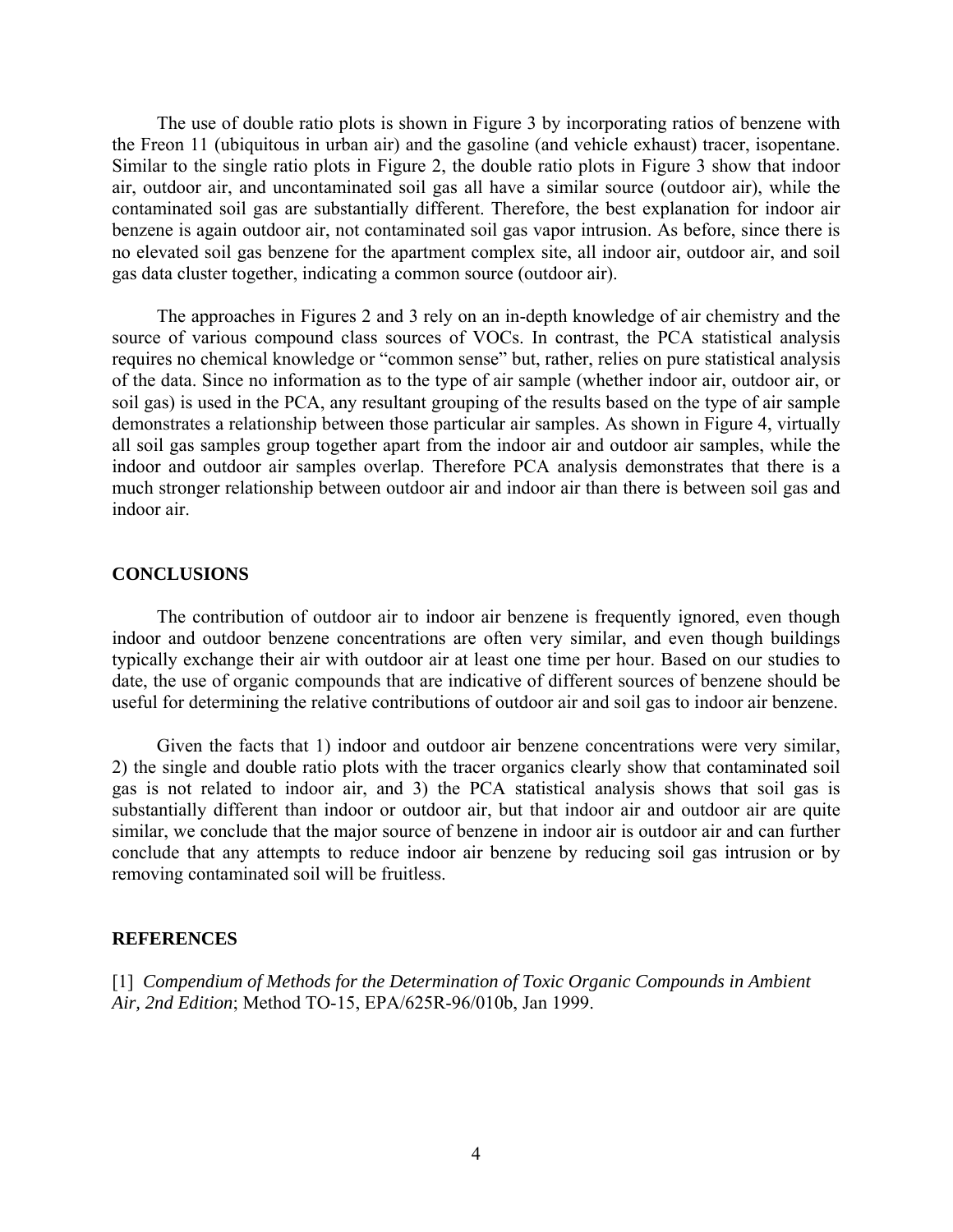Halogenated (and freons): Some are ubiquitous, and some are from local sources. None is petroleum or MGP hydrocarbons.

**BTEX** and volatile PAHs come from MGP, petroleum, and sovents (paints, etc.).

Alkanes and cyclic alkanes are<br>mostly from petroleum products<br>and vehicle exhaust, but not MGP.

Some oxygenates<br>(e.g., ethanol,<br>acetone) are indicative of personal activities.

EERC SH29171.CDR

Figure 1. Classes of organics in urban air (from TO-15).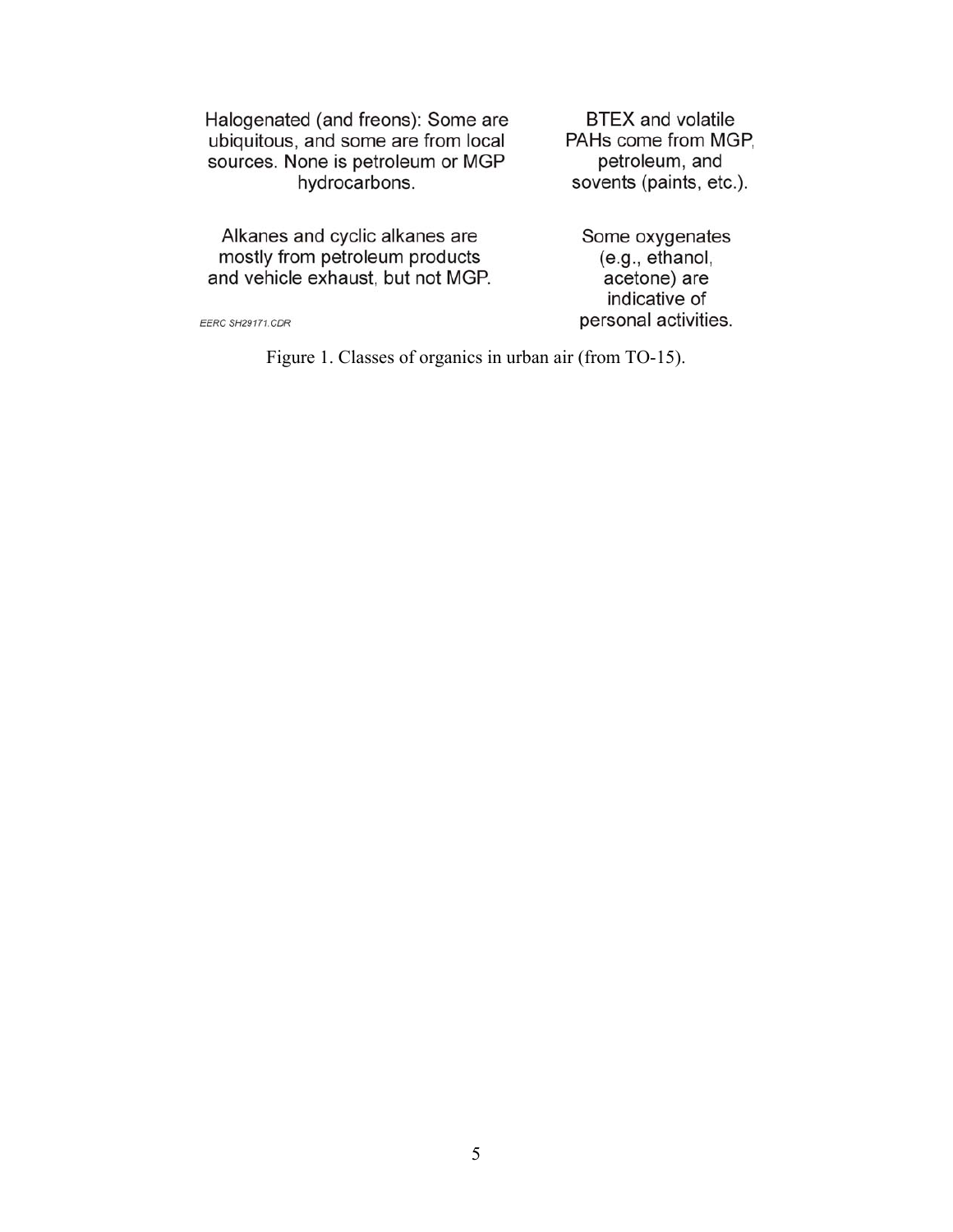

Figure 2. Single ratio plots (Freon 11/benzene) for indoor air, outdoor air, contaminated soil gas, and uncontaminated soil gas at each of the four sites.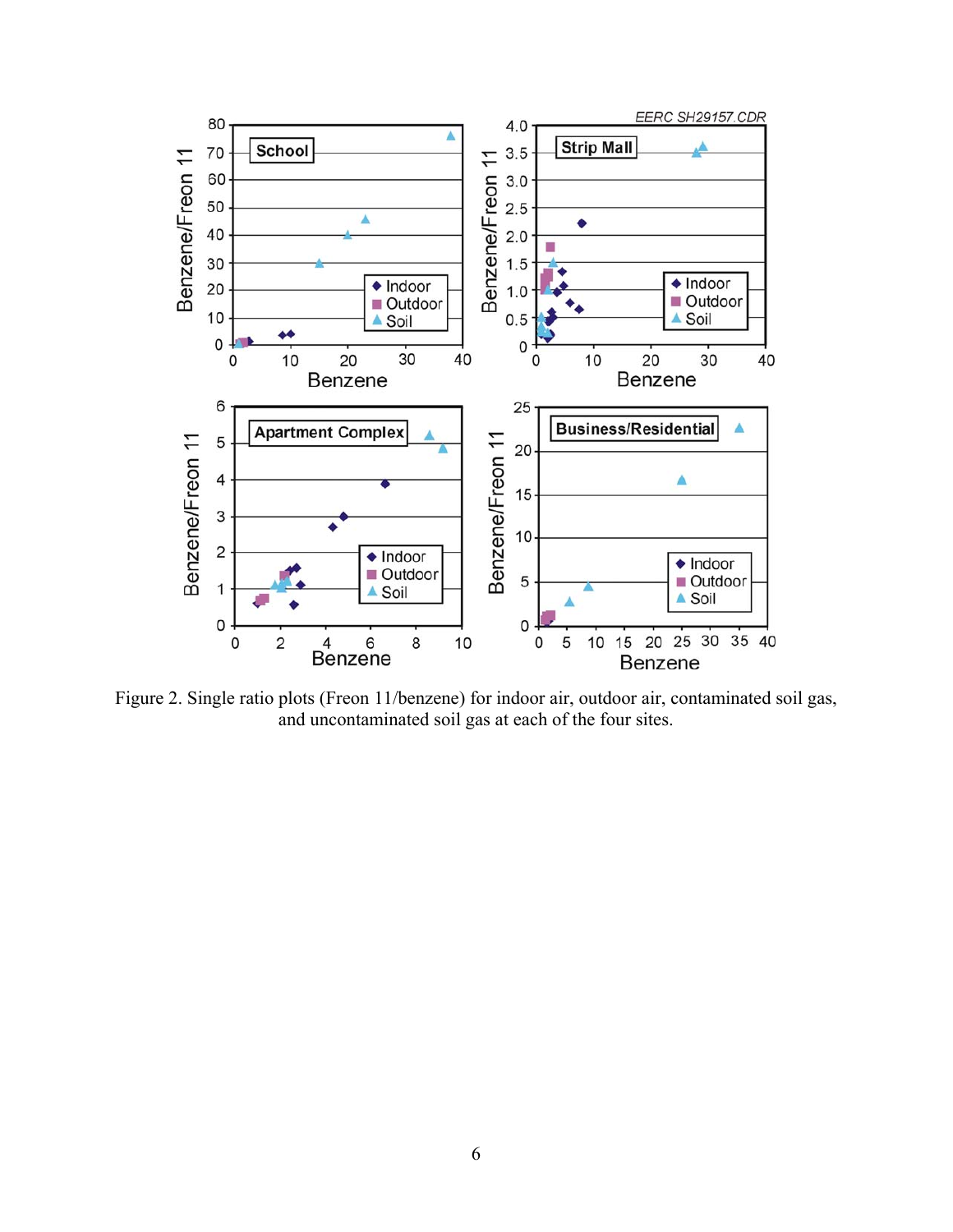

Figure 3. Representative double ratio plots for the four sample sites.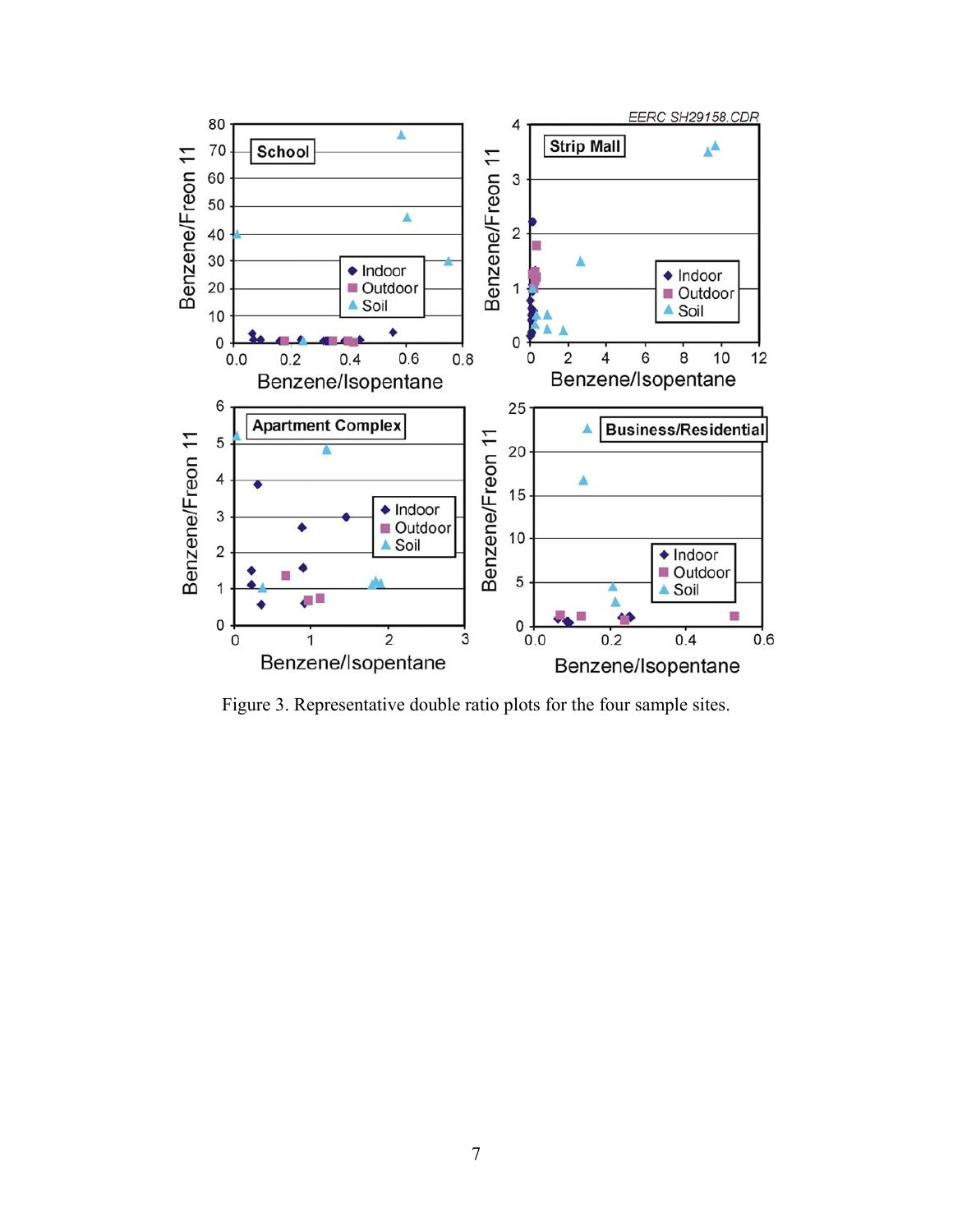

Figure 4. Principal component analysis for the four sites. The factors determining each principal component are given in Table 1.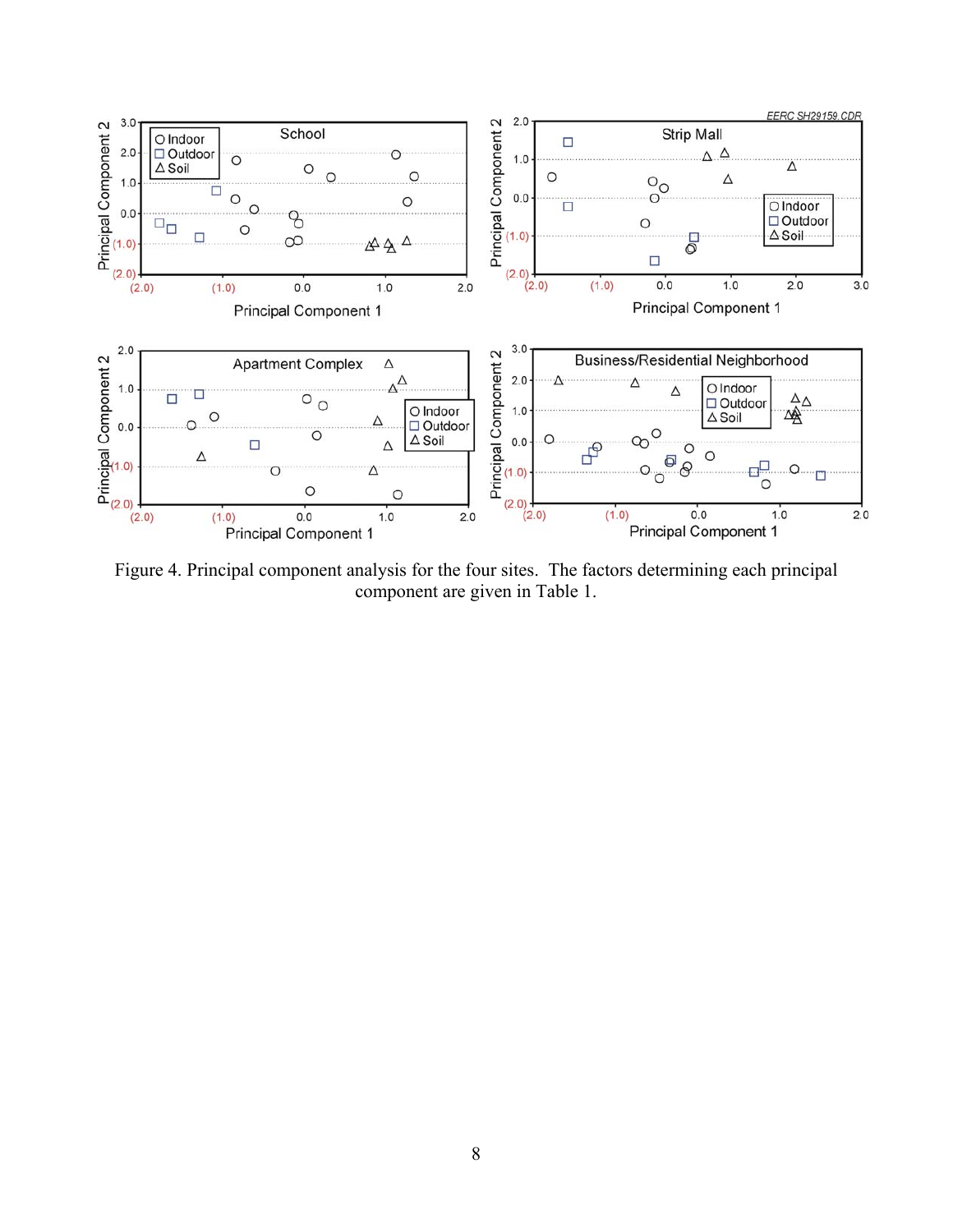|                        |         | <b>School</b>       |         | <b>Strip Mall</b> |         | <b>Residential/Business</b> |         | <b>Apartment Complex</b> |
|------------------------|---------|---------------------|---------|-------------------|---------|-----------------------------|---------|--------------------------|
| Compound               | Factor1 | Factor <sub>2</sub> | Factor1 | Factor2           | Factor1 | Factor <sub>2</sub>         | Factor1 | Factor <sub>2</sub>      |
| aromatics              |         |                     |         |                   |         |                             |         |                          |
| benzene                | 0.71    | $-0.09$             | 0.33    | $-0.45$           | 0.59    | 0.49                        | 0.49    | 0.79                     |
| toluene                | 0.48    | $-0.27$             | 0.29    | $-0.15$           | 0.16    | 0.76                        | 0.89    | 0.20                     |
| o-xylene               | 0.94    | $-0.20$             | 0.93    | 0.12              | 0.52    | 0.78                        | 0.95    | 0.10                     |
| m/p-xylenes            | 0.92    | $-0.23$             | 0.94    | 0.10              | 0.38    | 0.88                        | 0.98    | 0.11                     |
| ethylbenzene           | 0.89    | $-0.24$             | 0.92    | 0.10              | 0.51    | 0.78                        | 0.92    | $-0.01$                  |
| 1,2,4-trimethylbenzene | 0.93    | $-0.20$             | 0.63    | 0.53              | 0.59    | 0.63                        | 0.95    | 0.07                     |
| 1,3,5-trimethylbenzene | 0.85    | $-0.34$             | 0.69    | 0.04              | 0.80    | 0.40                        |         |                          |
| 4-Ethyltoluene         | 0.82    | $-0.20$             | na      |                   | 0.81    | 0.41                        |         |                          |
| naphthalene            |         |                     | 0.29    | 0.85              |         |                             |         |                          |
| alkanes                |         |                     |         |                   |         |                             |         |                          |
| isopentane             | 0.48    | $-0.09$             | $-0.15$ | $-0.73$           | 0.19    | 0.95                        | 0.20    | 0.92                     |
| hexane                 | 0.56    | $-0.27$             |         |                   | 0.61    | 0.70                        |         |                          |
| 2-methypentane         | na      |                     |         |                   | 0.41    | 0.74                        |         |                          |
| cyclohexane            | 0.64    | $-0.38$             |         |                   | 0.81    | 0.41                        |         |                          |
| heptane                | 0.63    | $-0.35$             |         |                   | 0.81    | 0.39                        |         |                          |
| 2,3-Dimethylpentane    | 0.56    | $-0.55$             |         |                   |         |                             | 0.08    | 0.06                     |
| 2,2,4-Trimethylpentane |         |                     |         |                   | 0.38    | 0.19                        | 0.13    | 0.05                     |
| halogenated            |         |                     |         |                   |         |                             |         |                          |
| Freon11                | $-0.28$ | 0.91                | 0.15    | 0.01              | 0.10    | 0.19                        | 0.28    | 0.36                     |
| Freon12                | $-0.27$ | 0.91                | $-0.13$ | $-0.03$           | 0.32    | $-0.04$                     | 0.25    | $-0.21$                  |
| chloromethane          | $-0.11$ | 0.86                |         |                   | $-0.23$ | $-0.37$                     | $-0.27$ | 0.77                     |
| 1,4-dichlorobenzene    | 0.25    | 0.27                |         |                   |         |                             |         |                          |
| chloroform             |         |                     | $-0.22$ | 0.20              |         |                             |         |                          |
| tetrachloroethene      |         |                     | 0.11    | 0.77              | 0.38    | 0.20                        | $-0.35$ | 0.24                     |
| oxygenates             |         |                     |         |                   |         |                             |         |                          |
| <b>MEK</b>             |         |                     | 0.26    | 0.00              |         |                             |         |                          |
| <b>MTBE</b>            |         |                     | 0.13    | $-0.53$           | 0.86    | 0.24                        |         |                          |
| tetrahydrofuran        |         |                     | 0.21    | 0.24              | 0.89    | 0.31                        |         |                          |

## **Table 1. Principal Component Factors for the Plots Shown in Figure 4**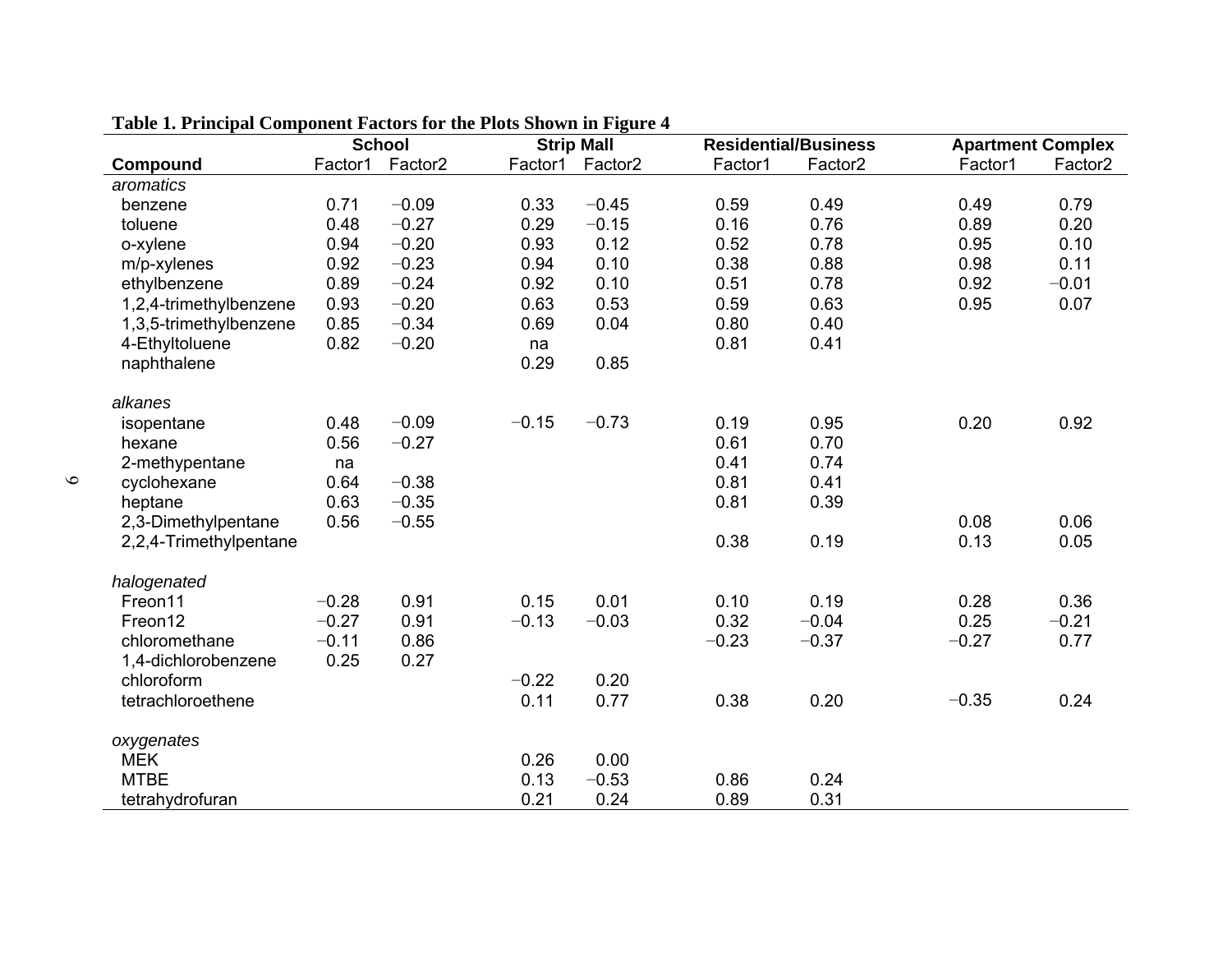## **APPENDIX A**

**MANUSCRIPT**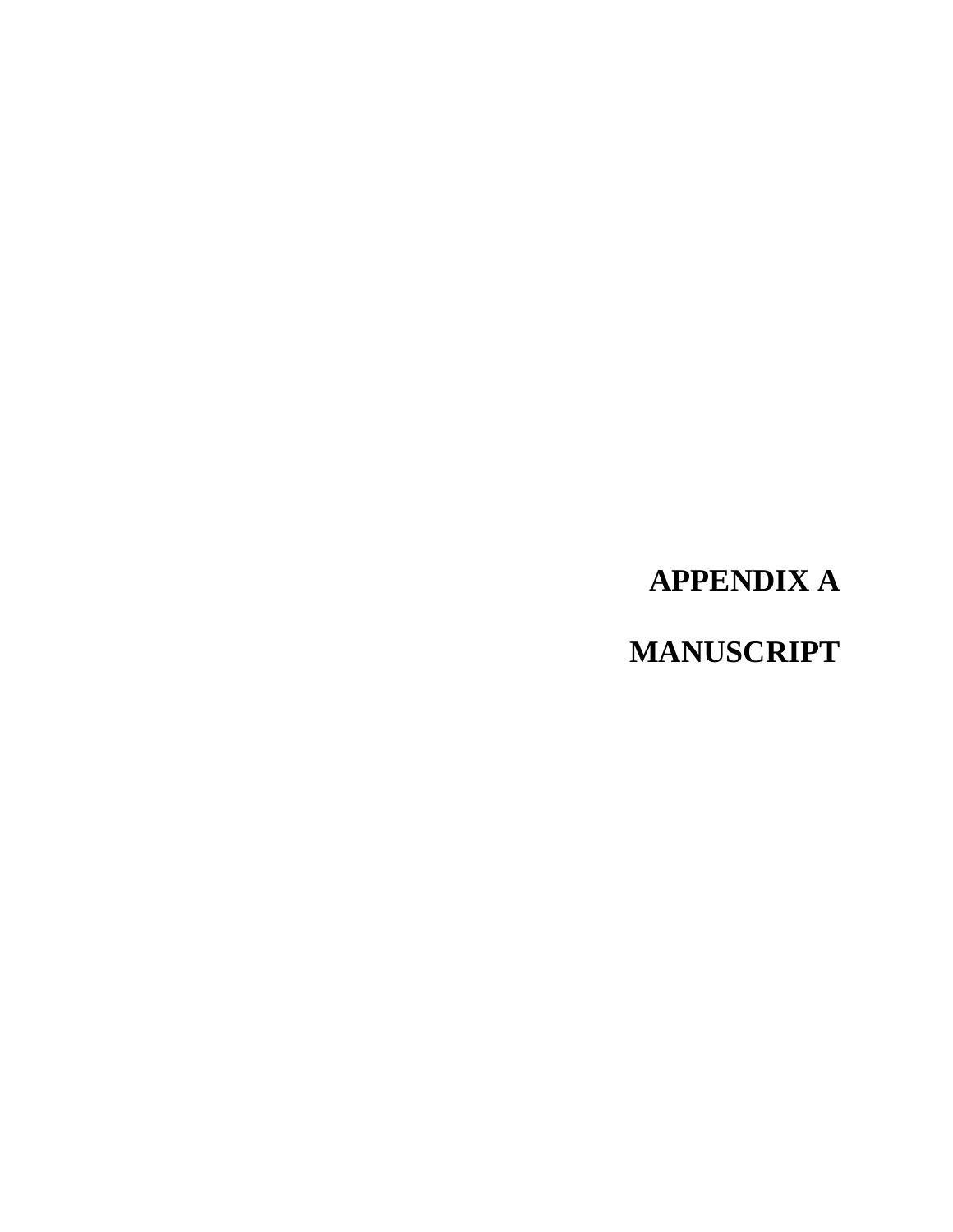# **Benzene in soil gas, indoor, and outdoor air; source identification based on tracer compounds and principal component analysis**

Steven B. Hawthorne<sup>1\*</sup>, Nick Azzolina<sup>2</sup>, and John T. Finn<sup>2</sup>

<sup>1</sup>Energy and Environmental Research Center, Campus Box 9018, University of North

Dakota, Grand Forks, ND 58202-9018

<sup>2</sup>The RETEC Group Inc., 1001 West Seneca Street, Suite 204, Ithaca, NY 14850-3342

\*Corresponding author.

*shawthorne@undeerc.org*, phone: 701 777 5256, fax: 701 777 5181

Submitted to:

## **Environmental Forensics**

April 6, 2007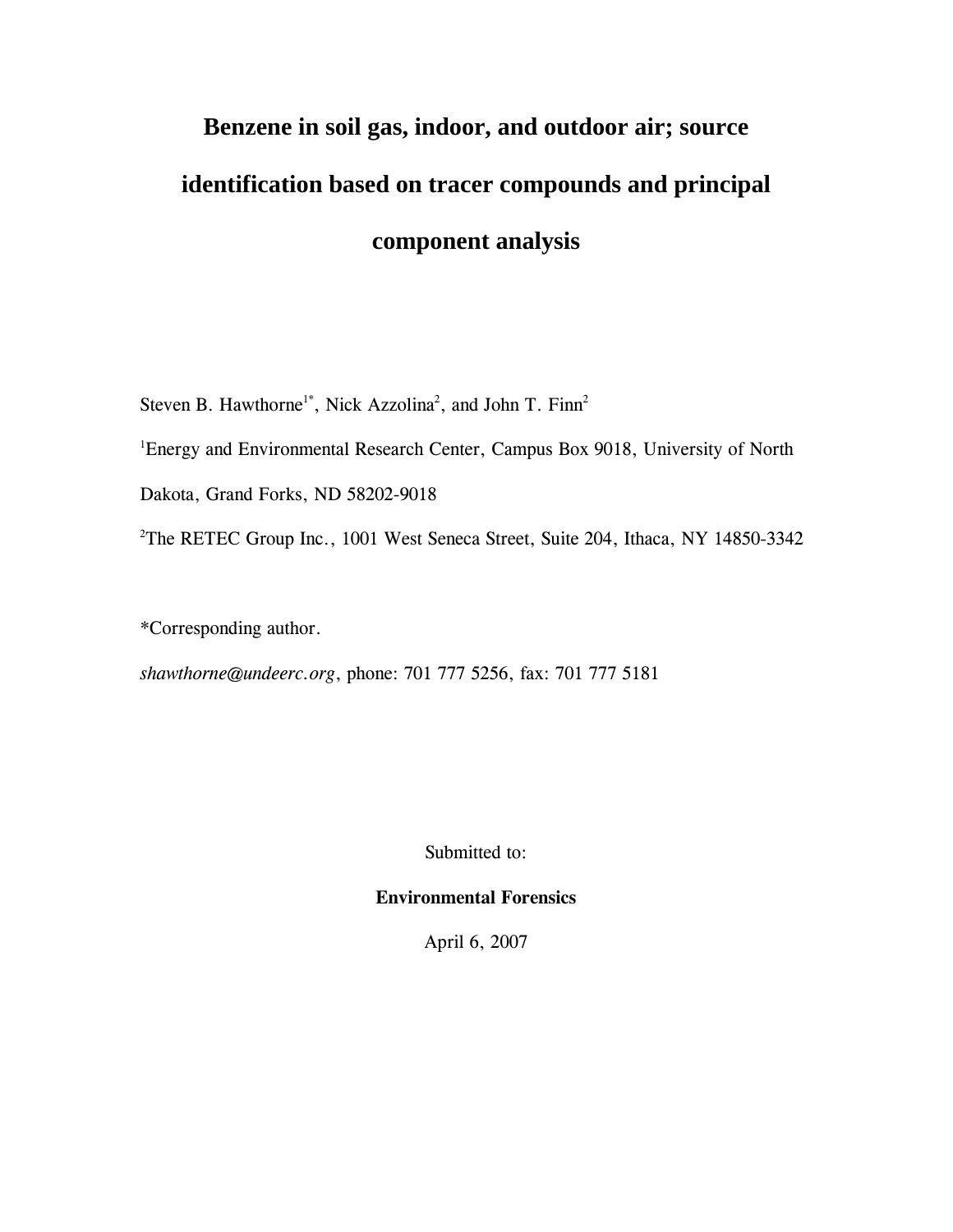# **Benzene in soil gas, indoor, and outdoor air; source identification based on tracer compounds and principal component analysis**

## **Abstract**

Sources of indoor air benzene were evaluated using data from 66 air samples that had been collected at three sites with known soil and groundwater contamination from gasoline or former manufactured gas plant (MGP) activities. Aliphatic, aromatic, halogenated, and oxygenated volatile organic compounds (VOCs) reported by EPA method TO-15 in indoor air, outdoor air, and soil gas were evaluated as tracers for various sources of indoor air benzene. Volatile alkanes (e.g., isopentane) are useful tracers for petrogenic sources of benzene (such as gasoline), and the absence of alkanes indicates a pyrogenic source (e.g., MGP tars). Freon 11 was found to be a reliable tracer for the impact of outdoor air on indoor air benzene. Comparison of the benzene/tracer ratios from indoor air, outdoor air, and soil gas demonstrated that indoor air benzene was primarily contributed by outdoor air, and not by soil vapor intrusion. Cases of elevated indoor air benzene were found to be from gasoline storage or smoking. Principal components analysis (PCA) using the ranked TO-15 data also demonstrated that the VOC compositions of soil gas are distinct from those of indoor and outdoor air. Based on the use of organic tracers and on PCA statistical analysis, outdoor air was the principal source of indoor air benzene at these sites (once sources such as gasoline storage were removed), and soil vapor intrusion had no significant contribution.

**Running Head:** Indoor air benzene

**Keywords:** indoor air benzene, outdoor air, soil vapor intrusion, source identification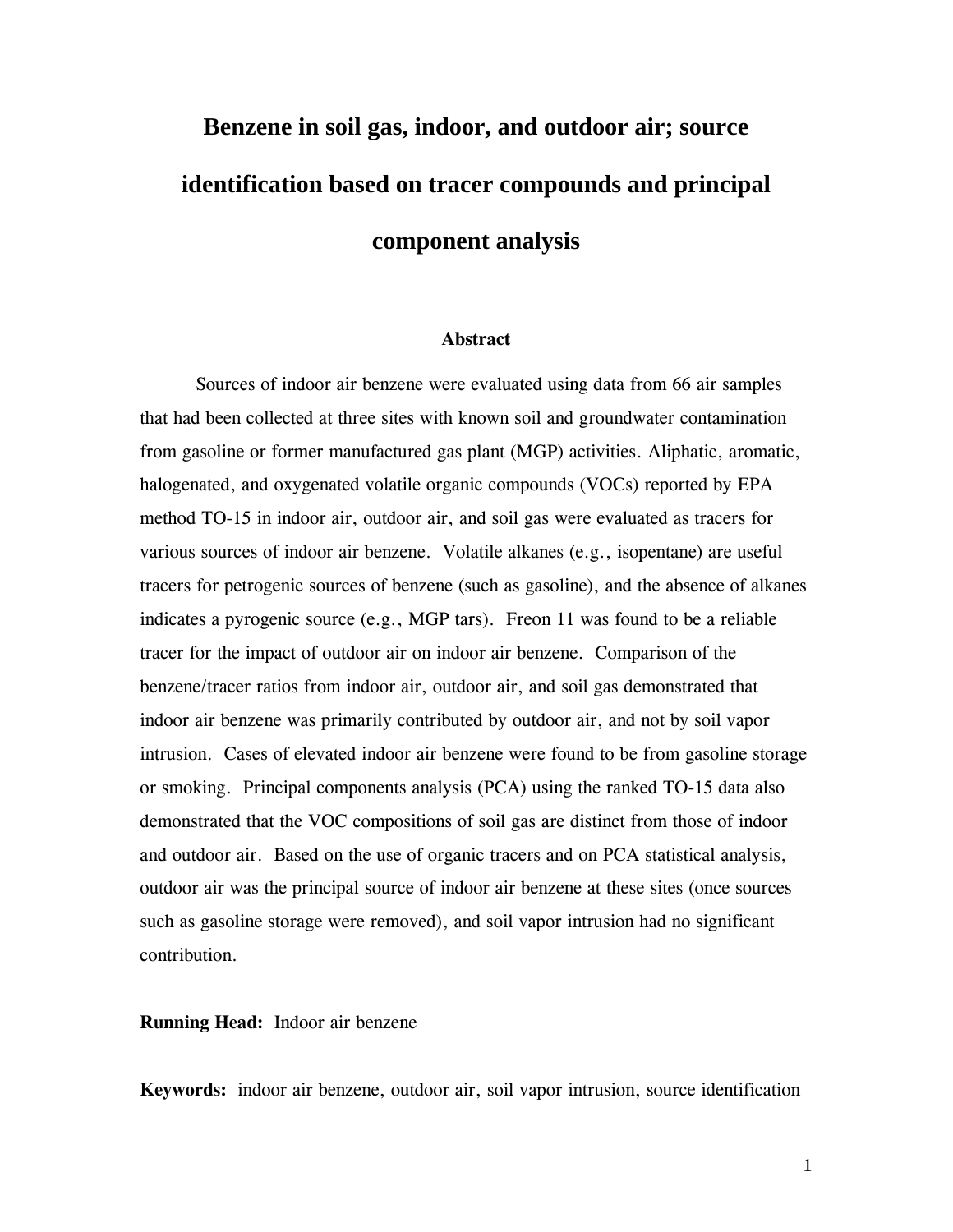## **INTRODUCTION**

The presence of benzene in indoor air is frequently attributed to intrusion from contaminated soil or groundwater, even though benzene concentrations in outdoor and indoor air are often very similar (Ilgen et al. 2001, Kingham et al. 2000, Sexton et al. 2004a, Sexton et al. 2004b, Chatzis et al. 2005, Lu et al. 2006, Edwards et al. 2001, Ohura et al. 2006). Considering the fact that residential and commercial buildings have traditionally been designed for approximately one exchange of indoor air with outdoor air every hour (ASHRAE 1981), it is ironic that the contribution of outdoor air to indoor air benzene is largely ignored in federal and state regulatory practices. The majority of modeling studies attempting to account for indoor air benzene also focus on soil vapor intrusion (Turczynowicz and Robinson 2001, Hers et al. 2002, Abreu and Johnson 2006, Fitzpatrick and Fitzgerald 2002, Freijer and Bloemen 2000, Hers et al. 2003), even though the input from groundwater to indoor air has been strongly disputed (McHugh et al. 2004), and others have concluded that indoor and outdoor air benzene are essentially at equilibrium in the absence of specific sources such as smoking or gasoline storage (Ilgen et al. 2001, Kingham et al. 2000). When either ground water or soil contamination is suspected from petroleum or manufactured gas plant (MGP) sources, site investigations normally only obtain samples of indoor air and soil gas and/or ground water benzene, and the contribution from outdoor air to indoor air benzene is ignored.

Outdoor air benzene concentrations generally exceed regulatory action levels for indoor air. For example, the residential screening level for indoor air benzene in California is  $0.084 \mu g/m^3$  (Eklund et al. 2007), a concentration that is ca. 25-fold lower than the mean outdoor air benzene concentration of ca. 2  $\mu$ g/m<sup>3</sup> measured at the 22 California monitoring stations reported by the U.S. Environmental Protection Agency (EPA) in 2006 (AQS Annual Summary 2006). Similar regulations exist in many states including Alaska, Colorado, Massachusetts, Oklahoma, and Oregon, which have residential screening levels for benzene ranging from 0.2 to 0.3  $\mu$ g/m<sup>3</sup> (Eklund et al. 2007), approximately 10-fold higher than ambient air concentrations of benzene reported by the EPA of ca. 2  $\mu$ g/m<sup>3</sup> in 2003 across the United States (USEPA 2003).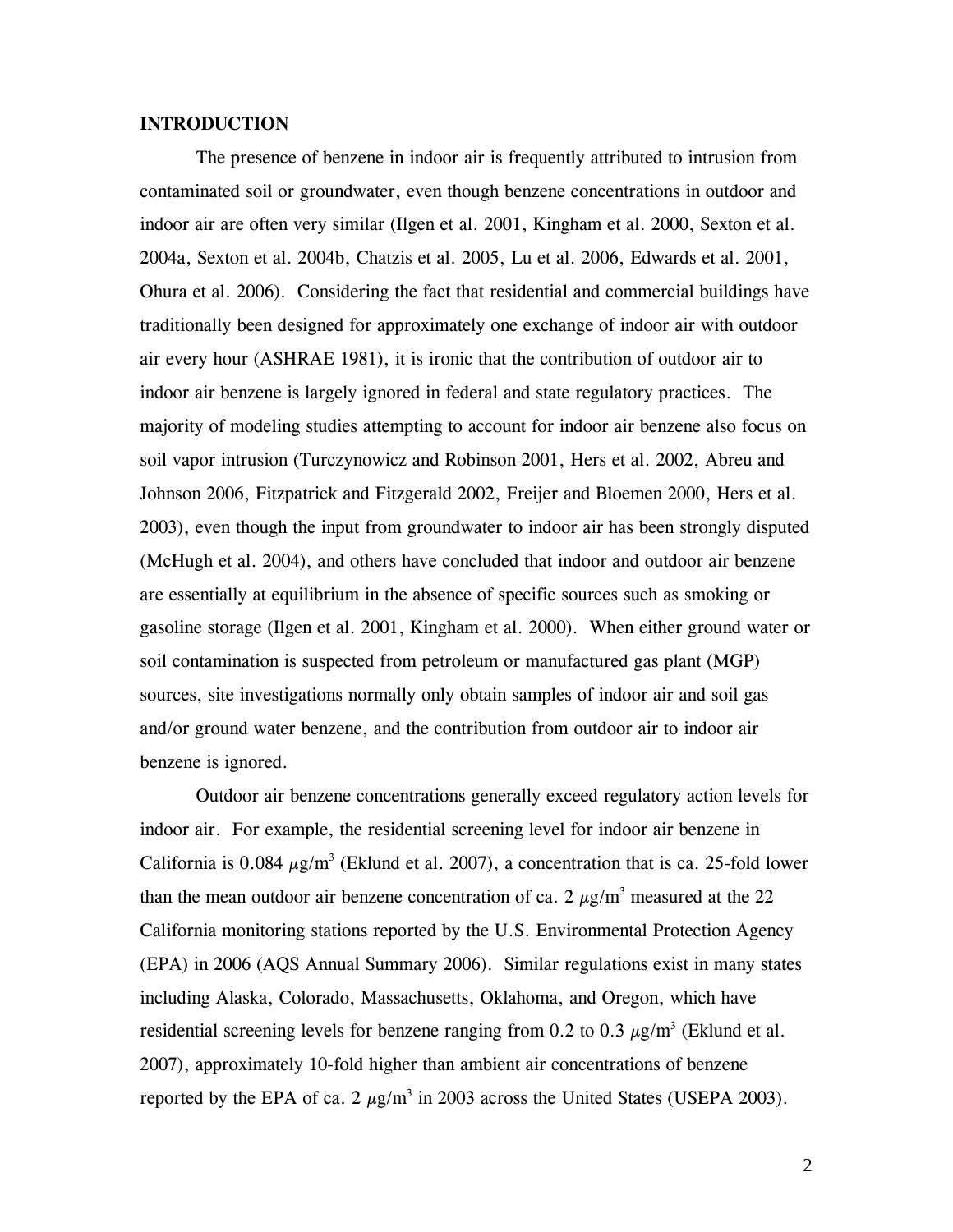Similarly, the EPA's risk-based target indoor air concentration of 0.23  $\mu$ g/m<sup>3</sup> is much lower than ambient benzene concentrations across the nation (USEPA 2003). In essence, any indoor or outdoor air sample collected in any populated location throughout the United States will most likely exceed the concentrations at which regulatory concerns are raised.

The lack of ambient outdoor air benzene data at a site can lead to the erroneous conclusion that soil gas is the source of indoor air benzene, when the actual source is outdoor air and/or specific indoor sources such as smoking or gasoline vapors from an attached garage (Ilgen et al. 2001, McNabola et al. 2006, Ballesta et al. 2006). In such cases, steps taken to mitigate intrusion of soil gas are wasted, since any reduction in indoor air benzene is insignificant compared to the influence of outdoor air or specific indoor sources.

In many site investigations, only the benzene data from the commonly-used EPA TO-15 air method are considered, despite the fact that TO-15 reports data on more than 60 common organic air pollutants from a wide variety of sources, and includes aliphatic and aromatic hydrocarbons typical of petroleum products and vehicle exhaust, ubiquitous halogenated organics (e.g., Freons), and oxygenates such as ethanol, isopropanol, and acetone that are emitted by common domestic activities. Many of these pollutants have the potential for providing source apportionment information to help determine the source of benzene in indoor air. In the present study, we investigate the relationship between benzene and different classes (and different sources) of organic air pollutants at three sites where soil vapor was known to be impacted by gasoline contamination or by former MGP activities such as buried gas holders (Gas Research Institute 1996). Both a statistical approach (principal component analysis) and a more intuitive method based on urban air chemistry were used to investigate differentiate sources of indoor air benzene at these sites.

The goal of these investigations was to evaluate the ability of these approaches to determine the source of indoor air benzene using archived TO-15 data that had been collected at several sites. Our approach was also based on the assumption that we must use the data "in hand" for each site, with no ability to perform additional sampling or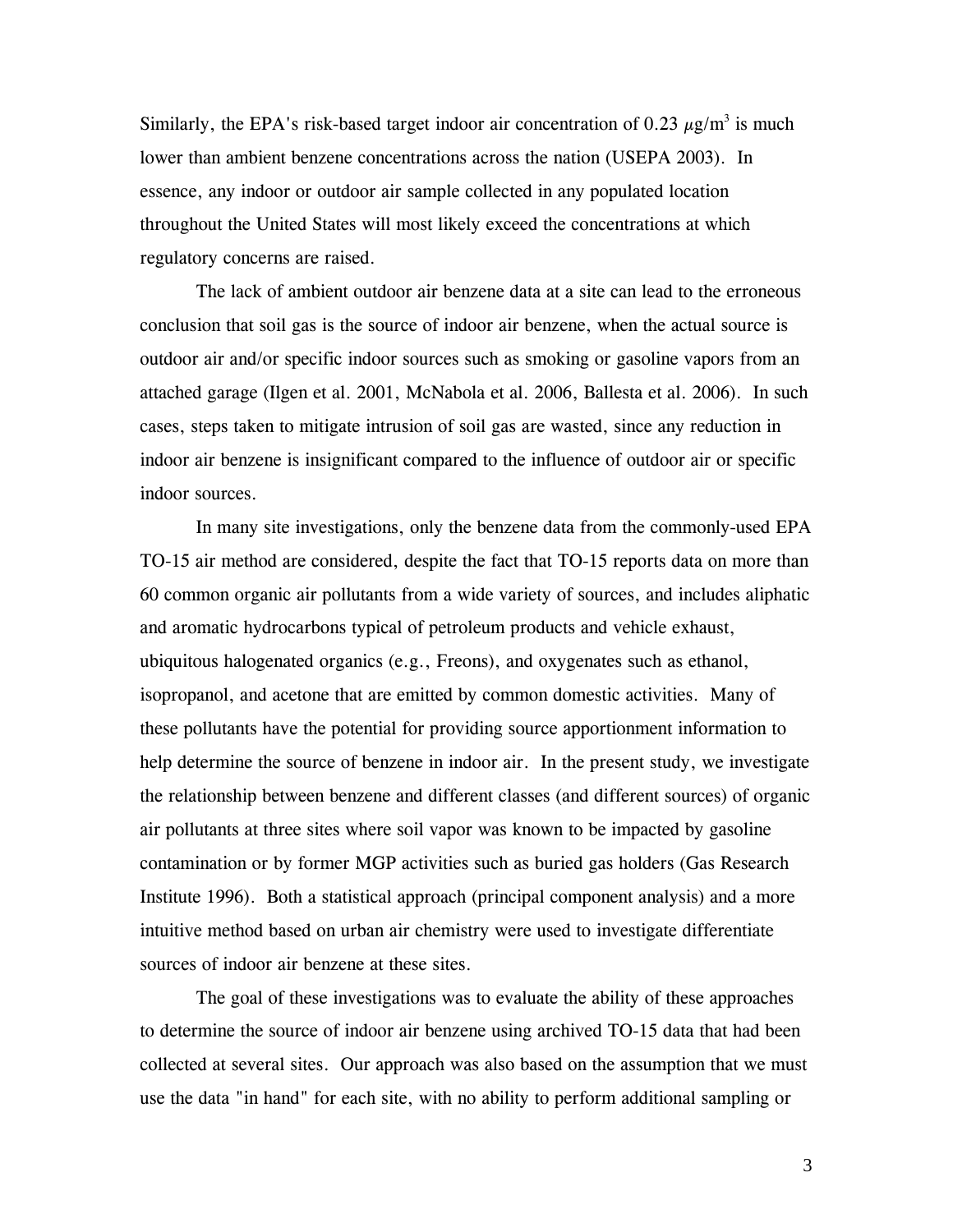increase the list of target compounds measured. These restrictions were placed on the study to best mimic the limitations in money, access, and legal considerations that generally surround sites that are under regulatory scrutiny.

### **METHODS**

Air data from 15 sites thought to be impacted by soil and or ground water benzene (each with ca. 15 to 30 samples) were obtained from the responsible parties, and surveyed to find sites that met the minimum criteria of (1) having indoor, outdoor, and soil gas samples collected at the site during the same period of time and (2) sufficiently low detection limits that data were available for a range of aromatic, aliphatic, halogenated, and oxygen-containing organics typically measured by EPA method TO-15. Unfortunately, nearly all of the 15 sites did not include outdoor air samples, and several used substantially smaller samples of soil gas than indoor air, thus resulting in excessive "non-detects." Three sites met these criteria and were therefore chosen for this study.

Two independent approaches were used to determine if different classes of organic compounds detected in the TO-15 analyses could be used to differentiate the relative impacts of outdoor air and soil gas on indoor air benzene. First, the concentrations of organic compounds characteristic of likely sources were evaluated as forensic tracers for sources of indoor air benzene. Second, the concentration data were analyzed using multivariate statistics in SAS<sup>®</sup> (SAS Institute, Cary, NC). Principal components analysis (PCA) was done on the correlation matrix of the ranked TO-15 data to determine whether the variability in the data set could be accounted for by a substantially smaller number of principal components (PCs). A varimax rotation procedure was then used to minimize the variance of factor loadings on each of the PCs. Analytes dominated by data below the reporting limit (non-detect) were removed from the data set prior to analysis. Concentrations were transformed to rank values in SAS using mean values for ties. PCA results were evaluated graphically using scatter plots of the PCs which explained the largest percentage of variation in the data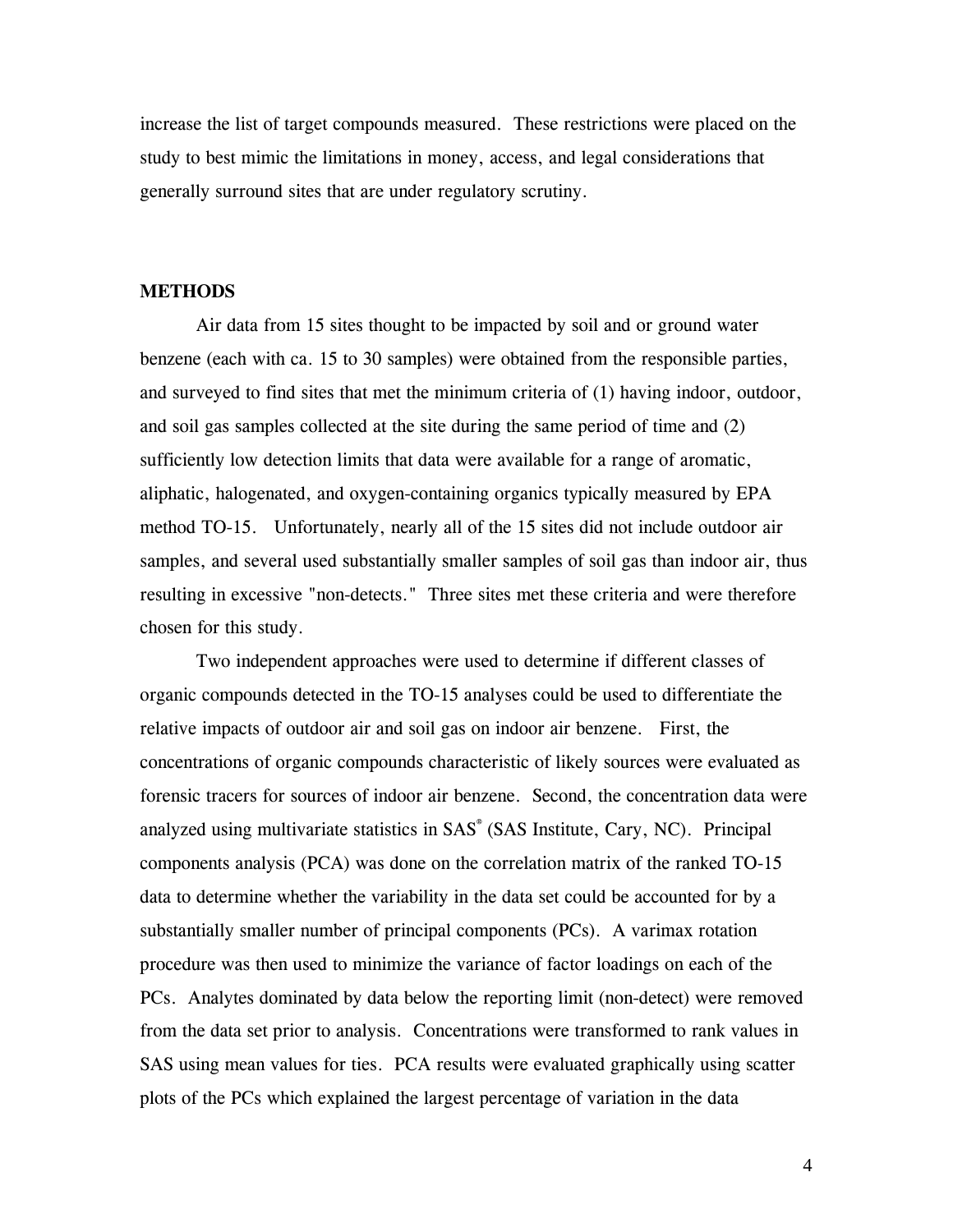(typically the first 3 PCs) to determine whether PCA can adequately discriminate indoor, outdoor and soil gas air samples. While the first approach is based on a knowledge of air chemistry combined with source compositions of common air pollutants, the PCA statistical approach involves no human bias and is blind to the source of the air sample (whether outdoor, indoor, or soil gas), and only tries to explain the variance in chemical composition between all samples.

## **RESULTS AND DISCUSSION**

## *Sample sites and VOCs*

The three sites used in this study were located in the states of New Jersey or New York in the north eastern United States. The first was a high school located in a large city with a population of over a million, and was located above a former MGP facility that ceased operation in 1925. The former MGP had produced gas by the carbureted water gas (CWG) process, which included the use of coal and light petroleum distillates (naphtha) (Gas Research Institute 1996). Air samples were collected throughout the building and at locations surrounding the building. The second site was a business/residential area in a city of ca. 25,000 population with sampling locations at a post office, an office building, a gasoline station (soil gas only), and auto body shop (soil gas only). The area was known to be impacted by gasolinecontaminated ground water and was the site of a former MGP facility which used the CWG process. The third site was at a strip mall that had a variety of businesses (including a bar/grill, play gym, beautician, bakery, pizzeria, and appliance dealer, all used as sampling locations) in a city with a population of ca. 10,000. This site was known to be located above a former coal gasification plant with a gas holder tank that had ceased operations in ca. 1915.

A total of 66 air samples were collected at these sites, and the number of indoor, outdoor, and soil gas samples and the range of VOC concentrations found are given in Table 1. Only 12 compounds were found at detectable levels at every site.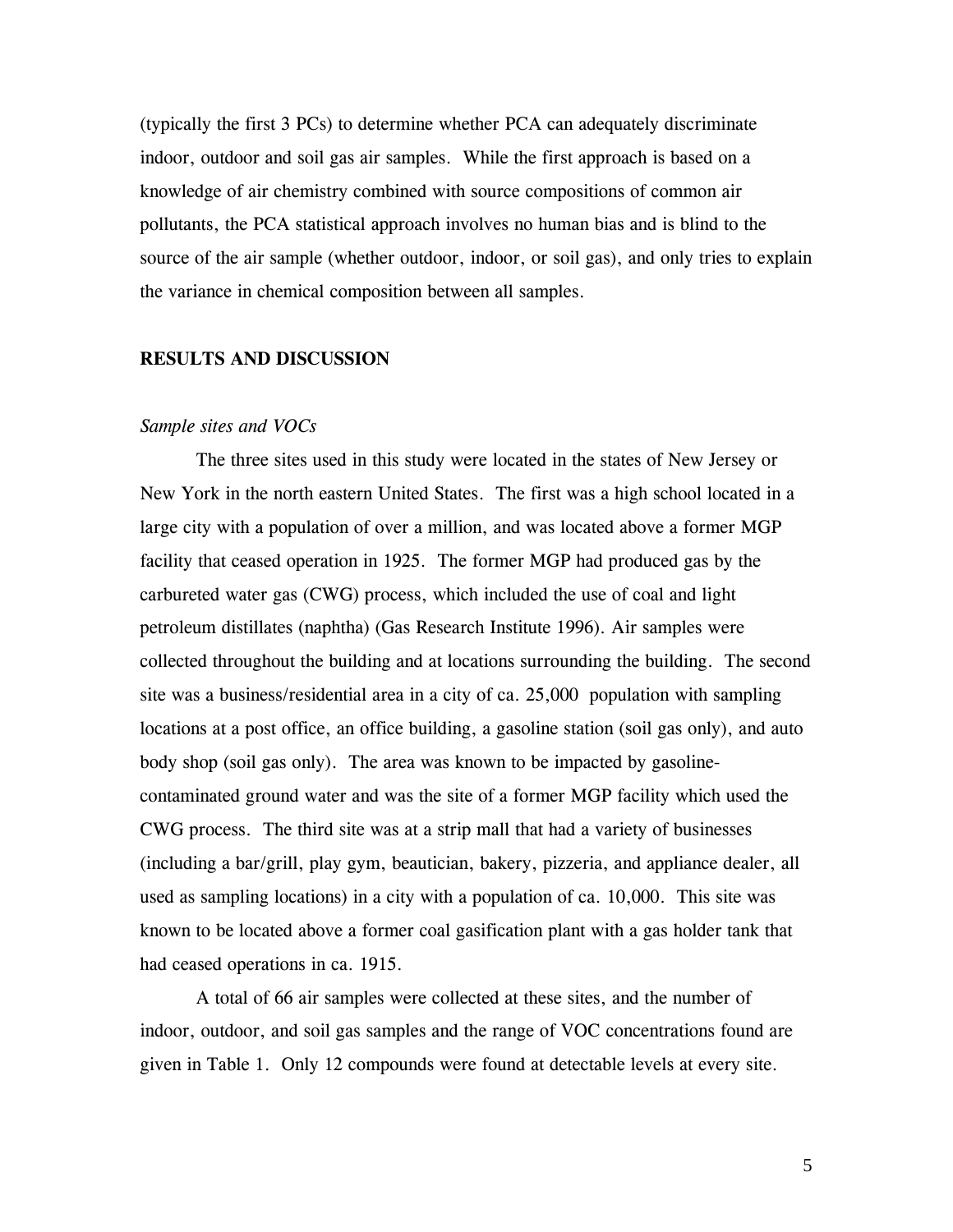Other compounds that were commonly detected at an individual site were included in the PCA statistical analysis for that site.

## *Evaluation of tracer organic compounds*

Urban air contains a mix of volatile organic compounds (VOCs) from a range of human activities including petroleum products (petrogenic hydrocarbons) and their combustion residues, halogenated solvents and Freon refrigerants and propellants, and oxygenates from fuels as well as some oxygenated solvents. Indoor air typically contains the same organic mix as nearby outdoor air, with the addition of organics emitted by personal activities. The presence (as well as absence) of different compound classes can be used to help determine the likelihood of different sources to benzene in an air sample. For example, if petroleum is the primary source of benzene in an air sample, the air sample should contain other major petrogenic organics including some of the other volatile aromatic organics  $(e.g., \text{ alkyl benzenes})$  as well as the volatile petroleum alkanes. In contrast, if coal-related MGP products (pyrogenic hydrocarbons) are responsible for benzene in an air sample, even though the distribution of benzene and other alkyl benzenes may look similar to a petroleum source, the *lack* of alkanes would indicate a coal-based MGP, and not a petroleum source. MGP sites that used petroleum can be contaminated with both petrogenic hydrocarbons (aromatics and alkanes) from the petroleum feedstock and/or with petrogenic hydrocarbons (primarily aromatics) from the MGP products. Halogenated organics such as Freons are neither MGP nor petroleum hydrocarbons, but are ubiquitous in urban air. Used primarily as propellants and refrigerants, they are not likely to be associated with groundwater contamination, in contrast to halogenated cleaning solvents such as perchloroethylene. Therefore, the proportion of benzene to Freons in indoor air should be similar to that in outdoor air, if outdoor air is the source of the indoor benzene. In contrast, if the indoor benzene is from soil gas (e.g., contaminated with petroleum or MGP products), then the relative proportion of benzene to Freons should be much higher, since neither petroleum nor MGP contaminants should contribute Freons to the air.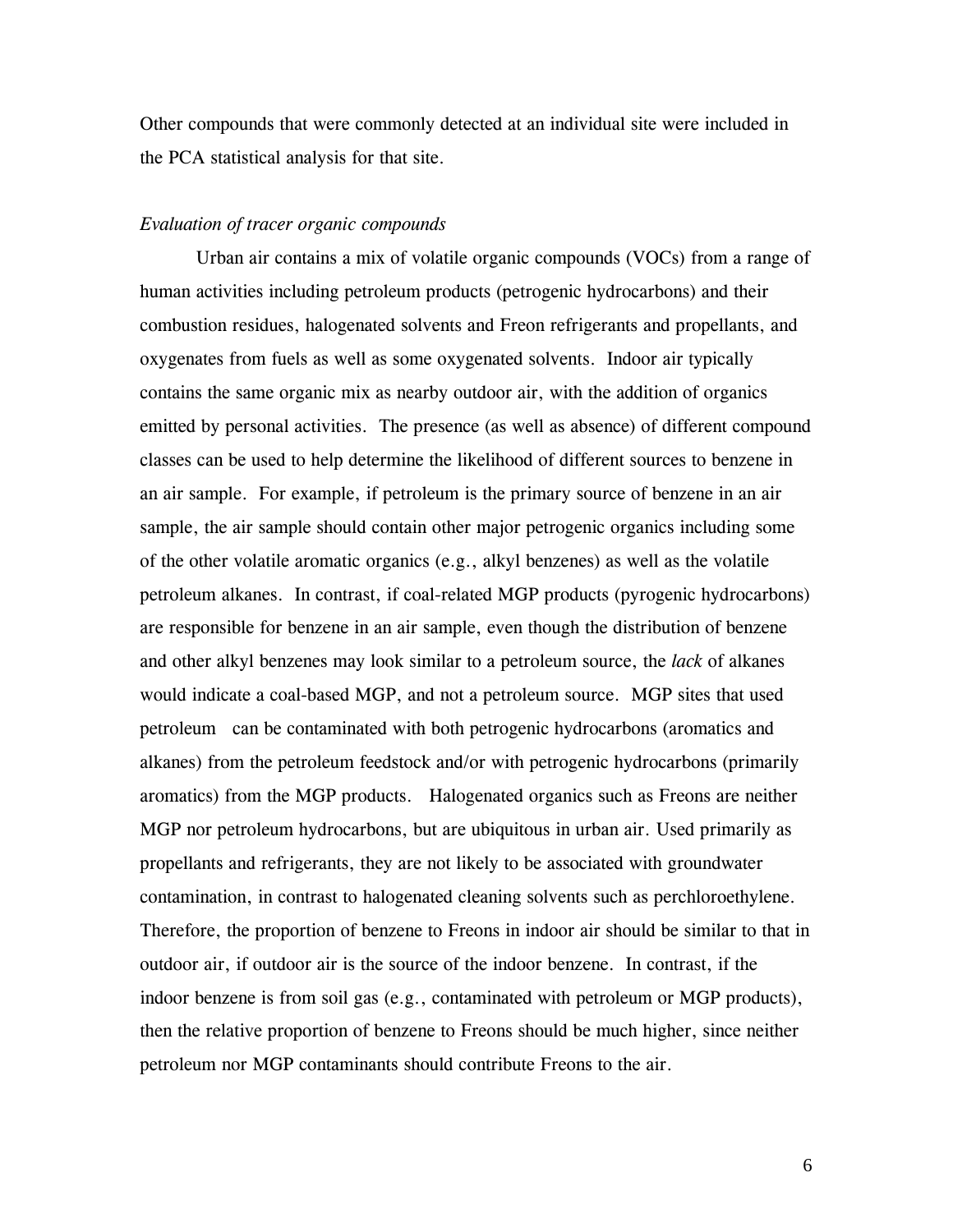Caution must be used in evaluating any such tracer organics, because of the potential for spurious sources based on individual activities. For example, although ethanol, 2-propanol, and acetone were found in every sample, all three are specific to various human activities. Ethanol (e.g., from baking bread or alcohol consumption), peaked at 6300  $\mu$ g/m<sup>3</sup> in the bakery compared to only ca. 10 to 20  $\mu$ g/m<sup>3</sup> in all of the indoor air samples at the school (Table 1). Isopropanol (rubbing alcohol) peaked at 1500  $\mu$ g/m<sup>3</sup> in the school girl's locker room, while acetone (finger nail polish remover) peaked at 1500  $\mu$ g/m<sup>3</sup> in the beautician's shop.

Plots of the ratio of benzene concentrations to concentrations of different tracer compound classes (halogenated organics, alkanes, and alkyl benzenes) versus benzene concentrations were made for all compounds detected at each site. When multiple members of a compound class were detected (as listed in Table 1), their plots tended to be quite similar. For example, the ratio plots for the school using 1,4-dichlorobenzene, chloromethane, and Freon 12 are nearly identical to the plot shown in Figure 1 for Freon 11. Similarly, for other sites and compound classes, the ratio plots using the different alkanes listed in Table 1 for a particular site were generally quite similar to those shown for isopentane, and the plots for the alkyl benzenes were similar to those shown for toluene (Figure 1). Therefore, based on their presence at all sites, three VOCs; Freon 11, isopentane, and toluene, were used to represent the different compound classes for the ratio plots shown.

## *Case 1: High School*

Figure 1 shows the benzene/tracer ratio plots for the air samples from the high school. Elevated benzene concentrations were found in 4 out of the 5 soil samples (from ca. 15 to 40  $\mu$ g/m<sup>3</sup>), and two indoor air samples showed elevated benzene concentrations at ca. 10  $\mu$ g/m<sup>3</sup> compared to the remaining indoor air concentrations which all showed typical background ambient air concentrations between 1.3 to 2.8  $\mu$ g/m<sup>3</sup> (Figure 1 and Table 1).

As shown in Figure 1 (top left), the ratio of benzene to Freon 11 clearly differentiates the contaminated soils and the two elevated indoor air samples from all of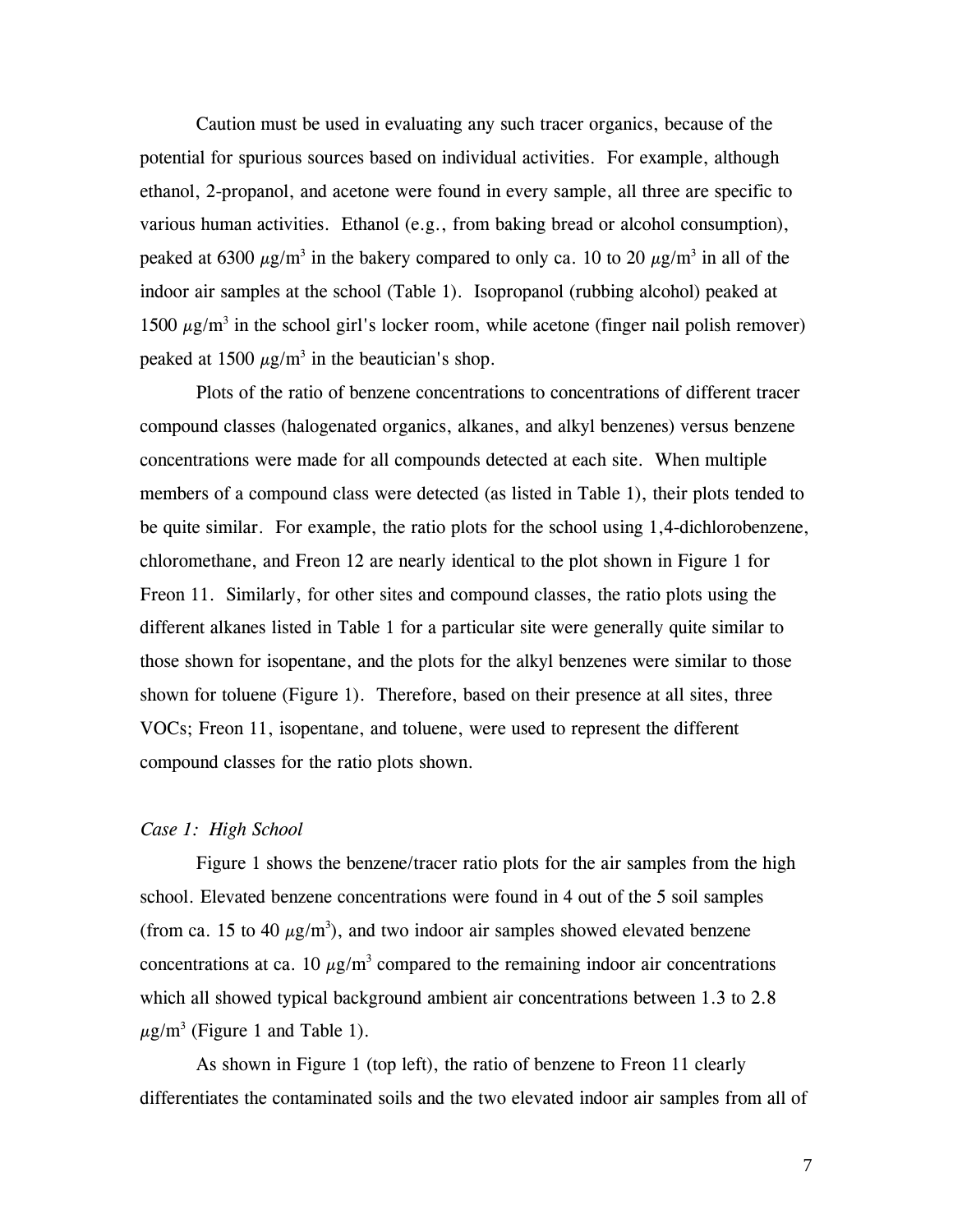the remaining indoor air samples and outdoor air samples. Since the Freon 11 concentrations in all indoor and outdoor air samples at the school are essentially identical (Table 1), the similarity in the indoor and outdoor benzene to Freon 11 ratios show that (with the exception of the two elevated indoor air samples that had benzene concentrations about 10  $\mu$ g/m<sup>3</sup>) outdoor air is the primary source of the indoor air benzene rather than soil gas.

The two indoor air samples with ca. 10  $\mu$ g/m<sup>3</sup> benzene were near a soil gas sampling location where the soil gas concentrations were ca. 20  $\mu$ g/m<sup>3</sup>. However, gasoline was also found stored near the contaminated indoor air sampling locations, so both the gasoline and the soil gas appeared to be likely sources of the elevated benzene in the two indoor air samples. To determine the major source, the gasoline was removed and the air was re-sampled after six months. (Note that no remediation activity for the soil gas benzene was being performed, so no significant change in soil gas concentrations would be expected as confirmed by later soil gas analyses.) The second set of samples showed benzene concentrations reduced from ca. 10  $\mu$ g/m<sup>3</sup> to background levels (ca. 1.5  $\mu$ g/m<sup>3</sup>), demonstrating that the gasoline, and not soil vapor intrusion was the source of elevated benzene in the two original indoor air samples (Figure 1).

As shown in expanded scale plot (upper right in Figure 1), the average indoor air benzene concentration from the first sampling event (excluding the two samples near the gasoline storage) was ca. 30% higher than the average outdoor air concentrations. Soil vapor intrusion as a source seems unlikely since the proximity of the indoor air samples to the four contaminated soil gas locations had no relationship to any elevated indoor air benzene concentrations. In addition, the gasoline storage may have been responsible for this small elevation in benzene concentrations throughout the school compared to outdoor air in the remaining indoor air samples. All of the indoor air samples collected after removal of the gasoline fell within the range of outdoor air benzene concentrations, thus demonstrating that the gasoline storage was the likely source of the ca. 30% elevation in indoor benzene levels in the initial sampling (Figure 1, upper right). Once the gasoline was removed, the results shown in Figure 1 make it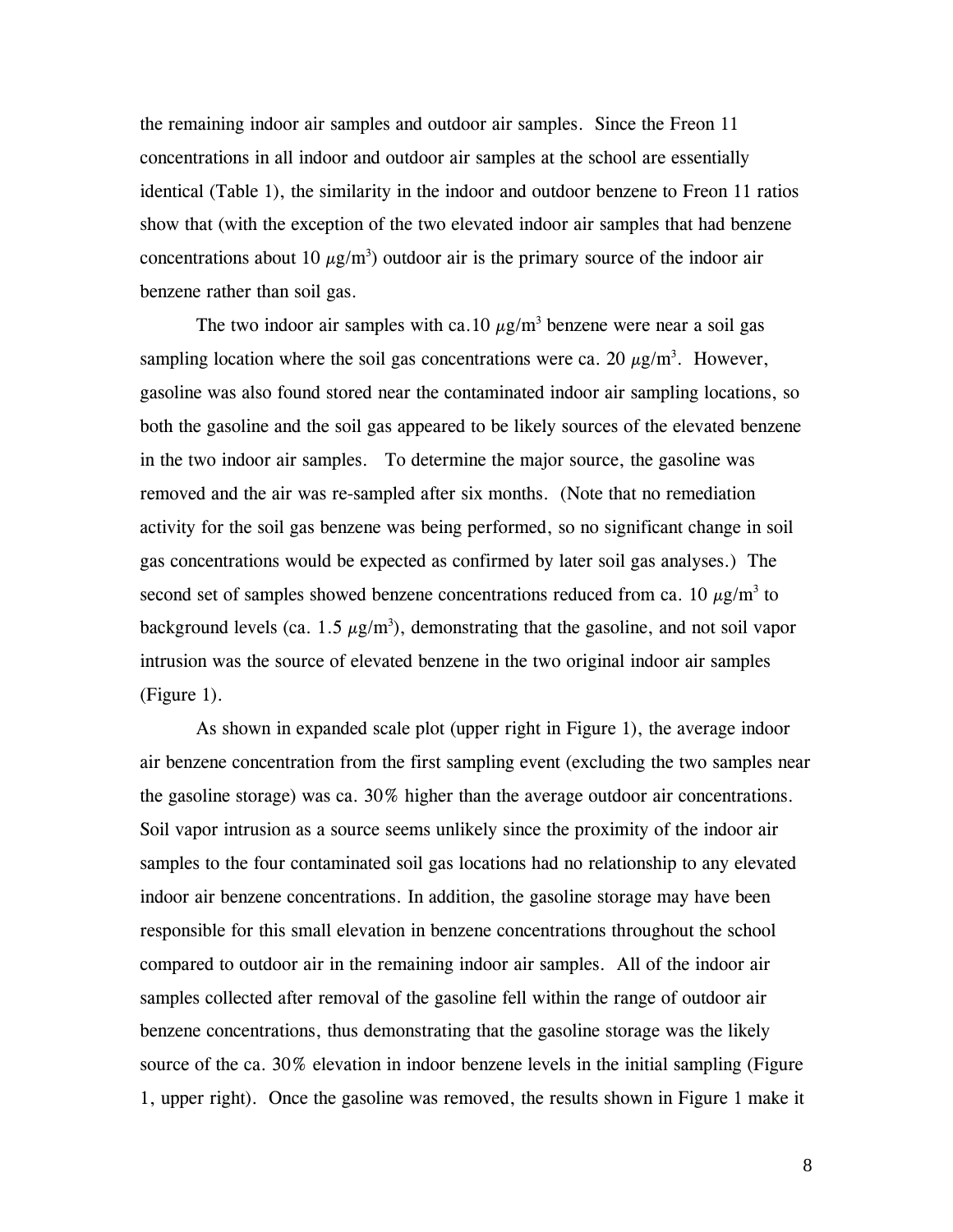clear that outdoor air is the only significant source to indoor air benzene at this site, despite the presence of contaminated soil.

It is important to carefully observe the y-axis scale in order to evaluate the use of these ratios. Large differences in ratios between sources like the benzene/Freon 11 example for the school are needed to discriminate sources of indoor air benzene. For example, the average benzene/Freon 11 ratio for indoor and outdoor air was approximately 1, whereas the soil gas samples had ratios from 15 to 38. Small differences in ratios like those shown for the school plots for benzene/isopentane and benzene/toluene cannot be used to suggest significant differences in sources since their relative amounts can change by how they were introduced into the atmosphere (e.g., evaporated gasoline vs. vehicle exhaust), and their different transport and degradation properties.

The benzene ratio plots for the school with isopentane and toluene (Figure 1, bottom) do not show any significant deviations in the various indoor, outdoor, and soil gas samples, indicating some common petrogenic nature to their source. For the two elevated indoor air samples, this was consistent with further investigations of the site showing that gasoline was stored near those two indoor sampling locations. However, since the site was a former MGP site, we were initially confused that the ratio of benzene to isopentane was not substantially higher for the two contaminated soil gas samples (Figure 1, top), since coal tar or MGP gas condensate have no significant alkane content. Additional historical investigations showed that the affected area had been used to store petroleum naphtha (as an MGP feedstock), which is consistent with the fact that the contaminated soil gas shows benzene/isopentane ratios typical of petrogenic, not pyrogenic hydrocarbons.

## *Case 2: Business/residential neighborhood*

Indoor and outdoor air samples in the business/residential neighborhood were collected at a post office and office building. Soil gas samples were not available at the post office, but were collected below the office building and at a nearby gasoline station and an auto body shop. The relatively small range in ratios of benzene to isopentane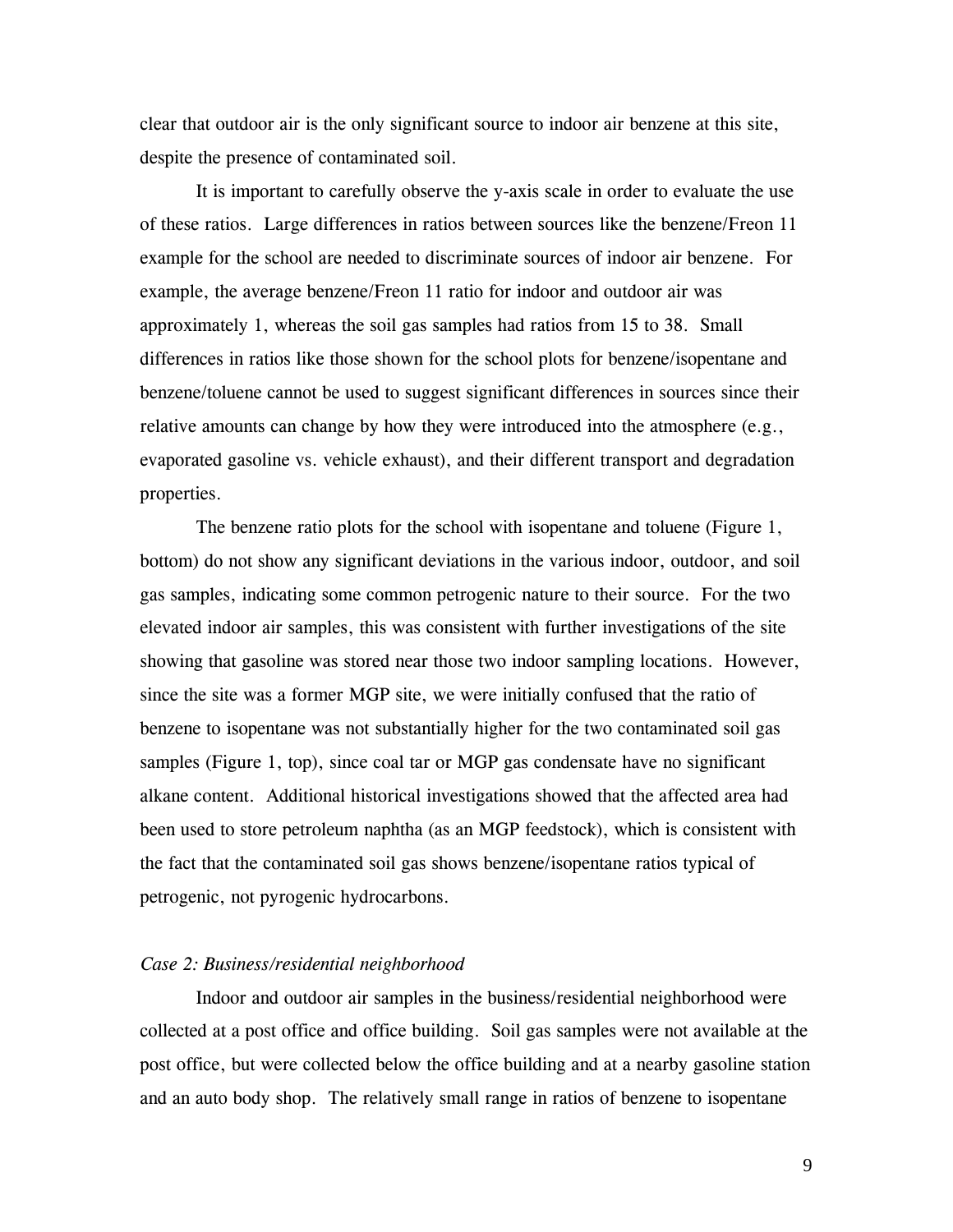(Figure 2, lower left--note the y-axis scales) indicate that benzene in all of the air samples came primarily from a petrogenic source (as was the case for the school discussed above). In addition, the soil gas samples all had alkyl benzene and alkane distributions that indicate gasoline as their source (Table 1), as confirmed by known gasoline contamination of groundwater in the area. All four soil gas samples showed elevated benzene concentrations, especially those collected at the auto body shop and the gasoline station, as might be expected.

As shown in Figure 2 (upper left), the benzene/Freon 11 ratios have a large range in values, and clearly show that the indoor air samples are completely dominated by outdoor air, and not detectably influenced by benzene-contaminated soil gas. When the scale of the plot is expanded (upper right of Figure 2) to observe the 4 outdoor and 7 indoor air samples that make up the cluster near the origins of the benzene/Freon 11 plot (upper left) the strong relationship between indoor and outdoor air benzene is easily observed. In addition, the benzene concentration in the seven indoor air samples ranged from 1.3 to 1.8  $\mu$ g/m<sup>3</sup>, directly reflecting the range of 1.1 to 2.0  $\mu$ g/m<sup>3</sup> for the four outdoor air samples. A third set of evidence that soil gas vapor intrusion had no impact on indoor air benzene compared to outdoor air is the fact that the soil vapor collected at the office building was elevated (5.4 and 8.7  $\mu$ g/m<sup>3</sup>), but none of the three indoor air samples collected at that site had benzene concentrations elevated above the ambient outdoor air concentrations.

It is interesting to note the very high concentrations of toluene (260 to 270  $\mu$ g/m<sup>3</sup>) found in three of the four post office indoor air samples. In addition to being a common paint solvent, toluene is used frequently as an adhesive solvent and in such products as "liquid paper," uses that appear to account for the very high levels found. While this result is somewhat spurious (as discussed above for ethanol, acetone, and isopropanol), it has little effect on the plot in Figure 2 since the range of benzene/toluene ratios is so small.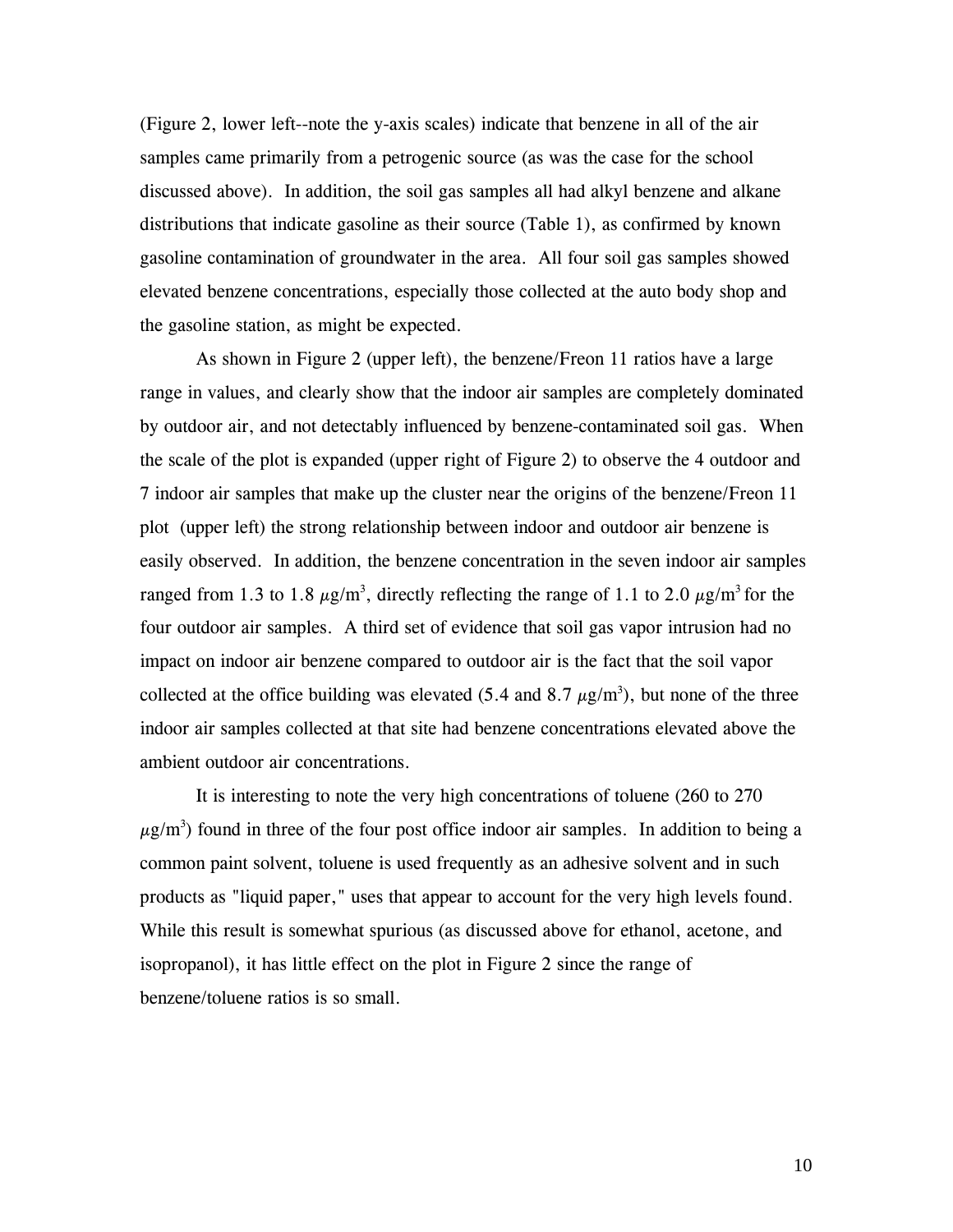## *Case 3: Strip mall*

The final sampling site, a strip mall, provided a much more complex range of VOCs than the other two sites as a result of the variety of businesses present. As shown in Table 1, the strip mall showed the widest concentration ranges for several of the VOCs. It is hardly surprising (as noted above) that acetone (finger nail polish remover) was elevated up to 1500  $\mu$ g/m<sup>3</sup> at the beautician's, or that ethanol exceeds 1000  $\mu$ g/m<sup>3</sup> at several of the businesses involving alcohol consumption and baking bread. However, it is notable that Freon 12, which had nearly constant concentrations in indoor and outdoor air at the school and neighborhood sites (Table 1), varied greatly in the strip mall indoor air and in the soil gas. While it might not be surprising that the refrigerant Freon 12 is elevated to above 500  $\mu$ g/m<sup>3</sup> in the appliance dealer and the bakery, we were somewhat surprised to find Freon 12 concentrations as high as 820  $\mu$ g/m<sup>3</sup> in the children's play gym. Since Freon 12 is also used as a non-toxic propellant in products such as "silly string", we suspect that such aerosol play products were responsible for the high Freon 12 concentrations in the play gym.

In contrast to the previous two sites where Freon 11 concentrations were essentially 2  $\mu$ g/m<sup>3</sup> for all of the air samples, Freon 11 concentrations were more variable at the strip mall (Table 1), though not nearly so much as Freon 12. Despite the higher variability, the benzene/Freon 11 ratio still yields a clear distinction between the contaminated soil gas and the indoor air (Figure 3, upper left). The strip mall was also the first site where the range in benzene/isopentane ratios (Figure 3, lower left) was sufficiently large to demonstrate that the contaminated soil gas resulted from a pyrogenic and not a petrogenic source. This result was consistent with the fact that the contaminated soil gas samples were collected directly above an abandoned MGP gas holder, which would have held coal tar condensates ranging from benzene to 5- and 6 ring PAHs, but virtually no aliphatic hydrocarbons that are typical of petrogenic sources.

However, it is clear from the expanded scale plot of the benzene/Freon 11 plot (Figure 3, upper right) that there are six of the indoor air samples that have moderately elevated benzene concentrations (3.7 to 8  $\mu$ g/m<sup>3</sup>), and that outdoor air is not the only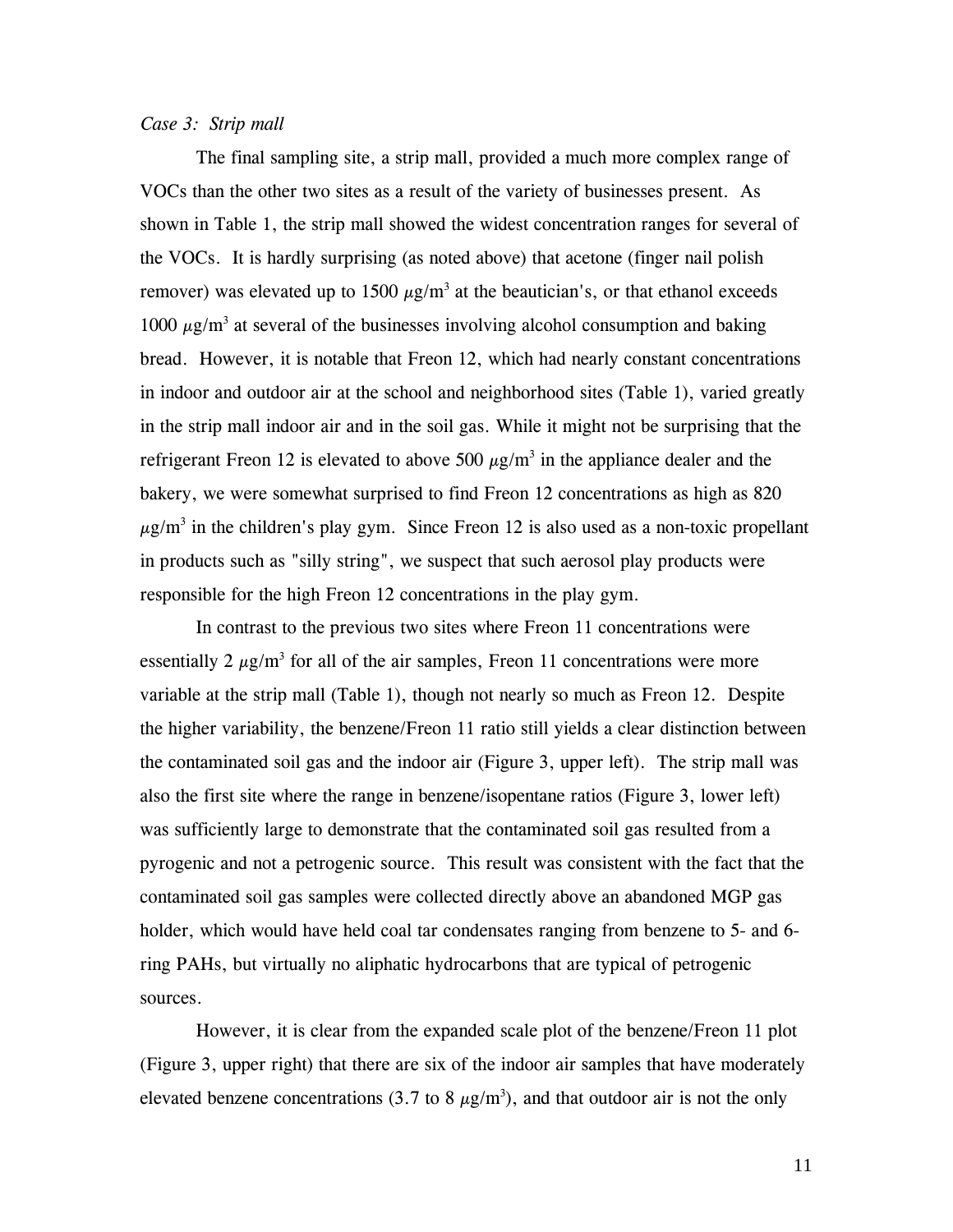source of indoor air benzene at those locations. Since the mall was built over an abandoned MGP site, soil vapor intrusion was suspected, but only two out of nine soil gas samples had benzene concentrations higher than ambient air. The remaining seven soil gas samples had benzene concentrations lower than the indoor air samples, so would only have the potential to reduce (and not increase) the indoor air concentrations. The two indoor air samples collected above the two contaminated soil gas samples (which were collected above the known location of the abandoned MGP gas holder) had some of the lowest benzene concentrations (2.0 and 2.4  $\mu$ g/m<sup>3</sup>, both within the range of outdoor air benzene concentrations) of all of the indoor air samples, clearly indicating that soil vapor intrusion was not a significant source of benzene to those indoor air samples. Therefore, soil vapor intrusion as the source of the elevated indoor air benzene is highly unlikely at this site.

Fortunately, the archived data had notes from the sampling team documenting smoking in the various businesses located in the strip mall site. Smoking was documented for five out of the six indoor air samples that fell in the 3.7 to 8.0  $\mu$ g/m<sup>3</sup> range, and certainly could have occurred at the sixth location. Given the fact that there was no elevated benzene in the indoor air collected directly above the highest soil gas contamination, it seems reasonable to conclude that the elevated indoor air benzene in the strip mall was from smoking, not from soil vapor intrusion.

### *Combined sites*

Ideally, a single set of tracers could be used to differentiate sources of indoor air from all sites. As noted before, alkanes such as isopentane are useful for investigating potential petrogenic versus pyrogenic sources of benzene, but have little use for tracing the impact of outdoor air on indoor air. In contrast, Freon 11 was reasonably successful at each individual site to determine the contribution of outdoor air benzene to indoor air, and it was hoped that this tracer could be applied to the combined data from all of the sites. Figure 4 shows the benzene/Freon 11 ratio plot for the combined 66 air samples from the three sites. As was true for the individual sites, all samples with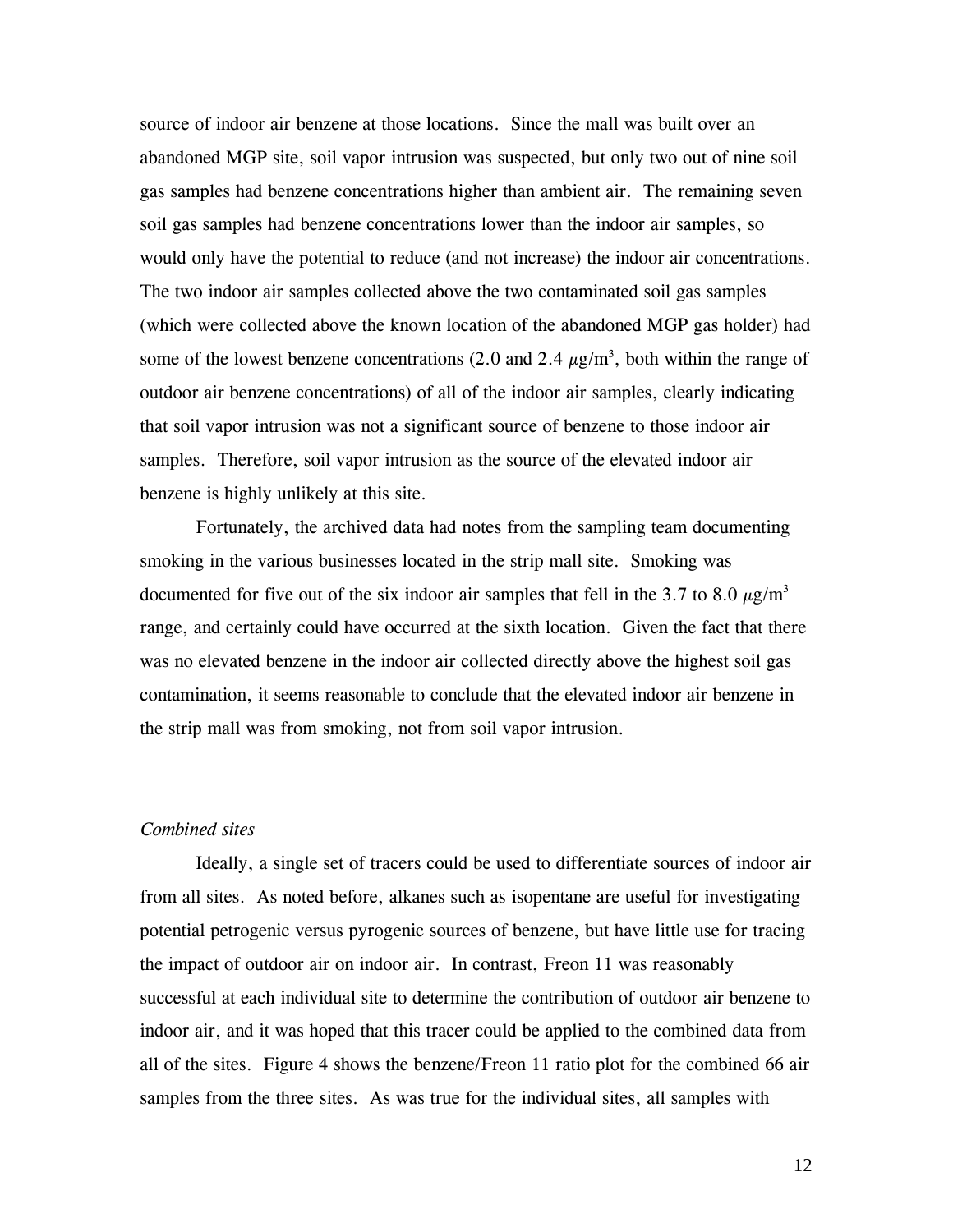elevated benzene are well-resolved by the benzene/Freon 11 ratio for the combined site data (Figure 4, left). The two soil samples that are not as clearly resolved in the y-axis direction by the benzene/Freon 11 ratio (benzene concentrations of ca. 28  $\mu$ g/m<sup>3</sup>) are from the soil below the appliance dealer and had been contaminated by Freon 11, resulting in a lower benzene/Freon 11 ratio.

The right side of Figure 4 shows expanded x- and y-axis scales so that the relationship of indoor, outdoor, and several of the uncontaminated soil gas samples can be observed. Except for the five indoor air samples from the strip mall that were impacted by smoking, all of the indoor air samples and uncontaminated soil gas samples cluster with the outdoor air samples, clearly demonstrating the importance outdoor air contributions to indoor air benzene as well as other VOCs found in ambient air. Note also that the similarity in benzene/Freon 11 ratios between outdoor air, indoor air, and several of the soil gas samples show that outdoor and/or indoor air is the likely source of VOCs in some soil gas samples, as previously reported by McHugh et al 2006.

#### *PCA statistical analysis*

As discussed above, several VOCs can be contributed by individual human activities and can result in extremely variable concentrations from one indoor air sample to another. Most notable in the data used from this study were the widely varying ethanol, acetone, and isopropanol concentrations. This spurious behavior makes these compounds unsuited to trace benzene sources using the ratio plots presented above. In order to mitigate such behavior for PCA, ranked data (rather than concentrations) were used. PCA was done for each site using data sets with and without ethanol, acetone, and isopropanol to determine which approach best reduced the variance. In addition to the VOCs that were found at all sites (Table 1), any additional VOCs that were measured at individual sites were included in the PCA.

For the business/residential site, the amount of variance explained by each principal component was essentially the same with or without including the ethanol, acetone, and isopropanol data. However, for the strip mall and school, including the ethanol, acetone, and isopropanol data resulted in ca. 5% less variance explained (based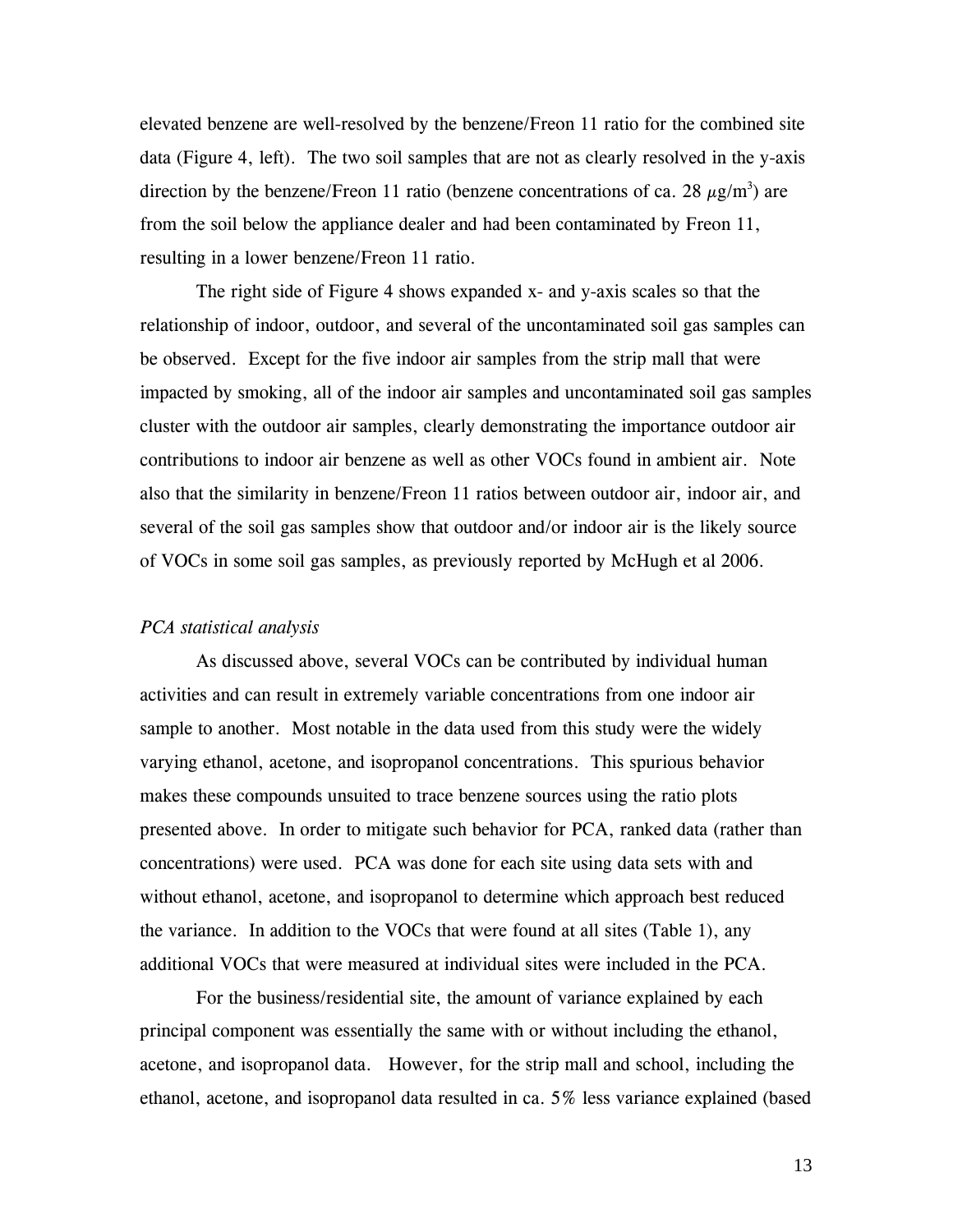on three principal components). Therefore, subsequent discussions about PCA results do not include the ethanol, acetone, and isopropanol data.

Figure 5 shows the first two principal components for the three sites. Plots of the first two principal components show that the soil gas samples remain distinct from the outdoor and indoor air samples and, generally speaking, the indoor and outdoor air samples overlap significantly, especially for the strip mall and business/residential sites. Plots of the first and third principal components (not shown) show similar behavior. Since the goal of PCA is to reduce the variation in the data sets, and since PCA is "blind" to the sample source (there is no distinction of indoor, outdoor, and soil gas samples in the PCA data input), the fact that the soil gas samples cluster away from indoor air samples, and the fact that outdoor and indoor air samples tend to cluster together yield the same conclusion as drawn from the ratio plots in Figures 1 to 4. That is, when individual sources of benzene (gasoline storage and smoking) are removed, outdoor air is the principal contributor of benzene to indoor air at these three sites, despite the elevated levels of soil gas benzene.

PCA of the combined data from the three sites was limited to the list of compounds detected at all sites given in Table 1. For the combined data sets (Figure 6), the distinction between soil gas and indoor and outdoor air samples is not as clear as for PCA of the individual site data shown in Figure 5, however, the trends for soil gas samples to cluster away from indoor and outdoor air are still clear. Interestingly, the organic compound classes that dominate each factor for the combined data set are the same as proposed above as tracers for the ratio plots. As shown in Table 2, alkyl benzenes dominate the first principal component, Freon 11 and 12 dominate the second, and isopentane dominates the third.

## **CONCLUSIONS**

Federal and many state action levels for indoor air benzene are unrealistically low, since they are set at or lower than typical outdoor urban air concentrations. The contribution of outdoor air to indoor air benzene is frequently ignored, despite the fact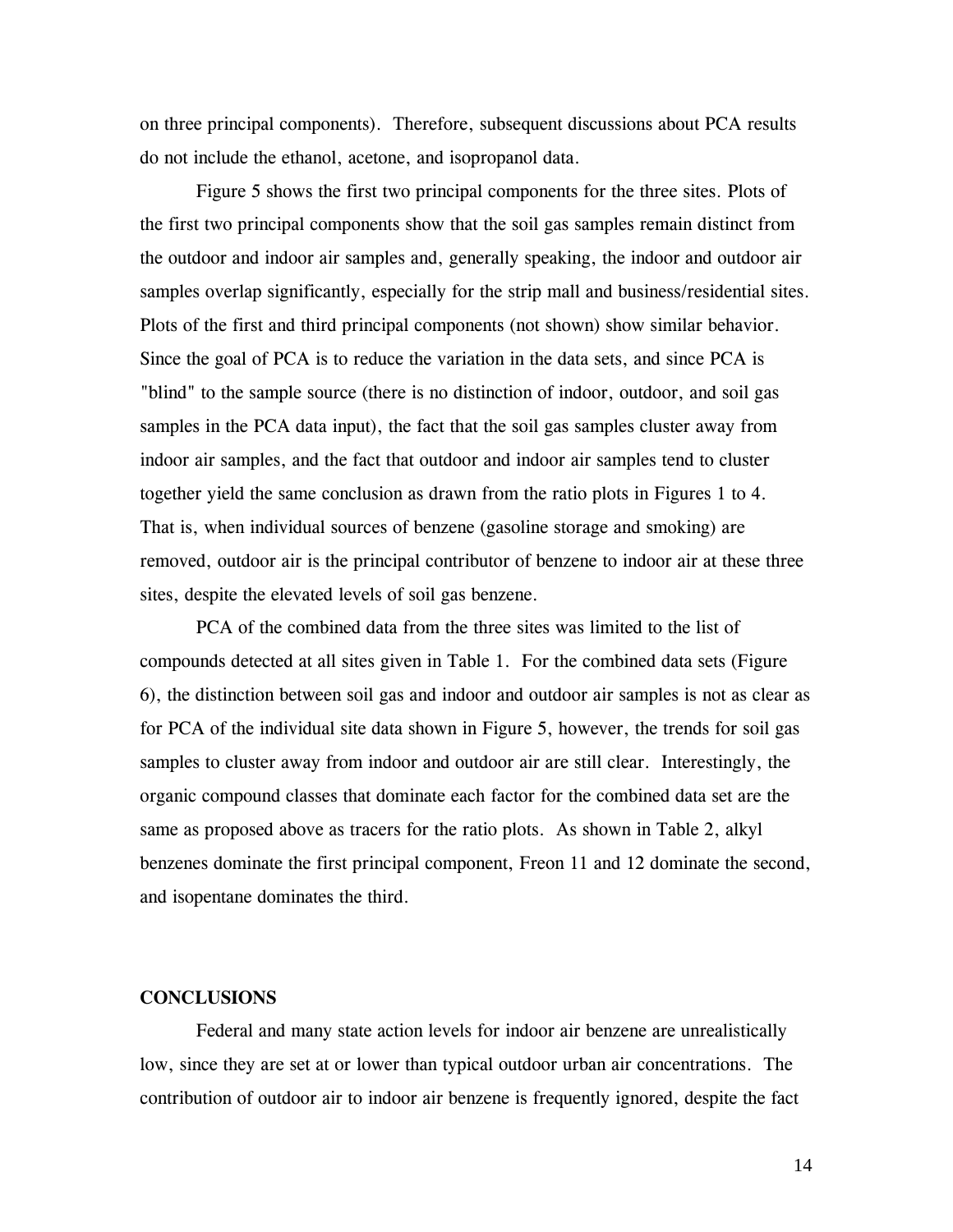that outdoor air is the primary source of indoor air, and that indoor air and outdoor air benzene concentrations are often the same. While seeking data sets for this study, we found it general policy not only to ignore outdoor air contributions to indoor air, but that the vast majority of sampling studies failed to even collect outdoor air samples. Even though each of the sites that we present here were under regulatory scrutiny and clearly had benzene contamination in the soil, the data analysis presented here demonstrates that soil gas vapor intrusion was not a significant source of indoor air benzene at any of the sampling locations, and that (in most cases) outdoor air benzene was the most important source of indoor air benzene. When elevated benzene concentrations (compared to outdoor air concentrations) did occur, gasoline storage and tobacco smoking were the sources. As such, any efforts made to reduce indoor air benzene by attempts to reduce soil benzene concentrations near buildings are highly unlikely to have any effect on indoor air benzene at these sites. These results clearly demonstrate that the collection of outdoor air samples and consideration of the contribution of outdoor air to indoor air benzene should be a integral part of any regulatory response to indoor air benzene.

## **ACKNOWLEDGEMENTS**

Financial support was provided by the American Petroleum Institute (API) and the U.S. Department of Energy (Cooperative Agreement number DE-FC26-98FT40321). However, any opinions, findings, conclusions, or recommendations expressed herein are those of the authors and do not necessarily reflect the views of the sponsors. Thea Reilkoff is thanked for help with the data reduction.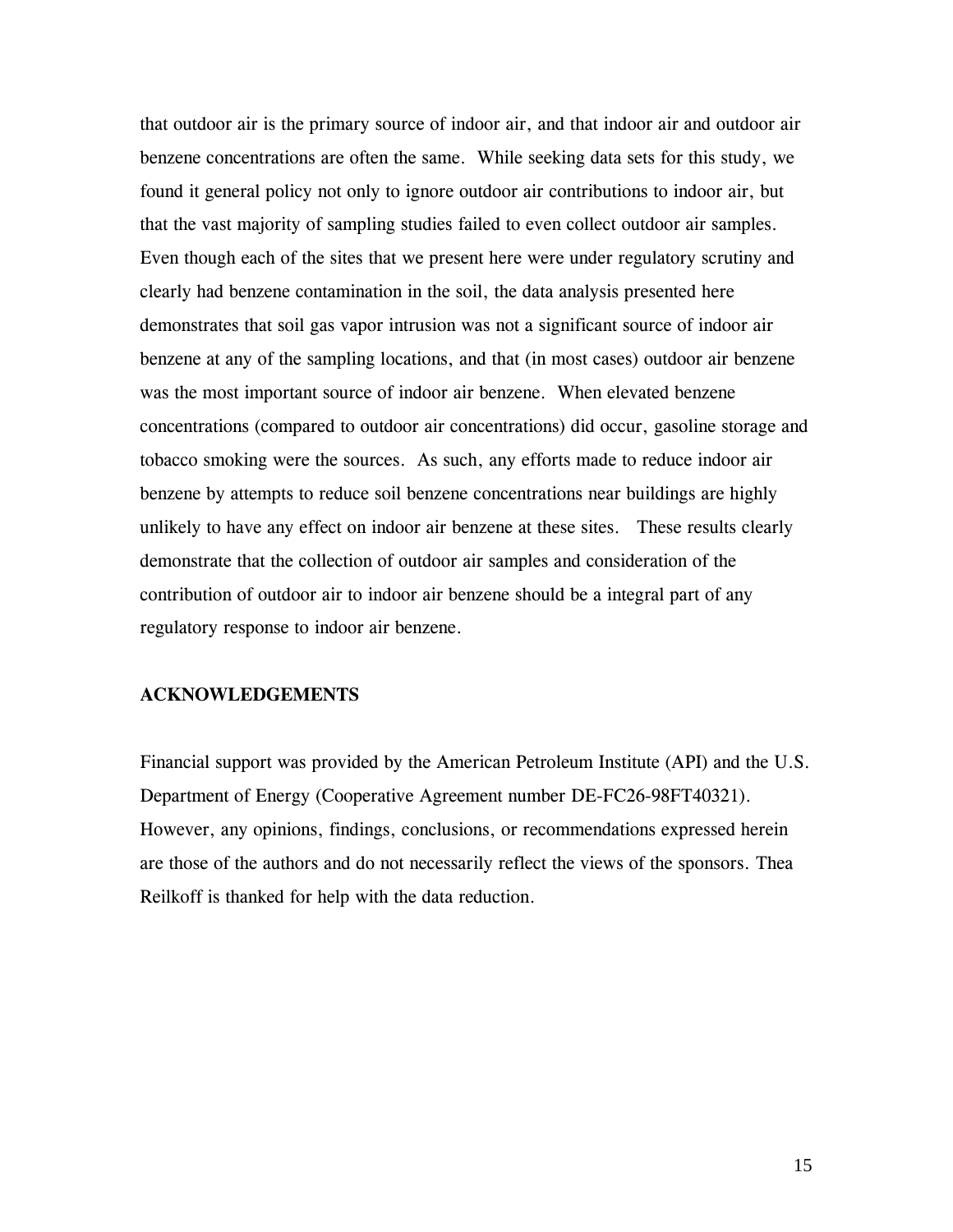### **REFERENCES**

Abreu, L.D.V. and P.C. Johnson. 2006. Simulating the Effect of Aerobic Biodegradation on Soil Vapor Intrusion into Buildings: Influence of Degradation Rate, Source Concentration, and Depth. Environ. Sci. Technol. 40: 2304-2315.

American Society of Heating, Refrigeration, and Air Conditioning Engineers, ASHRAE Fundamentals Handbook, 1981.

Ballesta, P.P., Field, R.A., Connolly, R., Cao, N., Caracena, A.B., De Saeger, E. 2006. Population Exposure to Benzene: One Day Cross-Sections in Six European Cities. Atmos. Environ*.* 40: 3355-3366.

Chatzis, C., Alexopoulos, E.C., Linos, A. 2005. Indoor and Outdoor Personal Exposure to Benzene in Athens, Greece, Sci. Total Environ. 349: 72-80.

Edwards, R.D., Jurvelin, J., Koistinen, K., Saarela, K., Jantunen, M. 2001. VOC Source Identification from Personal and Residential Indoor, Outdoor and Workplace Microenvironment Samples in EXPOLIS-Helsinki, Finland. Atmos. Environ. 35: 4829- 4841.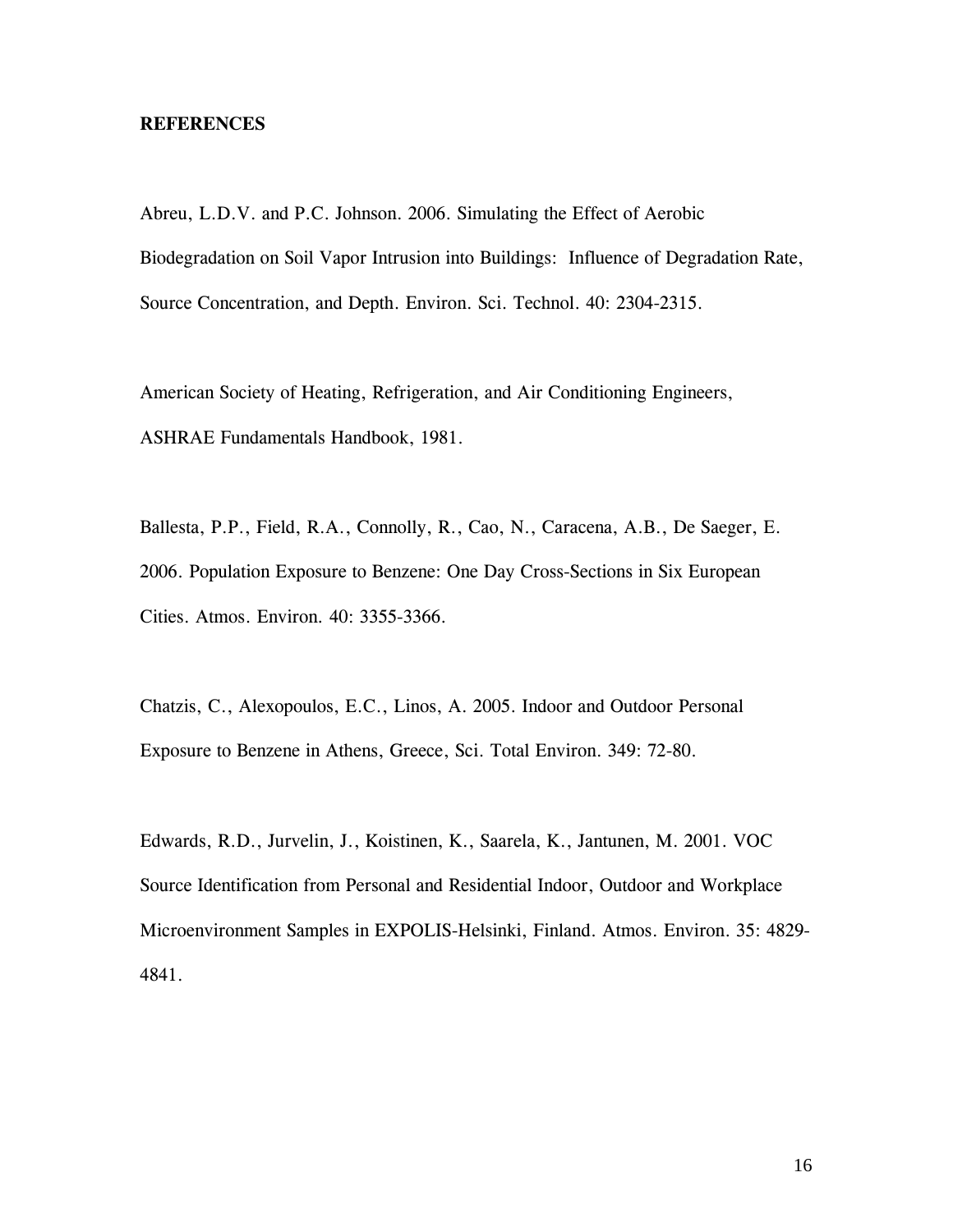Eklund, B., Folkes, D., Kabel, J., Farnum, R. 2007. An Overview of State Approaches to Vapor Intrusion; In EM-The Magazine for Environmental Managers, AWMA, February, pg. 10-14.

Fitzpatrick, N.A. and J.J. Fitzgerald. 2002. An Evaluation of Vapor Intrusion into Buildings through a Study of Field Data. Soil Sed. Contam. 11: 603-623.

Freijer, J.I. and H.J. Th. Bloemen. 2000. Modeling Relationships between Indoor and Outdoor Air Quality. J. Air & Waste Manage. Assoc. 50: 292-300.

Gas Research Institute. 1996. Management of Manufactured Gas Plant Sites. Eds. T. D. Hayes, D. G. Linz, D. V. Nakles, A. P. Leuschner, Prepared by RETEC for the Gas Research Institute, Amherst Scientific Publishers, Amherst, MA.

Hers, I., Zapf-Gilje, R., Evans, D., Li, L. 2002. Comparison, Validation, and Use of Models for Predicting Indoor Air Quality from Soil and Groundwater Contamination. Soil Sed. Contam*.* 11: 491-527.

Hers, I., Zapf-Gilje, R., Johnson, P.C., Li, L. 2003. Evaluation of the Johnson and Ettinger Model for Prediction of Indoor Air Quality. Ground Water Monit. & Remed*.*, 23: 62-76.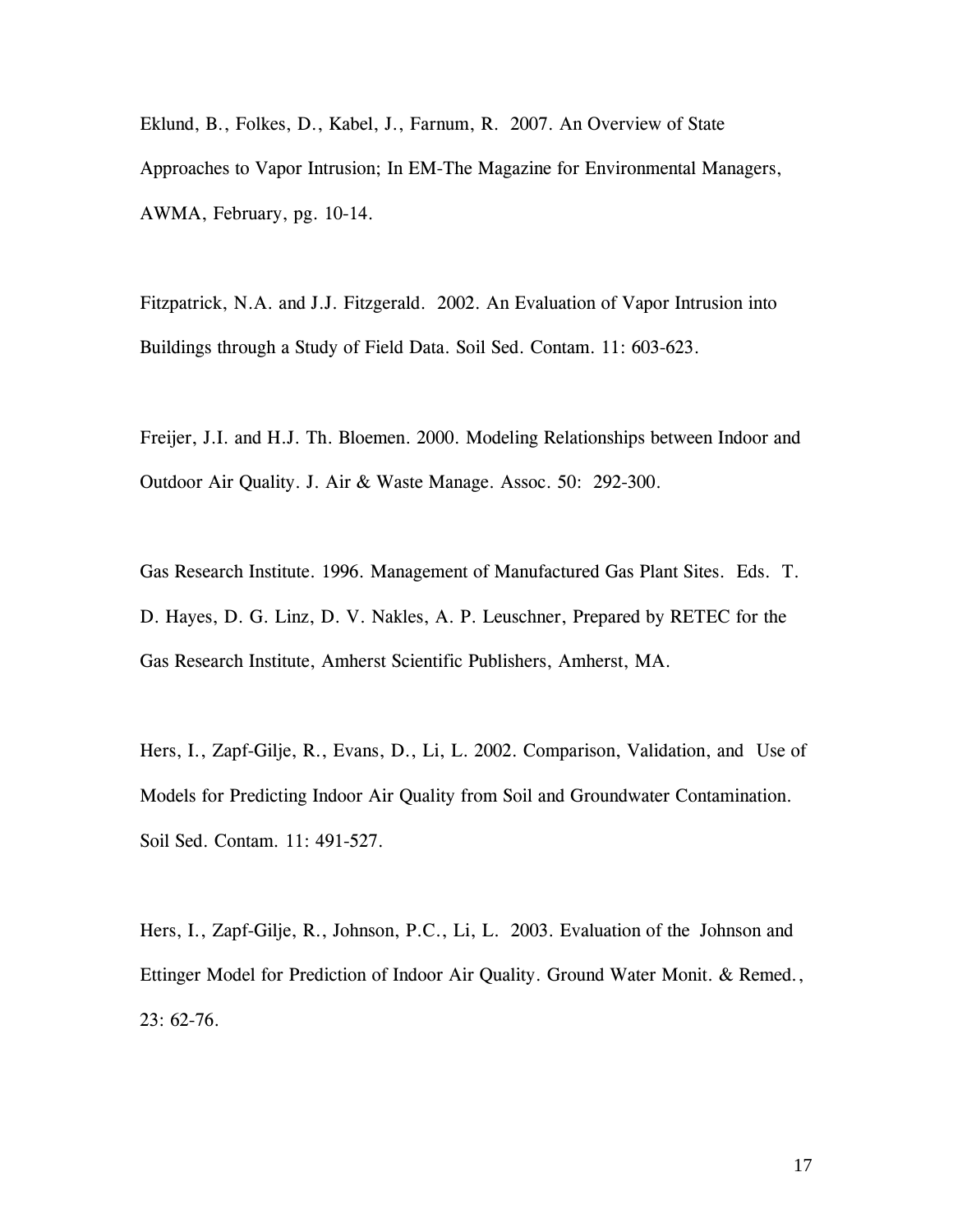[http://oaspub.epa.gov/aqspub2/AQS\\_Annsum.AnnualSummary](http://oaspub.epa.gov/aqspub2/AQS_Annsum.AnnualSummary) accessed March 15, 2007.

Ilgen, E., Karfich, N., Levsen, K., Angerer, J., Schneider, P., Heinrich, J.,

Wichmann, H.-E., Dunemann, L., and Begerow, J. 2001. Aromatic Hydrocarbons in the Atmospheric Environment: Part I. Indoor Versus Outdoor Sources, the Influence of Traffic. Atmos. Environ*.* 35: 1235-1252.

Ilgen, E., Levsen, K., Angerer, J., Schneider, P., Heinrich, J., Wichmann, H.-E. 2001. Aromatic Hydrocarbons in the Atmospheric Environment – Part II: Univariate and Multivariate Analysis and Case Studies of Indoor Concentrations. Atmos. Environ. 35: 1253-1264.

Kingham, S., Briggs, D., Elliott, P., Fischer, P., Lebret, E. 2000. Spatial Variations in the Concentrations of Traffic-Related Pollutants in Indoor and Outdoor Air in Huddersfield, England. Atmos. Environ*.* 34: 905-916.

Lu, H., Wen, S., Feng, Y., Wang, X., Bi, X., Sheng, G., Fu, J. 2006. Indoor and Outdoor Carbonyl Compounds and BTEX in the Hospitals of Guangzhou, China. Sci. Total Environ*.* 368: 574-584.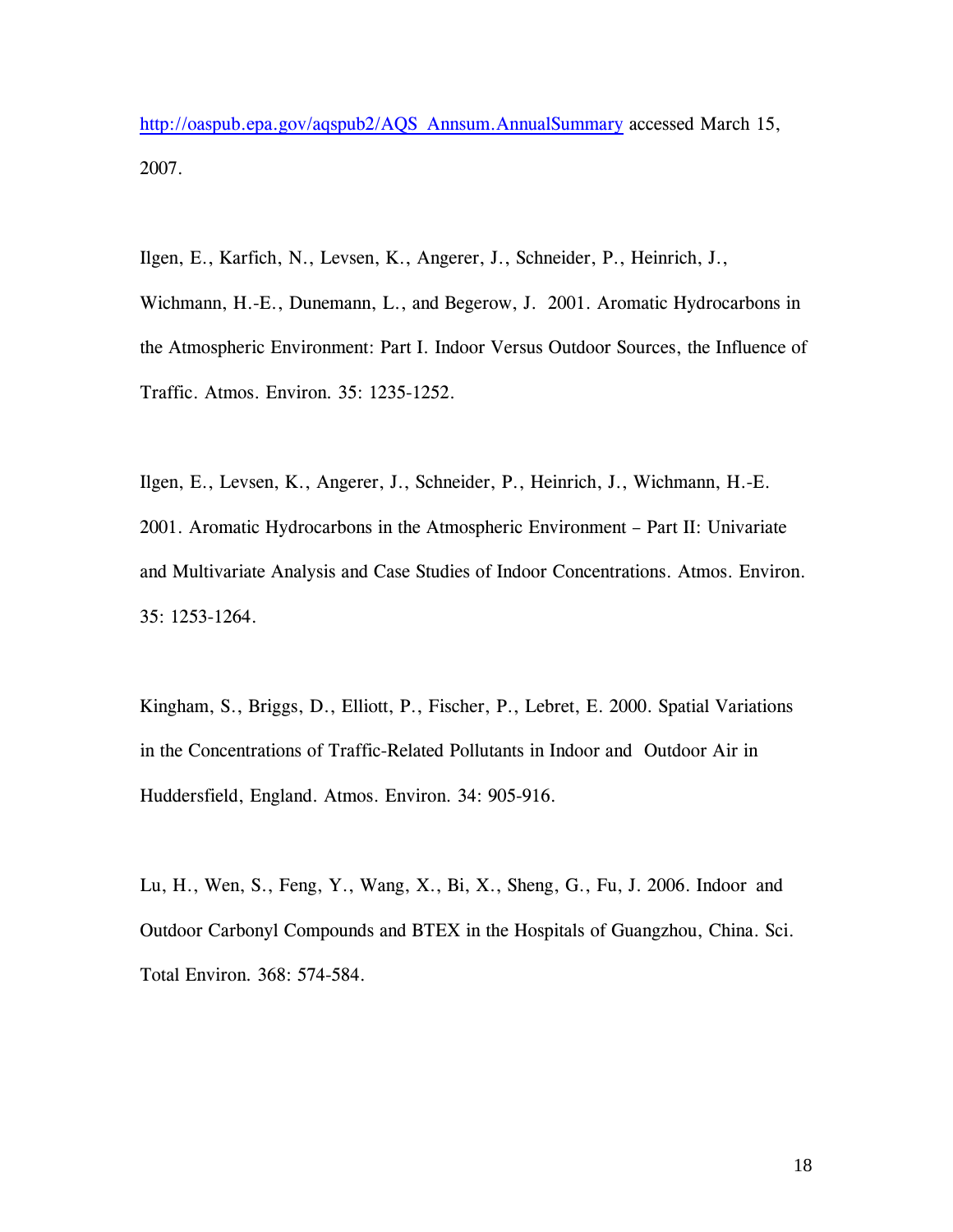McHugh, T.E., Connor, J.A., Ahmad, F. 2004. An Empirical Analysis of the Groundwater-to-Indoor-Air Exposure Pathway: The Role of Background Concentrations in Indoor Air. Environ. Foren., 5: 33-44.

McHugh, T.E., De Blanc, P.C., Pokluda, R.J. 2006. Indoor Air as a Source of VOC Contamination in Shallow Soils Below Buildings. Soil Sed. Contam. 15: 103-122.

McNabola, A., Broderick, B., Johnston, P., Gill, L. 2006. Effects of the Smoking Ban on Benzene and 1,3-Butadiene Levels in Pubs in Dublin. J. Environ. Sci. Health Part A 41: 799-810.

Ohura, T., Amagai, T., Senga, Y., Fusaya, M. 2006. Organic Air Pollutants Inside and Outside Residences in Shimizu, Japan: Levels, Sources and Risks. Sci.Total Environ. 366: 485-499.

Sexton, K., Adgate, J.L., Mongin, S.J., Pratt, G.C., Ramachandran, G., Stock, T.H., Morandi, M.T. 2004. Evaluating Differences between Measured Personal Exposures to Volatile Organic Compounds and Concentrations in Outdoor and Indoor Air. Environ. Sci. Technol*.* 38: 2593-2602.

Sexton, K., Adgate, J.L., Ramachandran, G., Pratt, G.C., Mongin, S.J., Stock, T.H., Morandi, M.T. 2004. Comparison of Personal, Indoor, and Outdoor Exposures to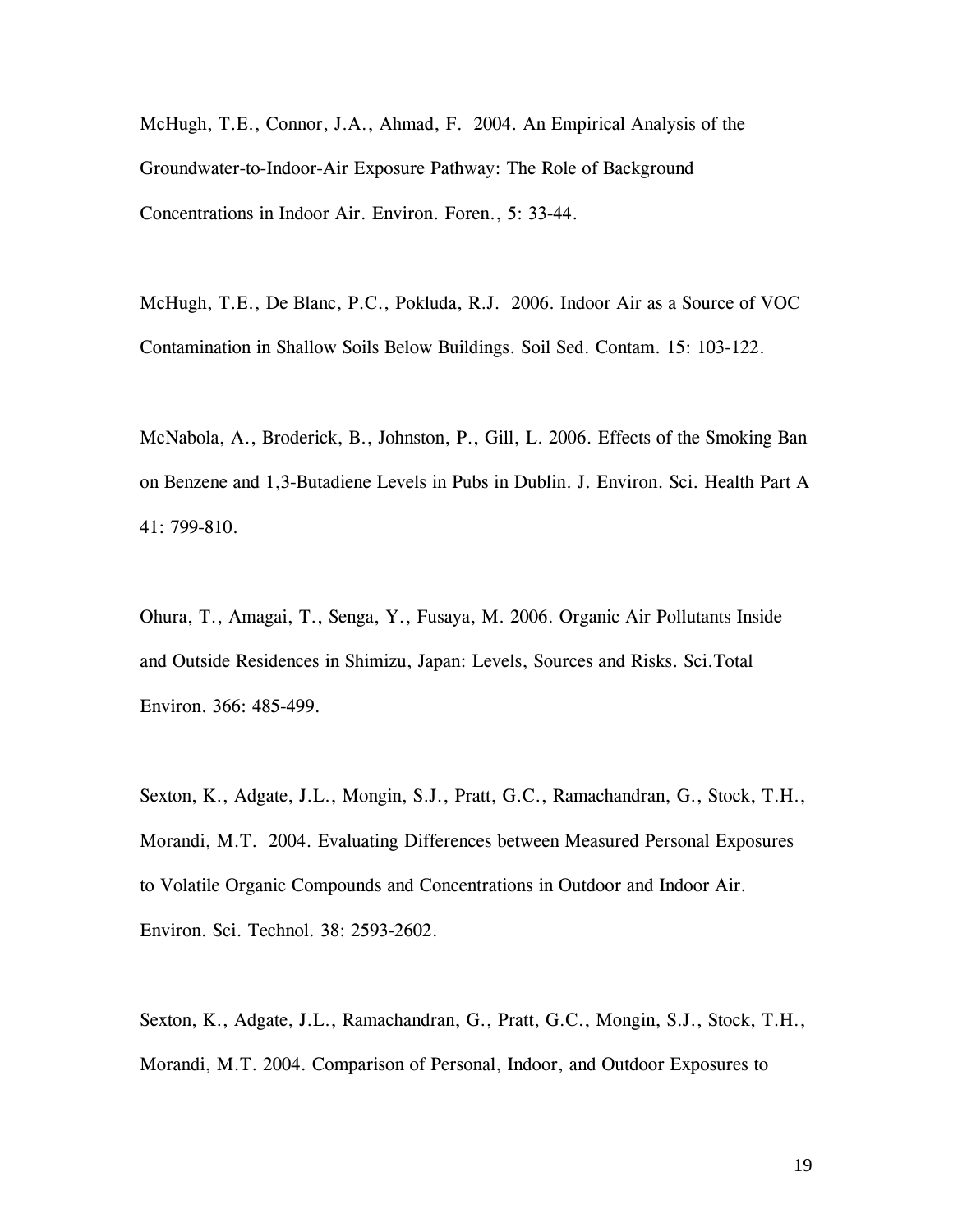Hazardous Air Pollutants in Three Urban Communities. Environ. Sci. Technol*.* 38: 423-430.

Turczynowicz, L. and N. Robinson. 2001. A Model to Derive Soil Criteria for Benzene Migrating from Soil to Dwelling Interior in Homes with Crawl Spaces. Hum. Ecol. Risk Assess. 7: 387-415.

USEPA (U.S. Environmental Protection Agency). 2003. National Air Quality and Emissions Trends Report – 2003 Special Studies Edition, Office of Air Quality Planning and Standards, Research Triangle Park, NC. EPA 454/R-03-005. September 2003.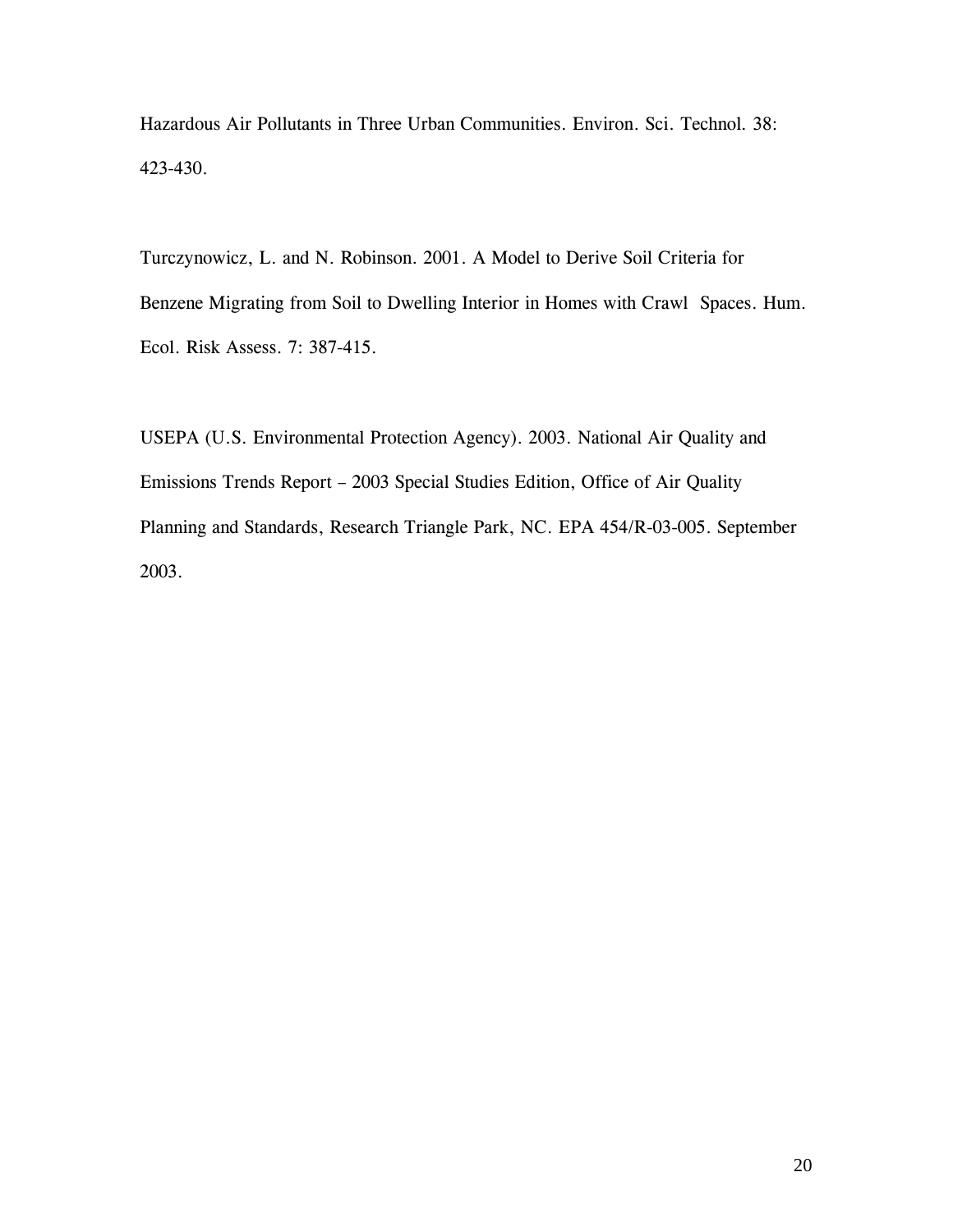## **Figure Legends**

Figure 1: Benzene/tracer ratios versus benzene air concentrations at the school. The plot on the upper right expands the axes so that the cluster of samples near the origin can be observed. Indoor and outdoor air samples designated "resampled" were collected six months after the stored gasoline was removed from the building.

Figure 2: Benzene/tracer ratios versus benzene air concentrations in the business/residential neighborhood. The plot on the upper right expands the axes so that the cluster of data points near the origin can be observed.

Figure 3: Benzene/tracer ratios versus benzene air concentrations at the strip mall. The plot on the upper right expands the axes so that the cluster of data points near the origin can be observed.

Figure 4: Benzene/Freon 11 ratios for the combined data from the school, business/residential neighborhood, and the strip mall. The plot on the right side expands the axes so that the cluster of data points near the origin can be observed.

Figure 5: Principal component 1 versus 2 plots for the three individual sites.

Figure 6: Principal component plots for the combined data from the school, business/residential neighborhood, and the strip mall.

## **Tables**

Table 1: VOCs detected at all sites  $(\mu g/m^3)$ .

Table 2: Principal component factors for the combined data from all sites.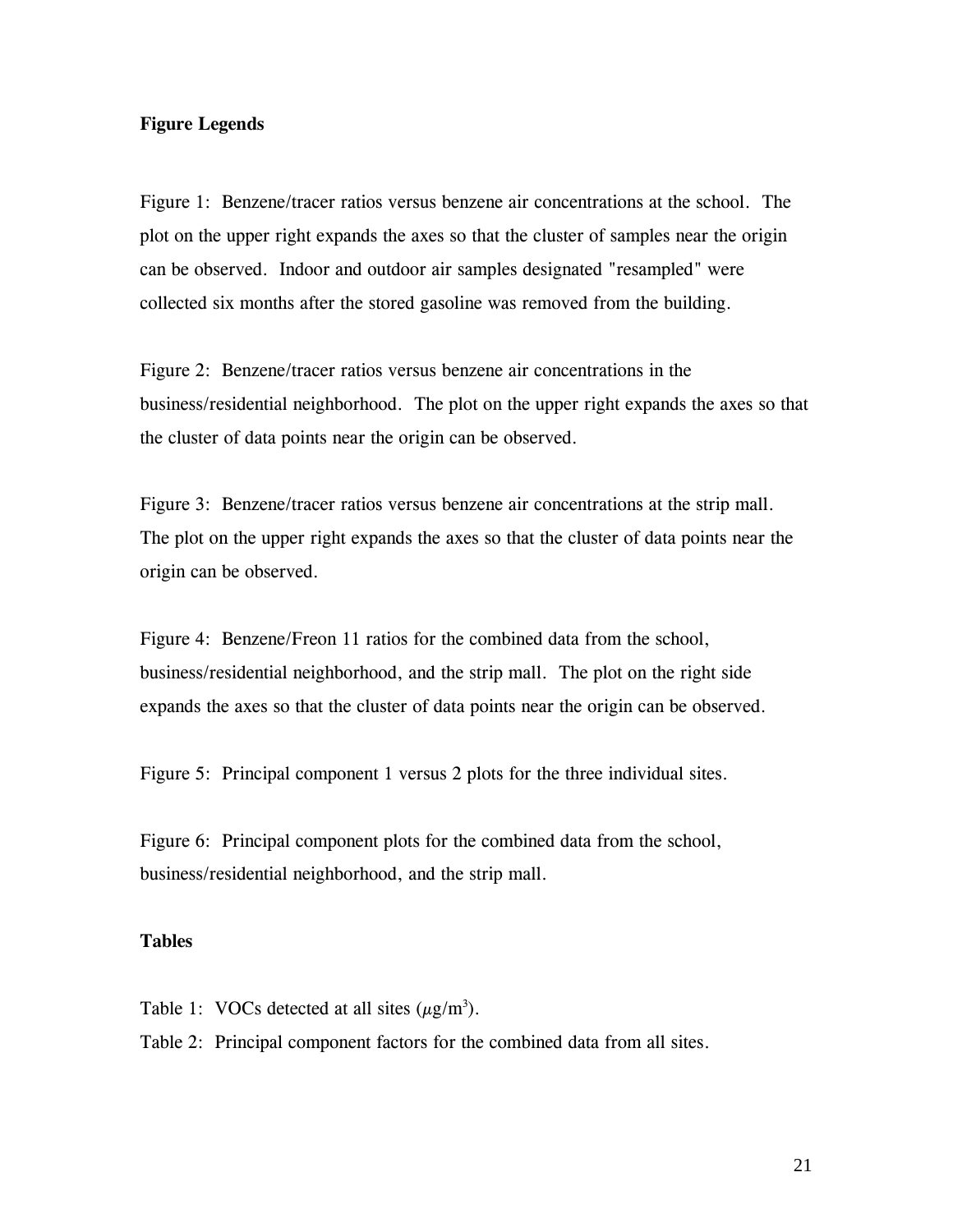

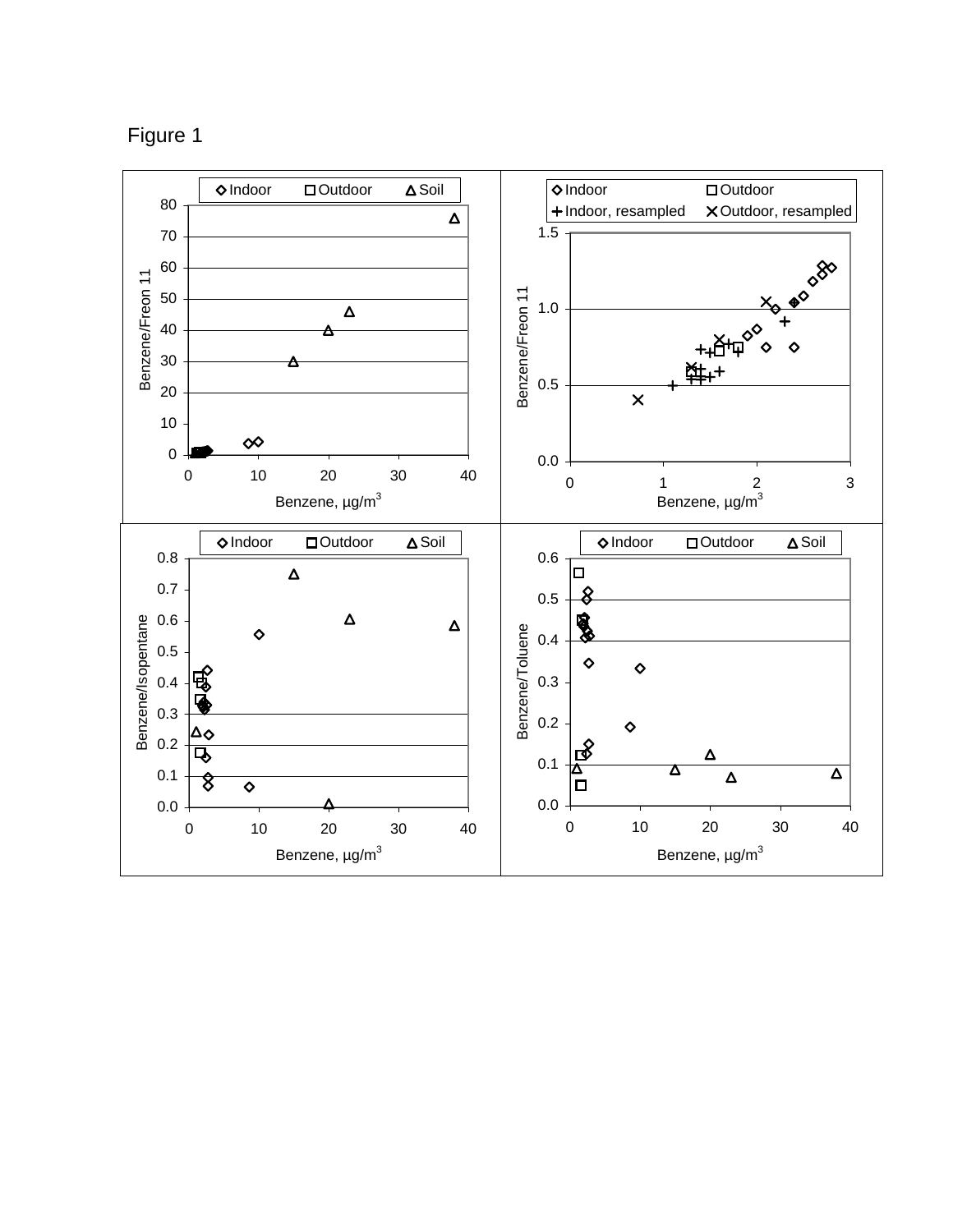Figure 2

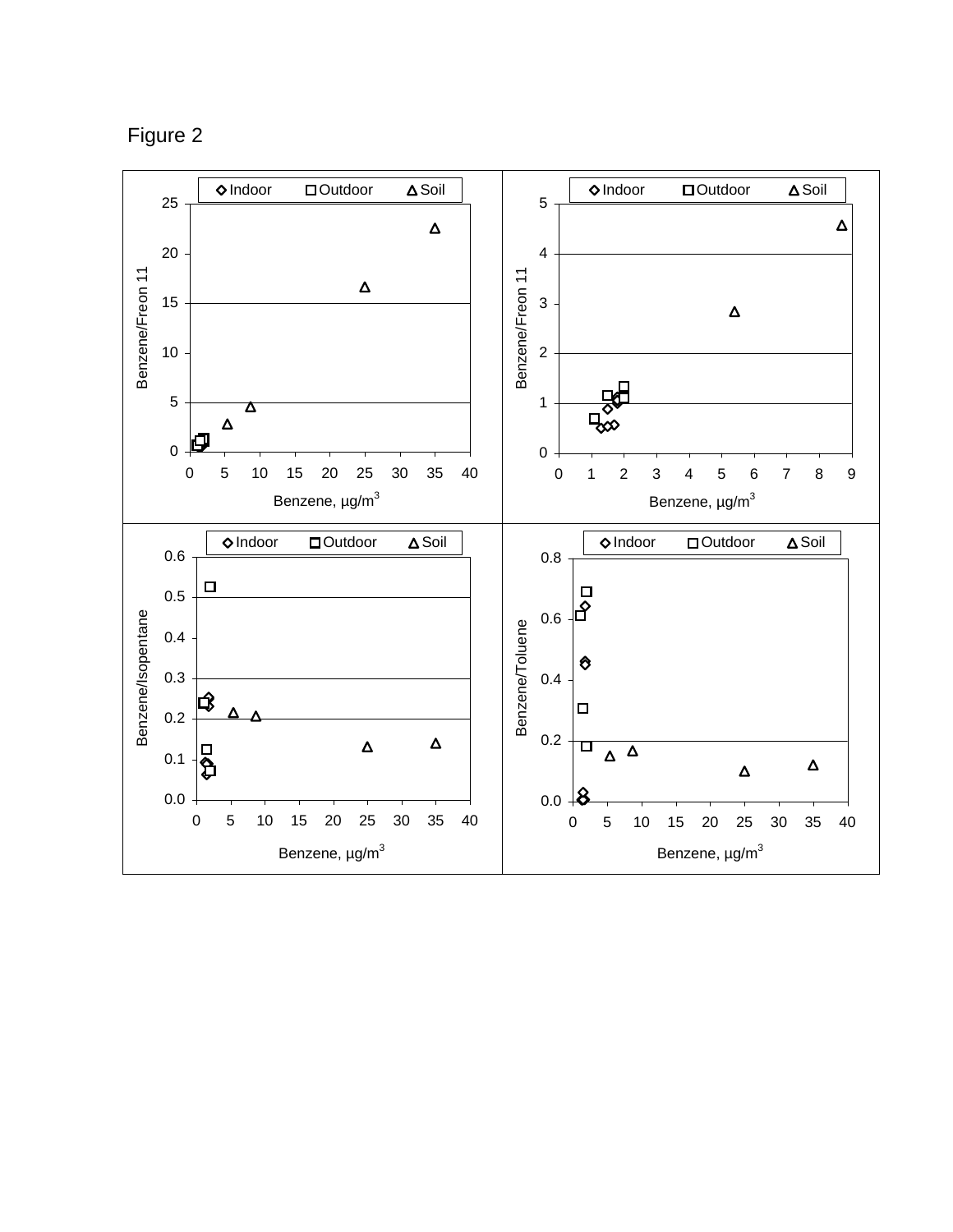Figure 3

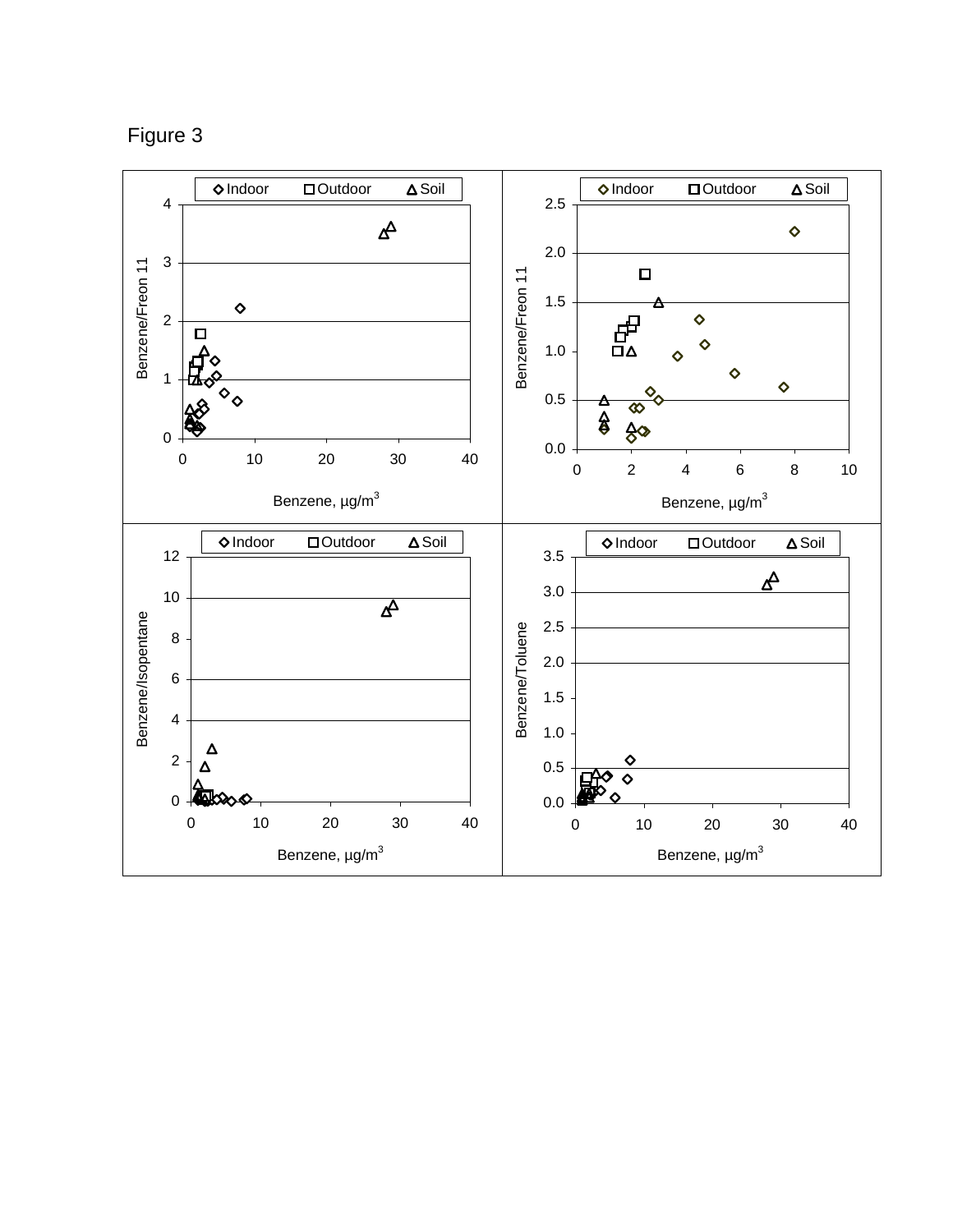

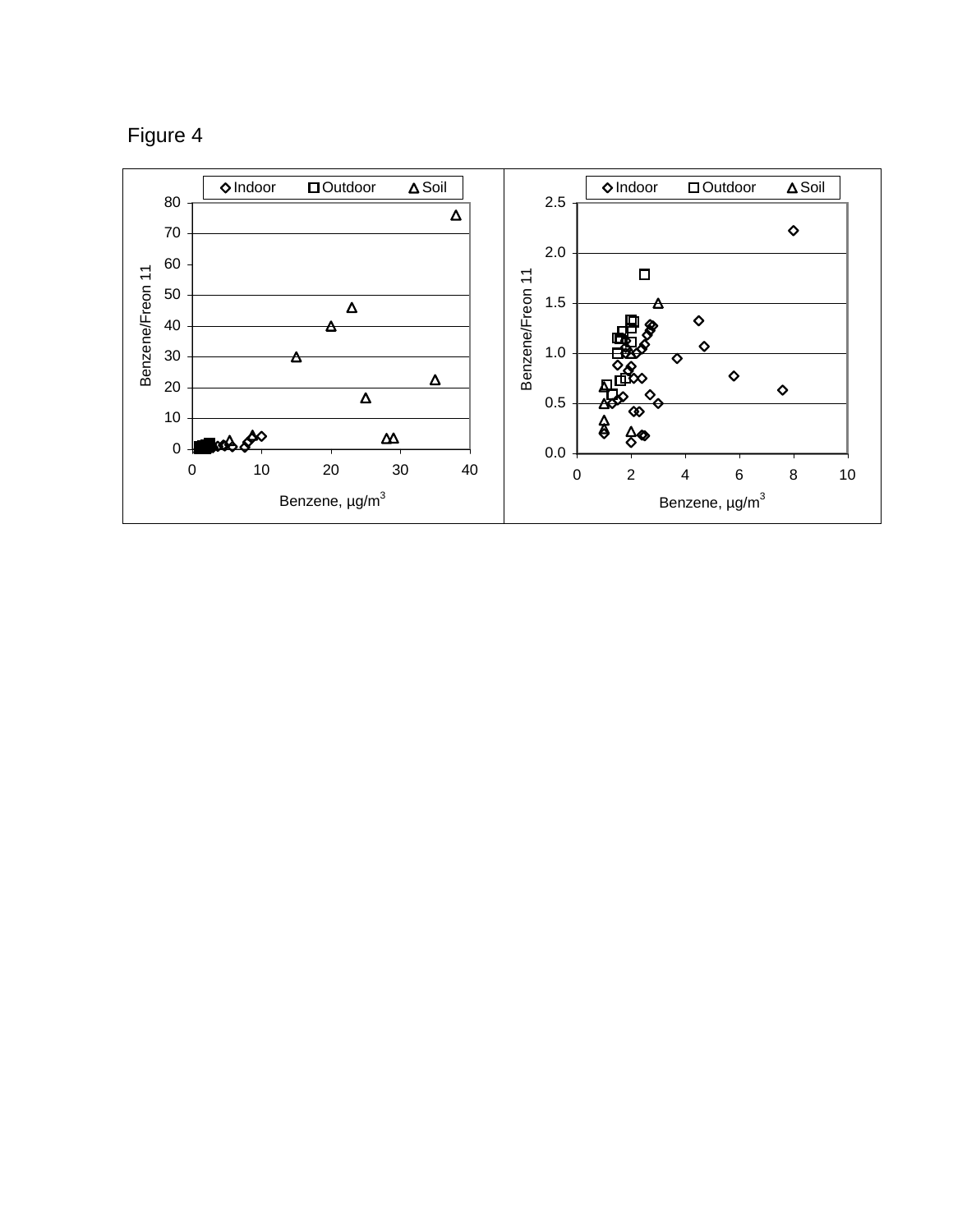

Figure 5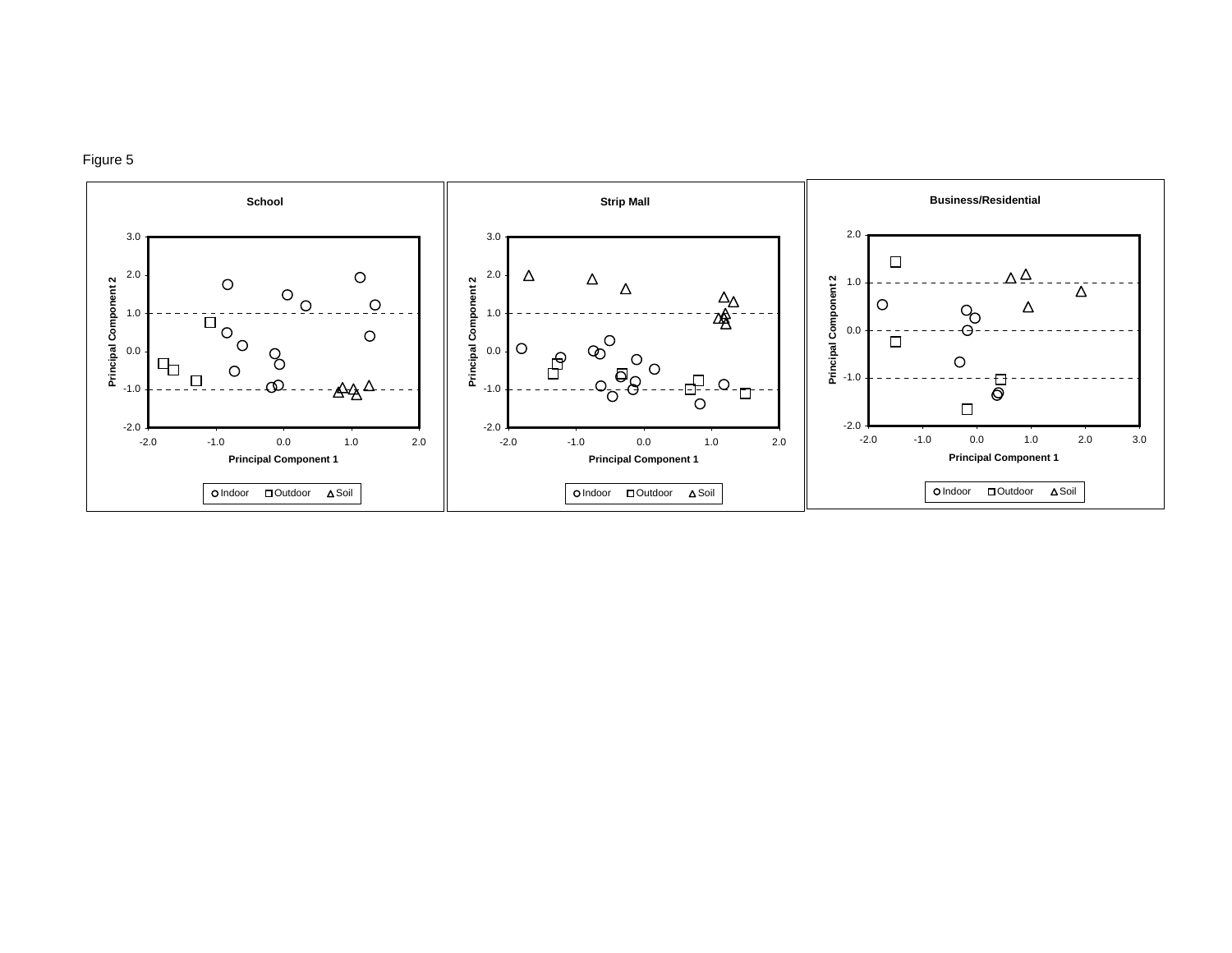

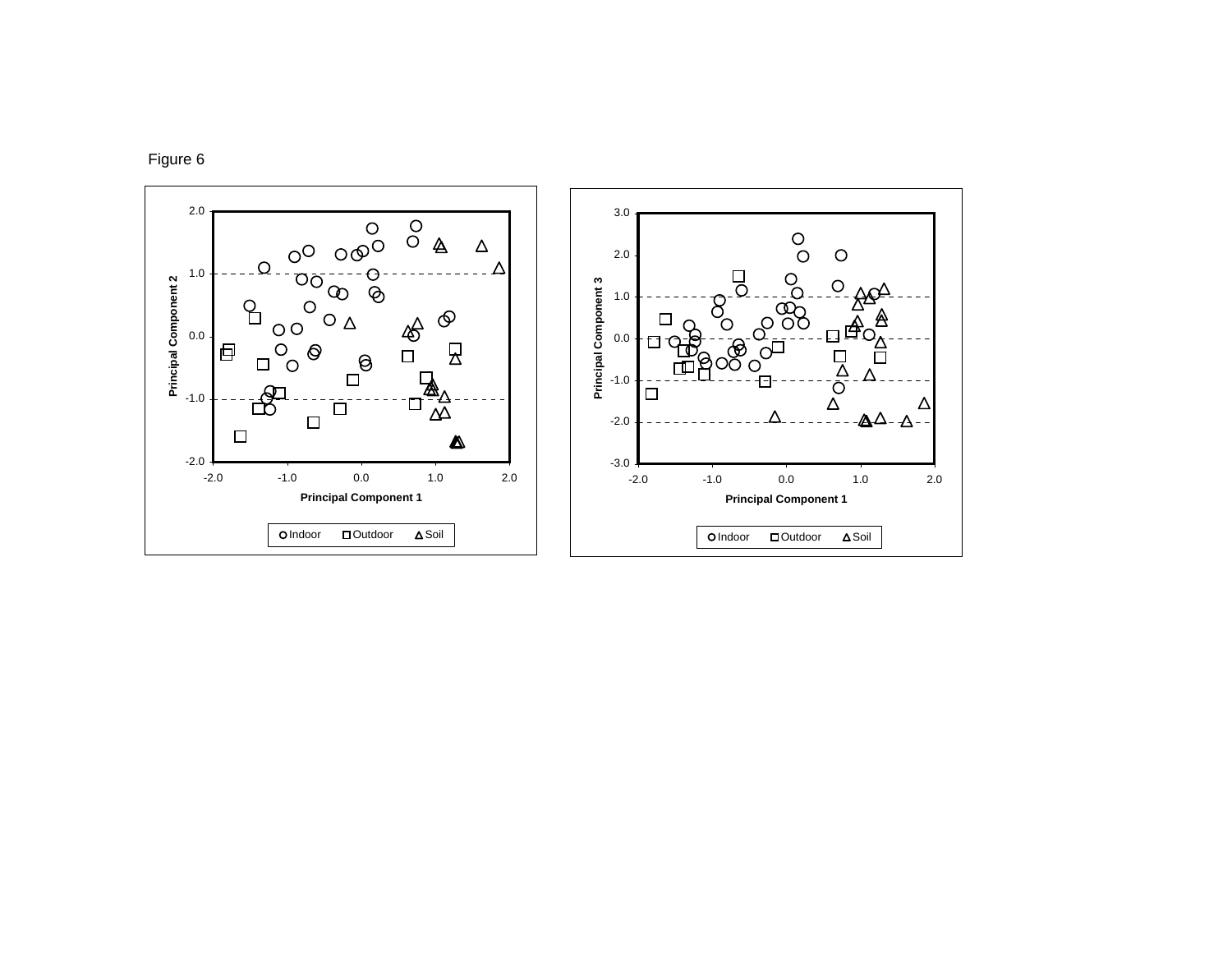|                        |                  | School           |                  | <b>Strip Mall</b> |          | <b>Business/Residential</b> |                  |                  |                  |
|------------------------|------------------|------------------|------------------|-------------------|----------|-----------------------------|------------------|------------------|------------------|
|                        | min              | max              | median           | min               | max      | median                      | min              | max              | median           |
|                        |                  |                  |                  |                   |          |                             |                  |                  |                  |
| indoor air             |                  | $n = 13$         |                  |                   | $n = 14$ |                             |                  | $n=7$            |                  |
| benzene                | 1.9              | 10.0             | 2.5              | 1.0               | 8.0      | 2.9                         | 1.3              | 1.8              | 1.7              |
| toluene                | 4.3              | 45.0             | 5.9              | 9.5               | 71.0     | 13.0                        | 2.8              | 270.0            | 50.0             |
| o-xylene               | 0.8              | 13.0             | 1.4              | 0.4               | 5.4      | 2.0                         | 0.7              | 2.3              | 1.5              |
| m,--xylene             | 2.5              | 38.0             | $\overline{4.1}$ | $\overline{2.0}$  | 17.0     | $\overline{5.1}$            | 1.4              | 6.6              | $\overline{3.5}$ |
| ethylbenzene           | 0.8              | 13.0             | 1.2              | 0.4               | 6.1      | 1.7                         | 0.3              | 2.5              | 1.2              |
| 1,2,4-trimethylbenzene | 1.2              | 22.0             | 2.3              | 0.5               | 6.3      | 3.2                         | 1.1              | 2.6              | 1.6              |
| isopentane             | 5.8              | 130.0            | 7.6              | 12.0              | 210.0    | 33.0                        | 7.1              | 24.0             | 14.0             |
| ethanol                | 9.4              | 25.0             | 14.0             | 370.0             | 6300.0   | 865.0                       | 15.0             | 54.0             | 44.0             |
| 2-propanol             | 6.1              | 1500.0           | 38.0             | 5.0               | 120.0    | 20.5                        | 2.2              | 11.0             | 7.3              |
| acetone                | 6.5              | 68.0             | 12.0             | 17.0              | 1500.0   | 62.5                        | 5.5              | 27.0             | 21.0             |
| Freon 12               | 3.9              | 5.9              | 4.3              | 7.2               | 820.0    | 104.5                       | 3.0              | 14.0             | 4.3              |
| Freon 11               | 2.1              | 3.2              | 2.3              | 3.4               | 18.0     | 5.3                         | 1.6              | 3.0              | 1.8              |
|                        |                  |                  |                  |                   |          |                             |                  |                  |                  |
| outdoor air            |                  | $n=4$            |                  |                   | $n=6$    |                             |                  | $n=4$            |                  |
| benzene                | 1.3              | 1.8              | 1.6              | 1.5               | 2.5      | 1.9                         | 1.1              | 2.0              | 1.8              |
| toluene                | 2.3              | 32.0             | 8.5              | 4.6               | 14.0     | 8.4                         | 1.8              | 11.0             | $\overline{3.9}$ |
| o-xylene               | 0.4              | 0.4              | 0.4              | 1.6               | 7.6      | $\overline{3.4}$            | 0.3              | 1.6              | 0.7              |
| m,--xylene             | 1.0              | 2.1              | 1.6              | 3.4               | 16.0     | 7.4                         | $\overline{0.9}$ | $\overline{3.8}$ | 2.1              |
| ethylbenzene           | 0.4              | 0.4              | 0.4              | 1.0               | 5.5      | $\overline{2.4}$            | 0.3              | 1.8              | 0.6              |
| 1,2,4-trimethylbenzene | 0.4              | 0.8              | 0.4              | 1.6               | 11.0     | 5.9                         | 0.4              | 1.0              | 0.6              |
| isopentane             | 3.1              | 9.1              | 4.6              | 5.6               | 14.0     | 7.8                         | $\overline{3.8}$ | 28.0             | 8.3              |
| ethanol                | 6.4              | 10.0             | 8.5              | 25.0              | 66.0     | 30.5                        | $\overline{2.8}$ | 4.8              | 3.4              |
| 2-propanol             | 1.0              | 3.3              | $2.\overline{5}$ | 14.0              | 28.0     | 22.0                        | 1.0              | 36.0             | 2.1              |
| acetone                | 6.0              | 13.0             | $\overline{8.1}$ | $\overline{31.0}$ | 160.0    | 56.0                        | $\overline{4.3}$ | 11.0             | 7.8              |
| Freon 12               | $\overline{3.8}$ | 4.4              | $\overline{4.2}$ | $\overline{3.7}$  | 9.6      | 4.1                         | 2.5              | 3.1              | $\overline{2.8}$ |
| Freon 11               | 2.2              | 2.4              | 2.2              | 1.4               | 1.6      | 1.5                         | 1.3              | 1.8              | 1.6              |
|                        |                  |                  |                  |                   |          |                             |                  |                  |                  |
| soil gas               |                  | $n=5$            |                  |                   | $n=9$    |                             |                  | $n=4$            |                  |
| benzene                | 1.0              | 38.0             | 20.0             | 1.0               | 29.0     | $\overline{2.0}$            | $\overline{5.4}$ | 35.0             | 16.9             |
| toluene                | 11.0             | 480.0            | 170.0            | 7.0               | 23.0     | 10.0                        | 36.0             | 290.0            | 151.0            |
| o-xylene               | 3.4              | 230.0            | 110.0            | 1.6               | 13.0     | 6.0                         | 8.0              | 38.0             | 23.0             |
| m,--xylene             | 9.9              | 630.0            | 320.0            | 3.0               | 24.0     | 11.0                        | 31.0             | 120.0            | 74.0             |
| ethylbenzene           | $\overline{2.6}$ | 180.0            | 75.0             | 1.0               | 7.0      | 5.0                         | 8.2              | 38.0             | 21.5             |
| 1,2,4-trimethylbenzene | 7.4              | 280.0            | 190.0            | 5.0               | 24.0     | 11.0                        | 8.7              | 22.0             | 16.0             |
| isopentane             | 4.1              | 1600.0           | 38.0             | 1.2               | 14.0     | 3.0                         | 25.0             | 250.0            | 116.0            |
| ethanol                | 1.0              | 53.0             | 24.0             | 21.0              | 330.0    | 53.0                        | 16.0             | 47.0             | 16.0             |
| 2-propanol             | 1.0              | 95.0             | 20.0             | 4.0               | 60.0     | $\overline{14.0}$           | 210.0            | 540.0            | 310.0            |
| acetone                | 1.0              | 250.0            | 41.0             | 27.0              | 320.0    | 140.0                       | 41.0             | 170.0            | 103.0            |
| Freon 12               | 0.5              | $\overline{3.0}$ | $\overline{0.5}$ | $\overline{3.0}$  | 100.0    | 15.0                        | $\overline{3.0}$ | 3.9              | 3.4              |
| Freon 11               | 0.5              | 1.5              | 0.5              | 2.0               | 9.0      | 3.0                         | 1.5              | 1.9              | 1.7              |

Table 1: VOCs detected at all sites (µg/m<sup>3</sup>)